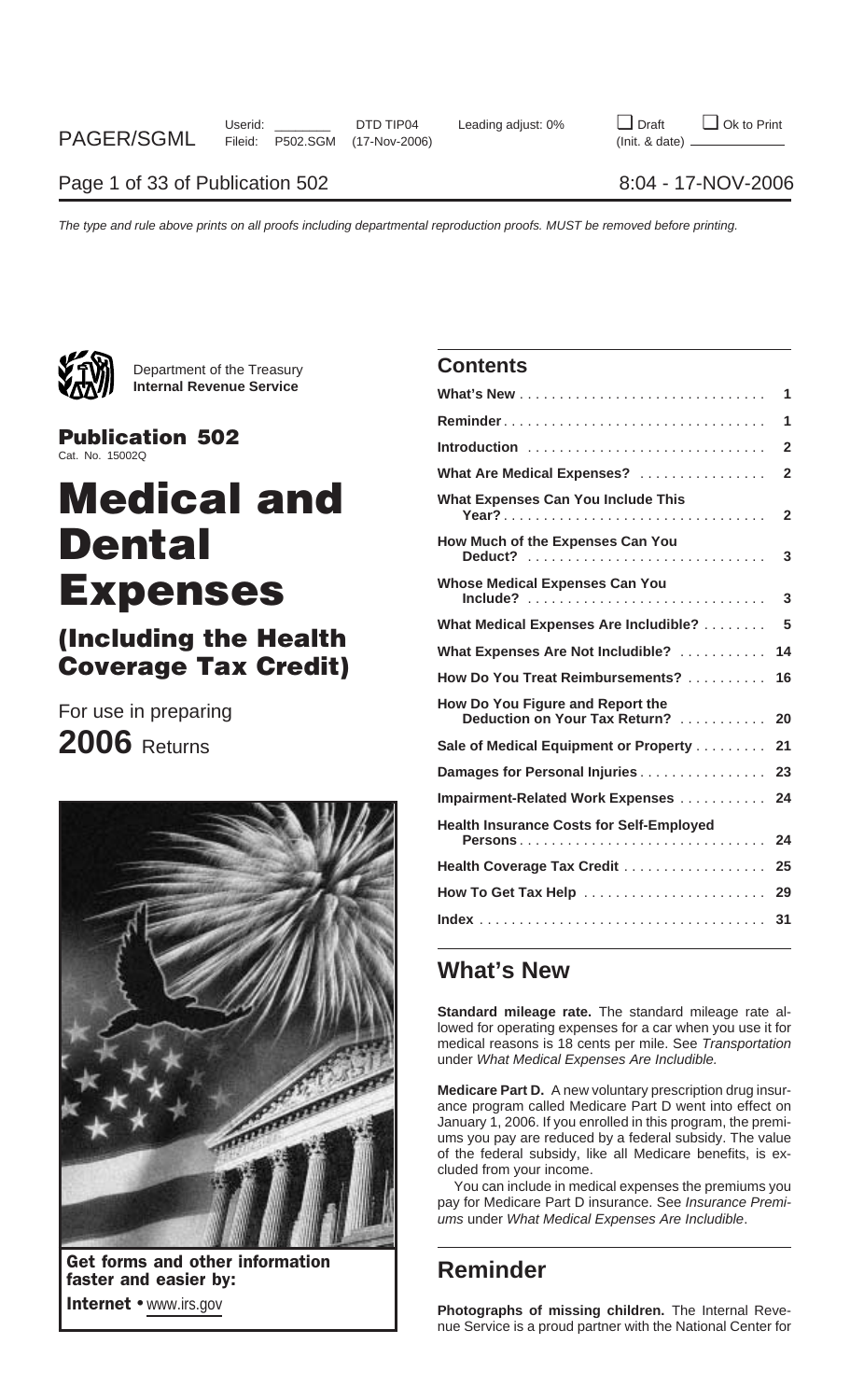Missing and Exploited Children. Photographs of missing children selected by the Center may appear in this publica- National Distribution Center tion on pages that would otherwise be blank. You can help P.O. Box 8903 bring these children home by looking at the photographs Bloomington, IL 61702–8903 and calling 1-800-THE-LOST (1-800-843-5678) if you recognize a child. **Tax questions.** If you have a tax question, visit www.

This publication explains the itemized deduction for medi-<br>
cal and dental expenses that you claim on Schedule A<sup>You may</sup> want to see: cal and dental expenses that you claim on Schedule A (Form 1040). It discusses what expenses, and whose **Publication** expenses, you can and cannot include in figuring the deduction. It explains how to treat reimbursements and **□ 969** Health Savings Accounts and Other how to figure the deduction. It also tells you how to report Tax-Favored Health Plans the deduction and what to do if you sell medical property or

receive damages for a personal injury.<br>Medical expenses include dental expenses, and in this<br> **Forms (and Instructions)** Medical expenses include dental expenses, and in this ❏ **<sup>1040</sup>** U.S. Individual Income Tax Return publication, the term "medical expenses" is often used to refer to medical and dental expenses. ❏ **Schedule A (Form 1040)** Itemized Deductions

You can deduct only the part of your medical and dental expenses that is more than 7.5% of your adjusted gross<br>income. If your medical and dental expenses are not more<br>than 7.5% of your adjusted gross income, vou cannot c than 7.5% of your adjusted gross income, you cannot claim a deduction.

After discussing the medical and dental expenses deduction, this publication explains how to treat impair- **What Are Medical Expenses?** ment-related work expenses, health insurance premiums if you are self-employed, and the health coverage tax credit Medical expenses are the costs of diagnosis, cure, mitigathat is available to certain individuals. tion, treatment, or prevention of disease, and the costs for

**Comments and suggestions.** We welcome your com-<br>ments about this publication and your suggestions for Medical care expenses must be primarily to alleviate or ments about this publication and your suggestions for prevent a physical or mental defect or illness. They do not future editions.

We respond to many letters by telephone. Therefore, it we respond to many letters by telephone. Therefore, it **What Expenses Can You** number, including the area code, in your correspondence.

You can email us at \*taxforms@irs.gov. (The asterisk **Include This Year?**

formspubs to download forms and publications, call "pay-by-phone" or "online" account to pay your medical 1-800-829-3676, or write to the address below and receive expenses, the date reported on the statement of the finana response within 10 business days after your request is cial institution showing when payment was made is the received. date of payment. If you use a credit card, include medical

irs.gov or call 1-800-829-1040. We cannot answer tax questions sent to either of the above addresses. **Introduction**

- 
- 
- 
- 

See How To Get Tax Help near the end of this publica-<br>treatments affecting any part or function of the body. They tion for information about getting publications and forms. include the costs of equipment, supplies, and diagnostic devices needed for these purposes. They also include

include expenses that are merely beneficial to general You can write to us at the following address: health, such as vitamins or a vacation.

Medical expenses include the premiums you pay for Internal Revenue Service<br>
Individual Forms and Publications Branch<br>
Individual Forms and Publications Branch<br>
Internation to get medical care Individual Forms and Publications Branch the amounts you pay for transportation to get medical care.<br>SE:W:CAR:MP:T:I Medical expenses also include amounts paid for qualified 1111 Constitution Ave. NW, IR-6406 long-term care services and limited amounts paid for any<br>washington, DC 20224 dualified long-term care insurance contract. qualified long-term care insurance contract.

must be included in the address.) Please put "Publications<br>Comment" on the subject line. Although we cannot re-<br>spond individually to each email, we do appreciate your<br>feedback and will consider your comments as we revise<br> **Ordering forms and publications.** Visit www.irs.gov/ check generally is the date of payment. If you use a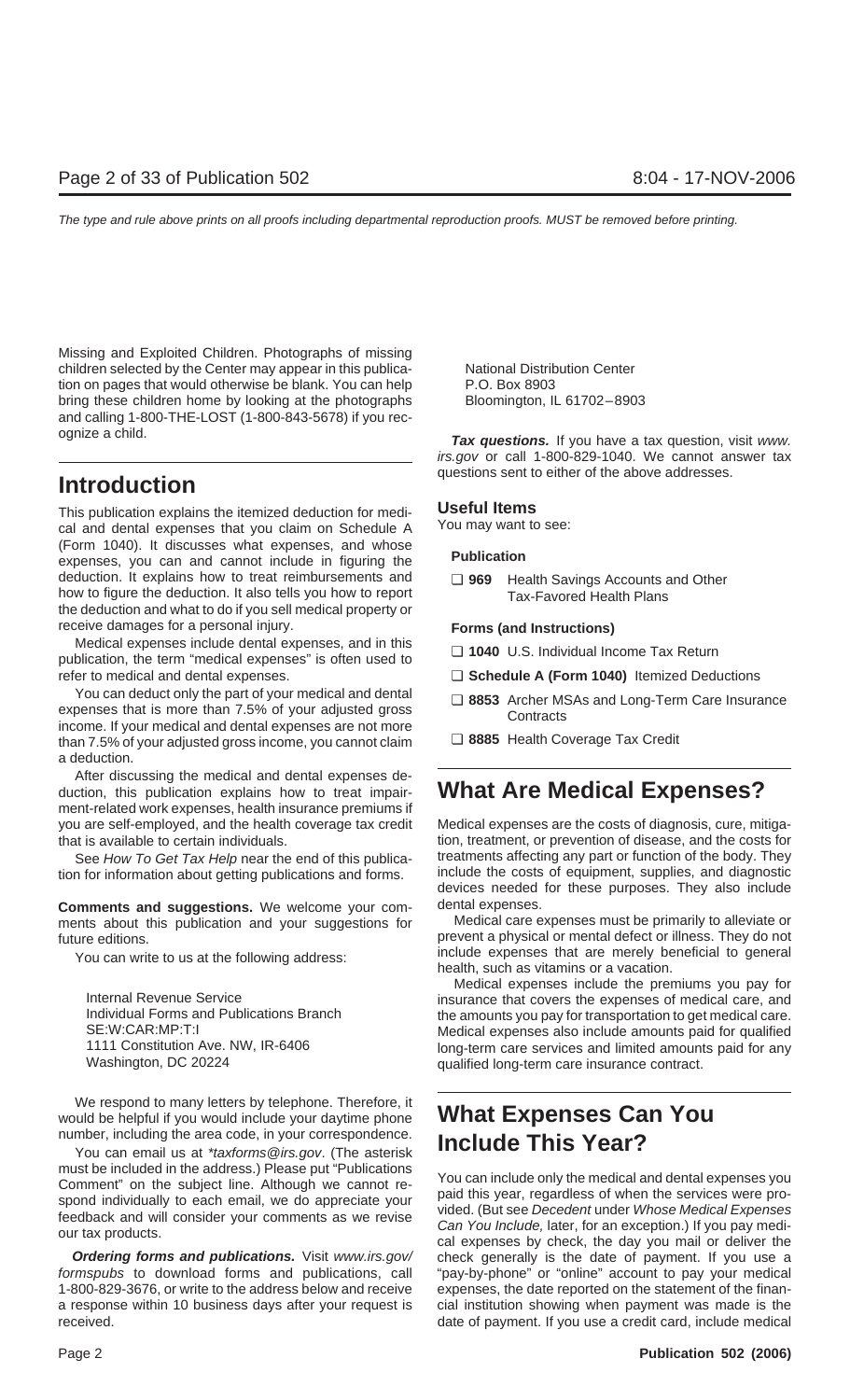expenses you charge to your credit card in the year the your spouse or your dependent either when the services charge is made, not when you actually pay the amount were provided or when you paid for them. There are charged. different rules for decedents and for individuals who are

If you did not claim a medical or dental expense that the subject of multiple support agreements. would have been deductible in an earlier year, you can file Form 1040X, Amended U.S. Individual Income Tax Re- **What if you are claimed as a dependent on someone** turn, for the year in which you overlooked the expense. Do **else's return?** Even if you, or your spouse if you are filing not claim the expense on this year's return. Generally, an a joint return, are claimed as a dependent on someone<br>amended return must be filed within 3 years from the date else's return, you can include the medical expenses amended return must be filed within 3 years from the date else's return, you can include the medical expenses of any<br>the original return was filed or within 2 years from the time person you could have claimed as a dependen the original return was filed or within 2 years from the time

You cannot include medical expenses that were paid by an insurance company or other sources. This is true whether the payments were made directly to you, to the **Spouse** patient, or to the provider of the medical services.

**Separate returns.** If you and your spouse live in a non- spouse. To include these expenses, you must have been community property state and file separate returns, each of married either at the time your spouse received the mediyou can include only the medical expenses each actually cal services or at the time you paid the medical expenses. paid. Any medical expenses paid out of a joint checking account in which you and your spouse have the same **Example 1.** Mary received medical treatment before interest are considered to have been paid equally by each she married Bill. Bill paid for the treatment after they

**Community property states.** If you and your spouse the redical expense deduction even if Bill and Mary file sepa-<br>live in a community property state and file separate re-<br>turns, any medical expenses paid out of community

You can deduct only the amount of your medical and dental expenses that is more than 7.5% of your adjusted **Dependent**

**Example.** Your adjusted gross income is \$40,000,<br>
7.5% of which is \$3,000. You paid medical expenses of<br>
\$2,500. You cannot deduct any of your medical expenses<br>
because they are not more than 7.5% of your adjusted<br>
2. The because they are not more than 7.5% of your adjusted gross income. dent of the United States, Canada, or Mexico. If your

# **Whose Medical Expenses**<br>**Can You Include? Exception for adopted child.** If you are a U.S. citizen or **Can You Include? national and your adopted child lived with you as a mem-**

You can generally include medical expenses you pay for be a U.S. citizen or national, or a resident of the United yourself as well as those you pay for someone who was States, Canada, or Mexico.

the tax was paid, whichever is later.<br>You cannot include medical expenses that were paid by dependent on someone else's return.

You can include medical expenses you paid for your

of you, unless you can show otherwise. married. Bill can include these expenses in figuring his

Publication 555, Community Property. **Example 2.** This year, John paid medical expenses for his wife Louise, who died last year. John married Belle this **How Much of the Expenses** year and they file a joint return. Because John was married to Louise when she received the medical services, he can **Can You Deduct? Can You Deduct Can You Deduction for this year.** *for this year.* 

gross income (Form 1040, line 38).<br>
In this publication, the term "7.5% limit" is used to refer<br>
to 7.5% of your adjusted gross income. The phrase "sub-<br>
ject to the 7.5% limit" is also used. This phrase means that<br>
you mu

- 
- qualifying child was adopted, see Exception for adopted child, next.

ber of your household for 2006, that child does not have to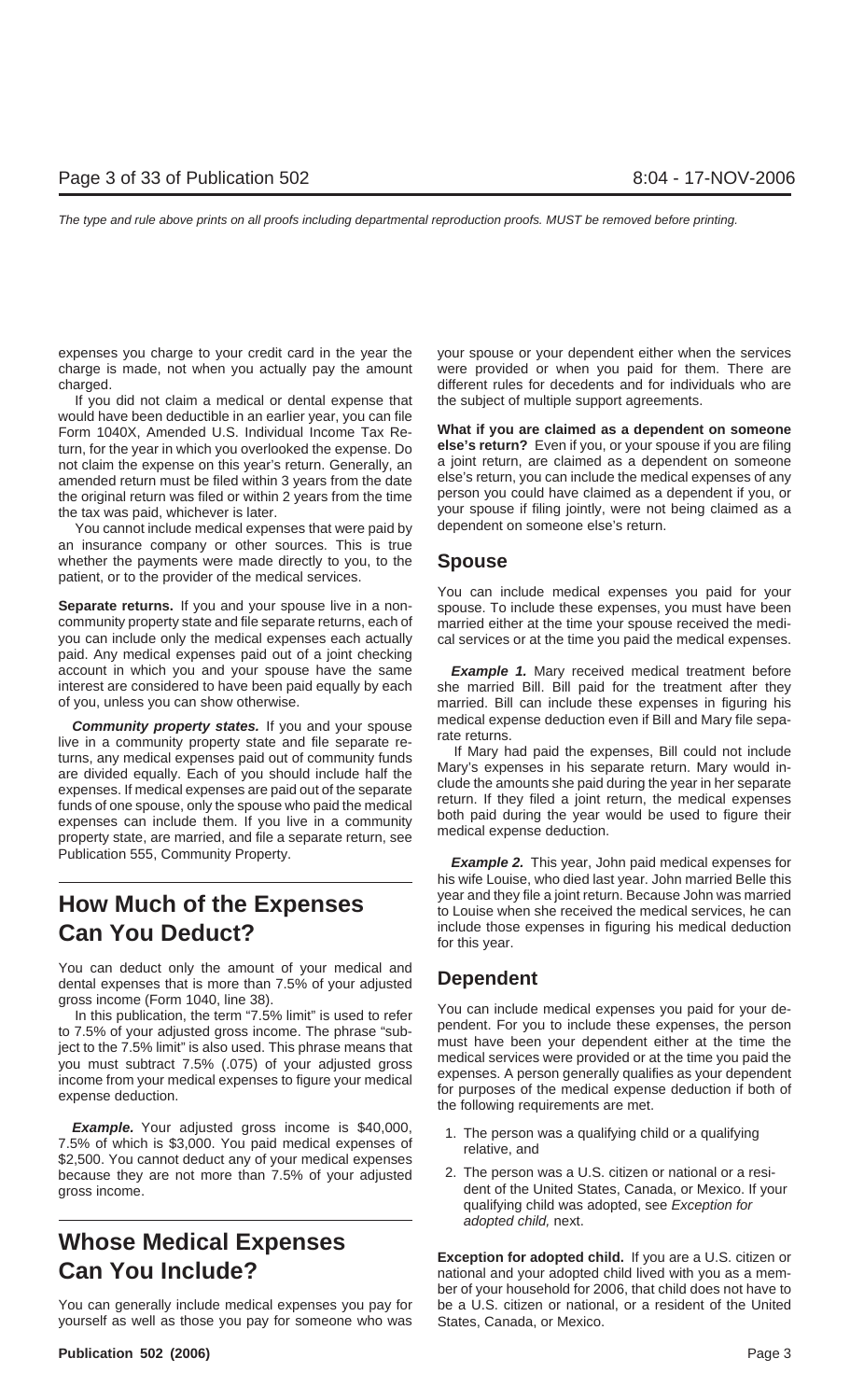A qualifying child is a child who:

- 1. Is your son, daughter, stepchild, foster child, brother, **Qualifying Relative** sister, stepbrother, stepsister, or a descendant of any of them (for example, your grandchild, niece, or A qualifying relative is a person: nephew), the contract of the contract of the contract of the contract of the contract of the contract of the contract of the contract of the contract of the contract of the contract of the contract of the contract of the c
- 2. At the end of 2006 was:
	-
	- grandchild), b. Under age 24 and a full-time student, or
	-
- 3. Lived with you for more than half of 2006, and c. Father, mother, or an ancestor or sibling of either
- 4. Did not provide over half of his or her own support for of them (for example, your grandmother, grandfa-2006. There is a set of the contract the contract of the contract of the contract of the contract of the contract of the contract of the contract of the contract of the contract of the contract of the contract of the contr

Adopted child. A legally adopted child is treated as your son-in-law, daughter-in-law, father-in-law, mother in-law, or sister-in-law, or sister-in-law, or or sister-in-law, or sister-in-law, or sister-in-law, or sister-in

you for legal adoption.<br>
You can include medical expenses that you paid for a<br>
child before adoption, if the child qualified as your depen-<br>
dent when the medical services were provided or when the<br>
expenses were paid.<br>
ex

If you pay back an adoption agency or other persons for<br>
medical expenses they paid under an agreement with you,<br>
you are treated as having paid those expenses provided<br>
you clearly substantiate that the payment is directl you clearly substantiate that the payment is directly attributable to the medical care of the child. 2006. But see Children of divorced or separated par-

But if you pay the agency or other person for medical ents, earlier, Support claimed under a multiple supcare that was provided and paid for before adoption negoti- port agreement, next, and Kidnapped child in ations began, you cannot include them as medical ex- Publication 501. penses.



You may be able to take a credit for other ex-<br>penses related to an adoption. See the Instruc-<br>If you are considered to have provided more than half of a

dent of both parents. Each parent can include the medical For rules regarding what expenses you can include this<br>expenses he or she pays for the child, even if the other year, see What Expenses Can You Include This Year, expenses he or she pays for the child, even if the other year, see arises the child's dependency exemption if earlier. parent claims the child's dependency exemption, if:

- 
- during the year from his or her parents, and
- -
	-
	-

**Qualifying Child** Child **This does not apply if the child's exemption is being** claimed under a multiple support agreement.

- 
- a. Son, daughter, stepchild, foster child, or a dea. Under age 19, scendant of any of them (for example, your
- c. Permanently and totally disabled, and the c. Permanently and totally disabled, them, them, them,
	-
	- d. Stepbrother, stepsister, stepfather, stepmother,
	-
	-
	-

penses related to an adoption. See the Instruc-<br>tions for Form 8839, for more information.<br>publishing relative's support under a multiple support qualifying relative's support under a multiple support agreement, you can include medical expenses you pay for **Child of divorced or separated parents.** For purposes that person. A multiple support agreement is used when of the medical and dental expenses deduction, a child of two or more people provide more than half of a person's

1. The child is in the custody of one or both parents for<br>more than half the year, more than half the year,<br>anyone. However, you can include the entire un-2. The child receives over half of his or her support reimbursed amount you paid for medical expenses.

**Example.** You and your three brothers each provide<br>3. The child's parents: one-fourth of your mother's total support. Under a multiple a. Are divorced or legally separated under a decree support agreement, you treat your mother as your depenof divorce or separate maintenance,<br>  $\begin{array}{c}\n\text{dent. You paid all of her medical expenses. Your brothers}\n\end{array}$ b. Are separated under a written separation agree-<br>we medical expense deduction, you can include only<br>one-fourth of your mother's medical expenses. Your brothc. Live apart at all times during the last 6 months of ers cannot include any part of the expenses. However, if the year. you and your brothers share the nonmedical support items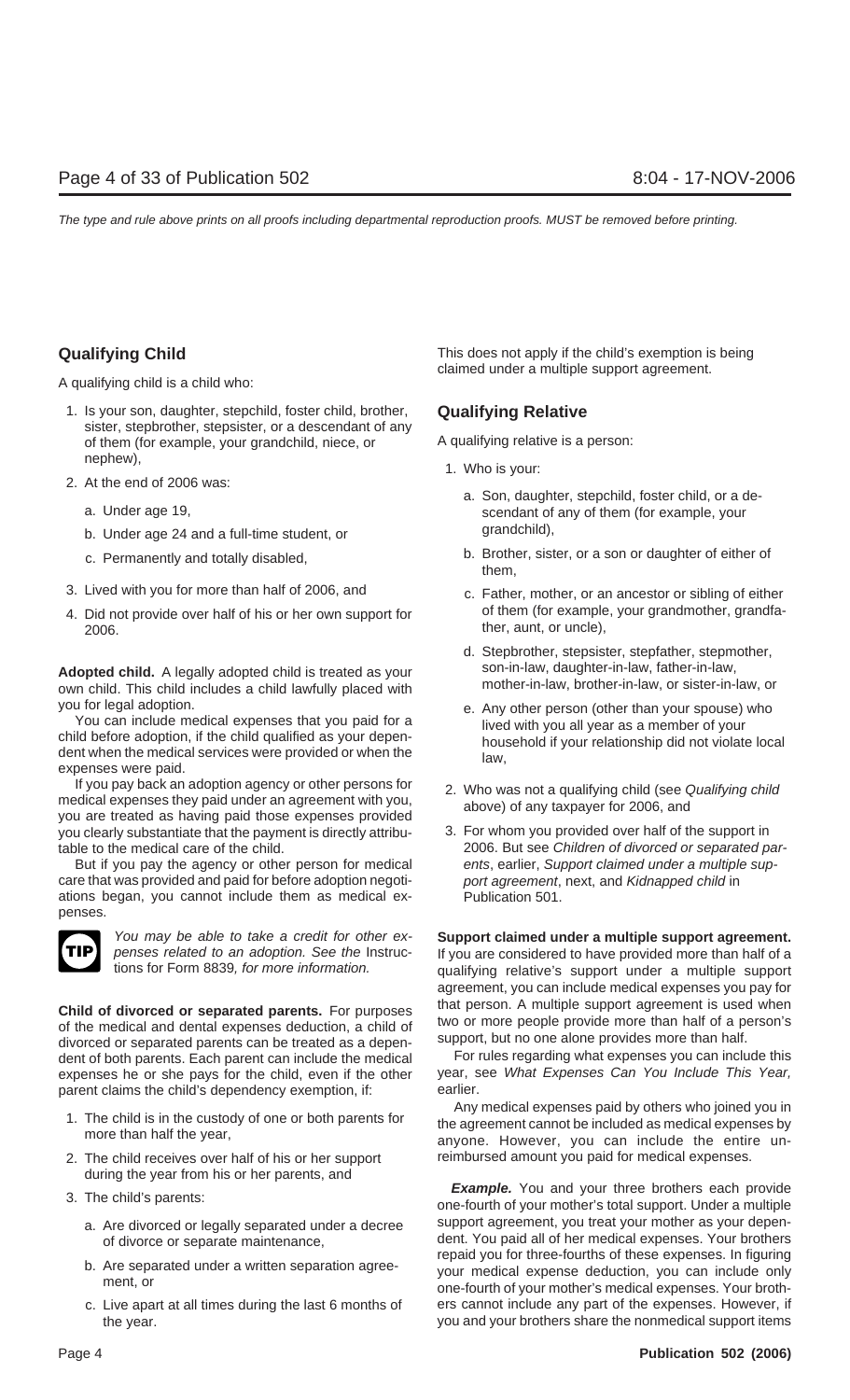and you separately pay all of your mother's medical ex- **Abortion** penses, you can include the amount you paid for her medical expenses in your medical expenses. You can include in medical expenses the amount you pay

## **Decedent**

**Acupuncture** Medical expenses paid before death by the decedent are included in figuring any deduction for medical and dental You can include in medical expenses the amount you pay expenses on the decedent's final income tax return. This for acupuncture. includes expenses for the decedent's spouse and dependents as well as for the decedent.

The survivor or personal representative of a decedent **Alcoholism** can choose to treat certain expenses paid by the dece-<br>dent's estate for the decedent's medical care as paid by<br>the decedent at the time the medical services were pro-<br>vided. The expenses must be paid within the 1-year per



 Qualified medical expenses paid before death by the decedent are not deductible if paid with a **Ambulance** tax-free distribution from any Archer MSA or

**What if the decedent's return had been filed and the medical expenses were not included?** Form 1040X can **Artificial Limb** be filed for the year or years the expenses are treated as paid, unless the period for filing an amended return for that You can include in medical expenses the amount you pay year has passed. Generally, an amended return must be for an artificial limb. filed within 3 years of the date the original return was filed, or within 2 years from the time the tax was paid, whichever **Artificial Teeth** date is later.

turn. He died in 2006 with unpaid medical expenses of \$1,500 from 2005 and \$1,800 in 2006. His survivor or **Autoette** personal representative can file an amended return for 2005 claiming a deduction based on the \$1,500 medical See Wheelchair, later.<br>expenses. The \$1,800 of medical expenses from 2006 can be included on the decedent's final return for 2006. **Bandages**

What if you pay medical expenses of a deceased<br>spouse or dependent? If you paid medical expenses for<br>your deceased spouse or dependent, include them as<br>supplies such as bandages used to cover torn skin. medical expenses on your Form 1040 in the year paid, whether they are paid before or after the decedent's death. **Breast Reconstruction Surgery** The expenses can be included if the person was your spouse or dependent either at the time the medical serv- You can include in medical expenses the amounts you pay ices were provided or at the time you paid the expenses. for breast reconstruction surgery following a mastectomy

## **What Medical Expenses Are Birth Control Pills Includible?** The Magnetic Section of the Countries of the amount you pay

Following is a list of items that you can include in figuring your medical expense deduction. The items are listed in alphabetical order.

for a legal abortion.

health savings account. You can include in medical expenses amounts you pay for ambulance service.

You can include in medical expenses the amount you pay **Example.** John properly filed his 2005 income tax re- for artificial teeth.

for cancer.

for birth control pills prescribed by a doctor.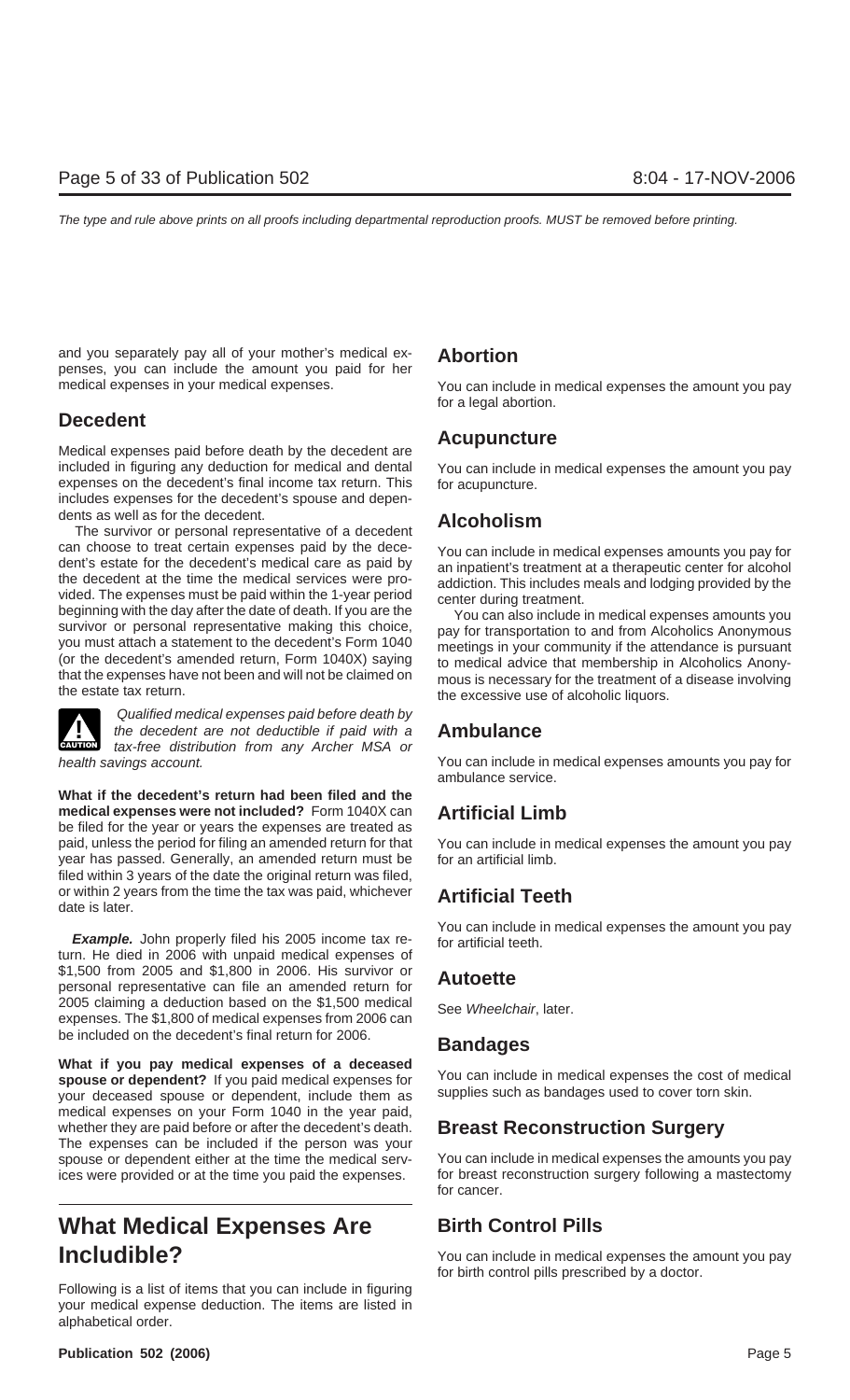You can include in medical expenses the part of the cost of Crading the ground to provide access to the resi-<br>Braille books and magazines for use by a visually impaired<br>person that is more than the cost of reqular printed

aesthetic reasons, are not medical expenses. You can include in medical expenses amounts you pay for **Capital expense worksheet.** Use Worksheet A to figure special equipment installed in a home, or for improvements, if their main purpose is medical care for you, your the amount of your capital expense to include in your spouse or your dependent. The cost of permanent im-<br>medical expenses. spouse, or your dependent. The cost of permanent im-<br>provements that increase the value of your property may Morksheet A. Capital Expense Worksheet provements that increase the value of your property may be partly included as a medical expense. The cost of the<br>improvement is reduced by the increase in the value of<br>your property. The difference is a medical expense. If the<br>of your medical expenses due to a home improvement. value of your property is not increased by the improve- **1.** Enter the amount you paid for the home ment, the entire cost is included as a medical expense. improvement ..................... **1.** Certain improvements made to accommodate a home

to your disabled condition, or that of your spouse or your **2.** Enter the value of your home dependents who live with you, do not usually increase the immediately after the value of the home and the cost can be included in full as  $\blacksquare$  improvement  $\ldots \ldots \ldots$ value of the home and the cost can be included in full as medical expenses. These improvements include, but are not limited to, the following items.

- Constructing entrance or exit ramps for your home. | improvement ............ **3.** \_\_\_\_\_
- Widening doorways at entrances or exits to your **4.** Subtract line 3 from line 2. This is the
- Widening or otherwise modifying hallways and inte-<br> **4.** If line 4 is more than or equal to line 1,<br>
 If line 4 is more than or equal to line 1,
- Installing railings, support bars, or other modifica-<br>• Installing railings, support bars, or other modifica-<br>• If line 4 is less than line 1, go to line 5.
- Lowering or modifying kitchen cabinets and equip-
- Moving or modifying electrical outlets and fixtures. **induction inprovement** .......................... **5.**
- Installing porch lifts and other forms of lifts (but ele-
- 
- 
- not in bathrooms).
- Modifying hardware on doors.
- **Braille Books and Magazines** Modifying areas in front of entrance and exit doorways.
	-

tions. Only reasonable costs to accommodate a home to a disabled condition are considered medical care. Additional **Capital Expenses** Capital Expenses

- 
- 
- 
- home. increase in the value of your home due to

ment. **5.** Subtract line 4 from line 1. These are vertex and the same values of  $\frac{1}{2}$  **5.** Subtract line 4 from line 1. These are vertex in the home

vators generally add value to the house).<br>
• Modifying fire alarms, smoke detectors, and other **Example.** You have a heart ailment. On your doctor's advice, you install an elevator in your home so that you will<br>
warning sy not have to climb stairs. The elevator costs \$8,000. An • Modifying stairways.<br>your home by \$4,400. You figure your medical expense as<br>• Adding handrails or grab bars anywhere (whether or shown in the filled-in example of Worksheet A.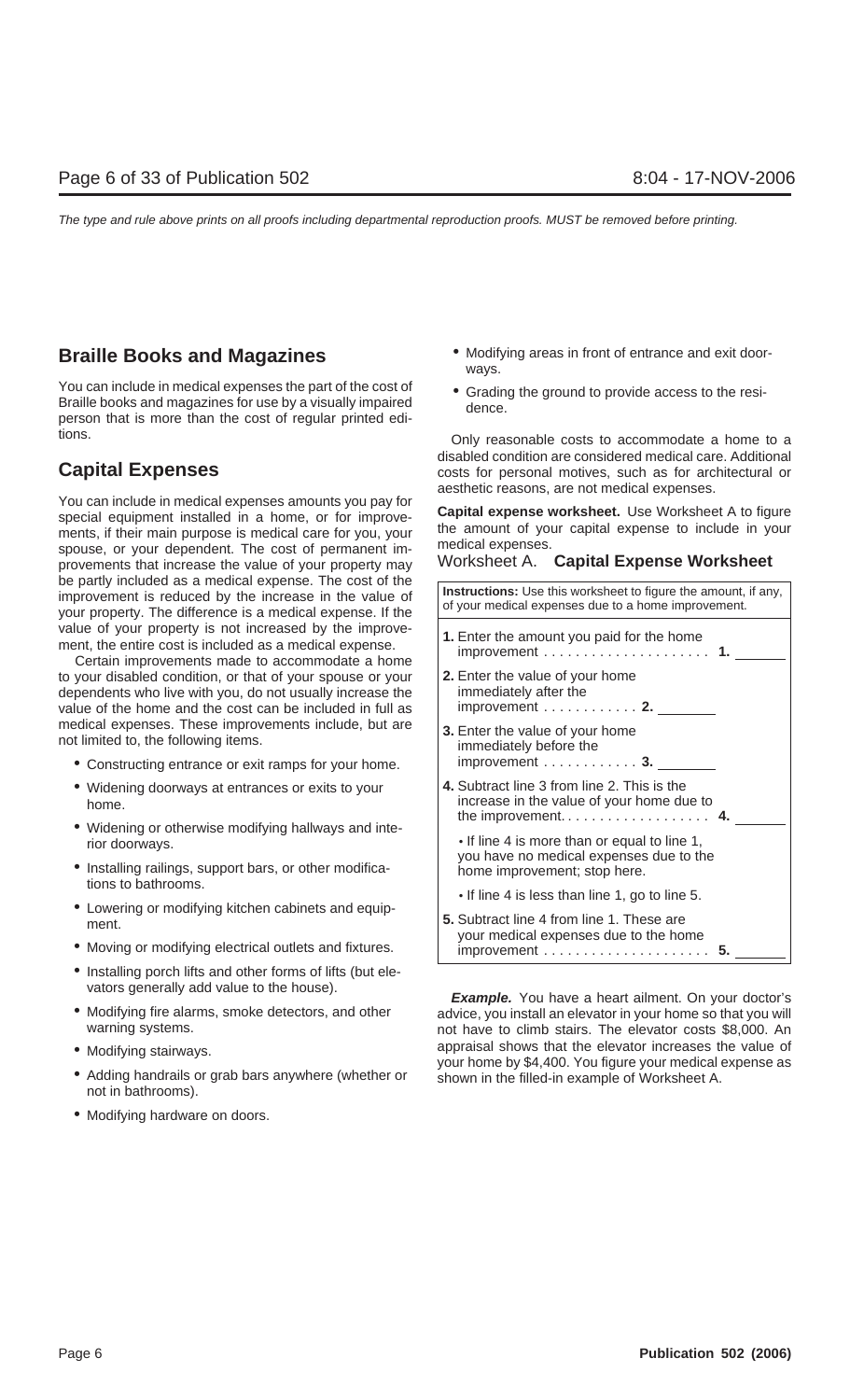| <b>Instructions:</b> Use this worksheet to figure the amount, if any,<br>of your medical expenses due to a home improvement. |
|------------------------------------------------------------------------------------------------------------------------------|
| 1. Enter the amount you paid for the home                                                                                    |
| <b>2.</b> Enter the value of your home<br>immediately after the<br>improvement 2. 124,400                                    |
| <b>3.</b> Enter the value of your home<br>immediately before the<br>improvement 3. 120,000                                   |
| 4. Subtract line 3 from line 2. This is the<br>increase in the value of your home due to<br>4.400                            |
| • If line 4 is more than or equal to line 1,<br>you have no medical expenses due to the<br>home improvement; stop here.      |
| • If line 4 is less than line 1, go to line 5.                                                                               |
| 5. Subtract line 4 from line 1. These are<br>your medical expenses due to the home<br>5.<br>3.60                             |

and upkeep of a capital asset qualify as medical expenses, as long as the main reason for them is medical care. This rule applies even if none or only part of the original cost of **Crutches** the capital asset qualified as a medical care expense.

**Example.** If, in the previous example, the elevator in-<br> creased the value of your home by \$8,000, you would have no medical expense for the cost of the elevator. However, **Dental Treatment** the cost of electricity to operate the elevator and any costs to maintain it are medical expenses as long as the medical You can include in medical expenses the amounts you pay for dental treatment. This includes fees paid to dentists for reason for the elevator exists.

disability. Amounts paid to buy and install special plumbing fixtures for a person with a disability, mainly for medical reasons, in a rented house are medical expenses. **Diagnostic Devices**

cannot climb stairs or get into a bathtub. On his doctor's advice, he installs a bathroom with a shower stall on the<br>first floor of his two-story rented house. The landlord did<br>not pay any of the cost of buying and installing the special<br>plumbing and did not lower the rent. John c

You can include in medical expenses the cost of special<br>hand controls and other special equipment installed in a either: car for the use of a person with a disability. **•** Medical expenses, or

Worksheet A. **Capital Expense Special design.** You can include in medical expenses the **Worksheet—Illustrated** difference between the cost of a regular car and a car specially designed to hold a wheelchair.

> **Cost of operation.** You cannot deduct the cost of operating a specially equipped car, except as discussed under **Transportation, later.**

## **Chiropractor**

You can include in medical expenses fees you pay to a chiropractor for medical care.

## **Christian Science Practitioner**

You can include in medical expenses fees you pay to Christian Science practitioners for medical care.

## **COBRA Continuation Health Coverage**

See *Insurance Premiums*, later.

## **Contact Lenses**

You can include in medical expenses amounts you pay for contact lenses needed for medical reasons. You can also include the cost of equipment and materials required for **Operation and upkeep.** Amounts you pay for operation using contact lenses, such as saline solution and enzyme<br>and upkeep of a capital asset qualify as medical expenses. cleaner. See Eyeglasses and Eye Surgery, later.

You can include in medical expenses the amount you pay

X-rays, fillings, braces, extractions, dentures, etc. But see Improvements to property rented by a person with a Teeth Whitening under What Expenses Are Not Includible, disability Amounts paid to buy and install special plumb. **Install a** later.

**Example.** John has arthritis and a heart condition. He You can include in medical expenses the cost of devices not devices here is not climb stairs or get into a bathtub. On his doctor's used in diagnosing and treating il

## **Car Disabled Dependent Care Expenses**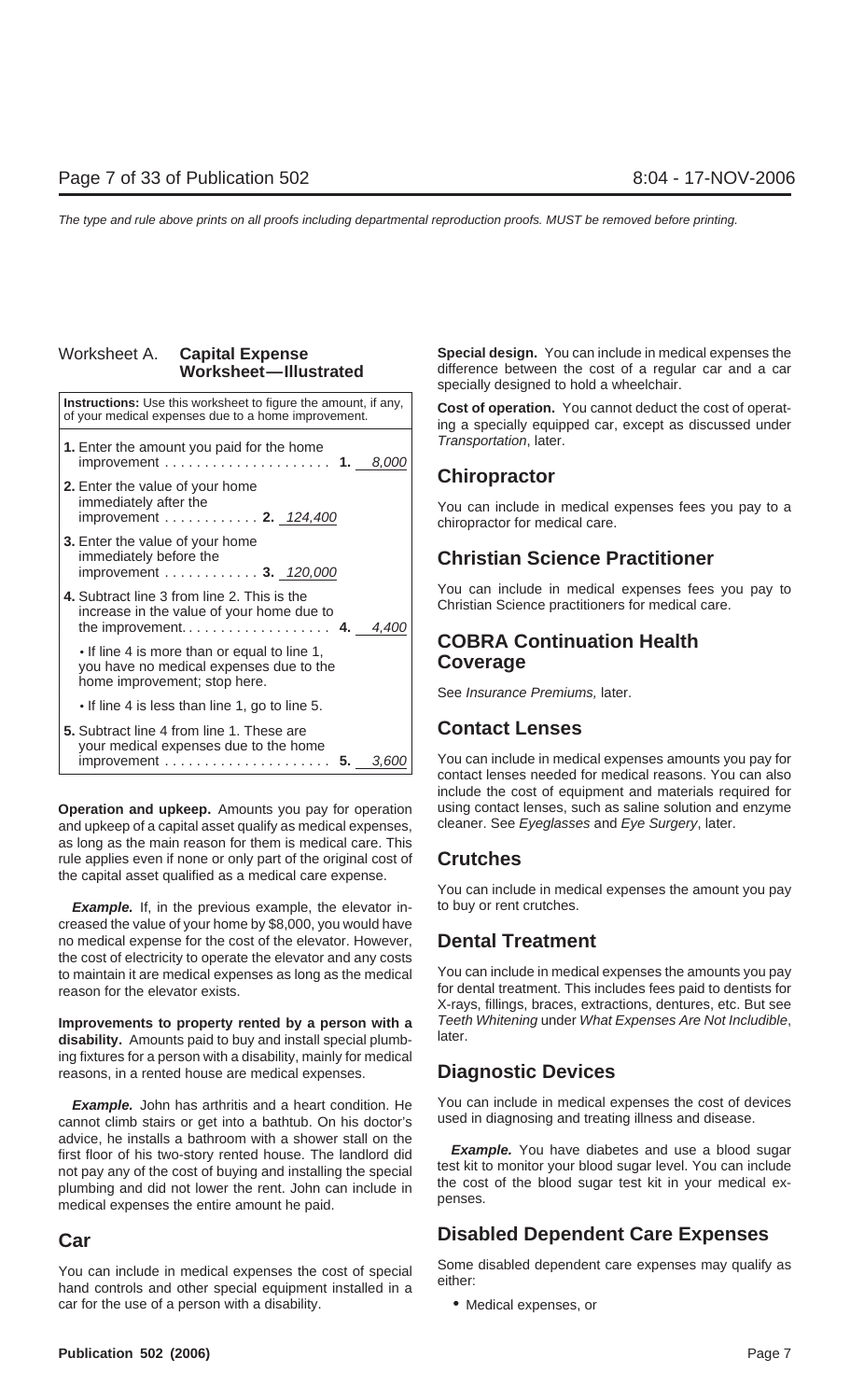credit for dependent care. The contract of the treatment.

You can choose to apply them either way as long as you do not use the same expenses to claim both a credit and a **Health Maintenance** medical expense deduction. **Organization (HMO)**

during treatment. **Hearing Aids**

## **Home Care Eyeglasses**

See Nursing Services, later. You can include in medical expenses amounts you pay for eyeglasses and contact lenses needed for medical rea- **Home Improvements** sons. You can also include fees paid for eye examinations.

**Hospital Services** You can include in medical expenses the amount you pay for eye surgery to treat defective vision, such as laser eye<br>Surgery or radial keratotomy. the cost of inpatient care at a hospital or similar institution if

Also see Lodging, later. You can include in medical expenses the cost of the following procedures to overcome an inability to have chil- **Insurance Premiums** dren.

- 
- provide payment for: Surgery, including an operation to reverse prior sur- Hospitalization, surgical fees, X-rays, etc., gery that prevented the person operated on from having children. • Prescription drugs, having children.

See Lifetime Care—Advance Payments, later. hospitalization and clinical care, or

training, and maintaining a guide dog or other animal to

You can include in medical expenses fees you pay for separate statement. treatment at a health institute only if the treatment is prescribed by a physician and the physician issues a statement that the treatment is necessary to alleviate a physical

• Work-related expenses for purposes of taking a or mental defect or illness of the individual receiving the

You can include in medical expenses amounts you pay to **Drug Addiction** You can include in medical expenses amounts you pay for<br>an inpatient's treatment at a therapeutic center for drug<br>addiction. This includes meals and lodging at the center<br>addiction. This includes meals and lodging at the c

**Drugs** You can include in medical expenses the cost of a hearing aid and the batteries you buy to operate it. See Medicines, later.

See Capital Expenses, earlier. **Eye Surgery**

a principal reason for being there is to receive medical **Fertility Enhancement** care. This includes amounts paid for meals and lodging.

• Procedures such as in vitro fertilization (including You can include in medical expenses insurance premiums temporary storage of eggs or sperm). you pay for policies that cover medical care. Policies can

- 
- 
- Replacement of lost or damaged contact lenses,
- **Founder's Fee Figure 1.1 Constraining the Membership in an association that gives cooperative** or so-called "free-choice" medical service, or group
- Qualified long-term care insurance contracts (subject **Guide Dog or Other Animal** to additional limitations). See Qualified Long-Term Care Insurance Contracts under Long-Term Care,<br>
You can include in medical expenses the costs of buying,<br>
later.

assist a visually-impaired or hearing-impaired person, or a<br>person with other physical disabilities.<br>payment, you can include the premiums for the medical care part of the policy if the charge for the medical part is **Health Institute reasonable.** The cost of the medical part must be separately stated in the insurance contract or given to you in a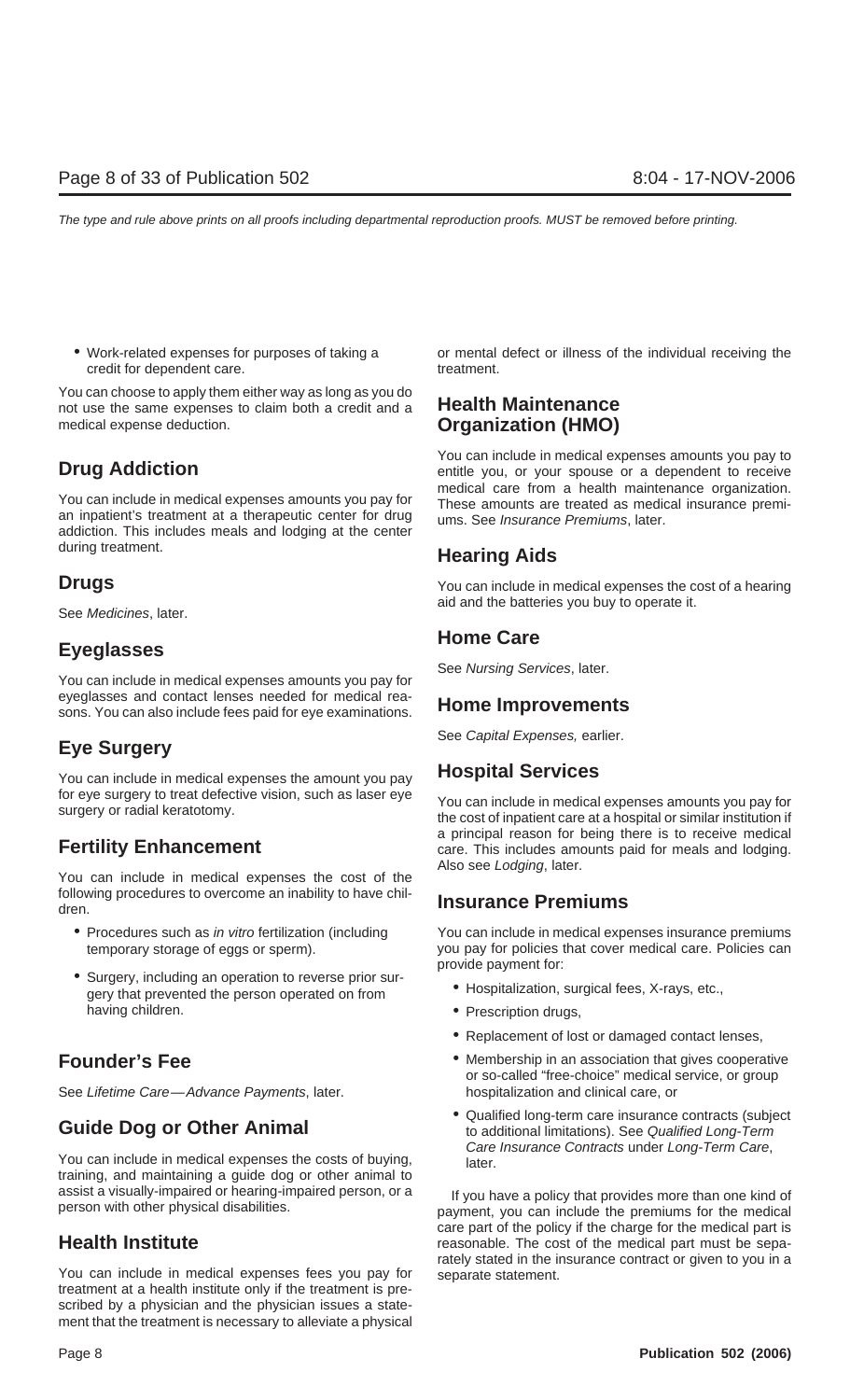**Note.** When figuring the amount of insurance premiums **Medicare D** you can deduct on Schedule A, do not include any health coverage tax credit advance payments shown in box 1 of Medicare D is a voluntary prescription drug insurance

## **Employer-Sponsored Health Insurance Plan Prepaid Insurance Premiums**

Do not include in your medical and dental expenses any insurance premiums paid by an employer-sponsored Premiums you pay before you are age 65 for insurance for health insurance plan unless the premiums are included in medical care for yourself, your spouse, or your dependents<br>hox 1 of your Form W-2, Also, do not include any other after you reach age 65 are medical care expenses i box 1 of your Form W-2. Also, do not include any other after you reach age 6<br>medical and dental expenses paid by the plan unless the year paid if they are: medical and dental expenses paid by the plan unless the amount paid is included in box 1 of your Form W-2. 1. Payable in equal yearly installments or more often,

**Example.** You are a federal employee participating in and the premium conversion plan of the Federal Employee 2. Payable for at least 10 years, or until you reach age Health Benefits (FEHB) program. Your share of the FEHB 65 (but not for less than 5 years). premium is paid by making a pre-tax reduction in your salary. Because you are an employee whose insurance premiums are paid with money that is never included in **Unused Sick Leave Used To Pay Premiums** your gross income, you cannot deduct the premiums paid with that money. The same of the state of the You must include in gross income cash payments you

employer to provide coverage for qualified long-term care leave that, at your option, your employer applies to the cost<br>services under a flexible spending or similar arrangement of your continuing participation in your emp services under a flexible spending or similar arrangement of your continuing participation in your employer's health<br>must be included in your income. This amount will be plan after you retire. You can include this cost of must be included in your income. This amount will be plan after you retire. You can include this cost of contin<br>uparticipation in the health plan as a medical expense. participation in the health plan as a medical expense.<br>If you participate in a health plan where your employer

medical expenses that are reimbursed by a health reim-<br>hursement arrangement, you cannot include those ex-<br>you do not have the option to receive cash), do not include

If you are covered under social security (or if you are a<br>government employee who paid Medicare tax), you are You cannot include premiums you pay for: enrolled in Medicare A. The payroll tax paid for Medicare A  $\bullet$  Life insurance policies, is not a medical expense. If you are not covered under is not a medical expense. If you are not covered under • Policies providing payment for loss of earnings, social security (or were not a government employee who paid Medicare tax), you can voluntarily enroll in Medicare • Policies for loss of life, limb, sight, etc., A. In this situation you can include the premiums you paid • Policies that pay you a guaranteed amount each for Medicare A as a medical expense.

Medicare B is a supplemental medical insurance. Premi-<br>
ums you pay for Medicare B are a medical expense. If you<br>
applied for it at age 65 or after you became disabled, you<br>
can include in medical expenses the monthly prem enrolled, check the information you received from the So- Taxes imposed by any governmental unit, such as Medicial Security Administration to find out your premium. care taxes, are not insurance premiums.

Form 1099-H. program for persons with Medicare A or B. You can include as a medical expense premiums you pay for Medicare D.

- 
- 

receive at the time of retirement for unused sick leave. You **Long-term care services.** Contributions made by your also must include in gross income the value of unused sick<br>employer to provide coverage for qualified long-term care leave that, at your option, your employer applies t

Health reimbursement arrangement (HRA). If you have automatically applies the value of unused sick leave to the bursement arrangement, you cannot include those ex-<br>penses in your medical expenses. This is because an HRA<br>is funded solely by the employer.<br>is funded solely by the employer.<br>health plan as a medical expense.

## **Medicare A Insurance Premiums You Cannot Include**

- 
- 
- 
- talized for sickness or injury, or
- **Medicare B**<br>Medicare B is a supplemental medical insurance premiums that provides medical insurance coverage for all persons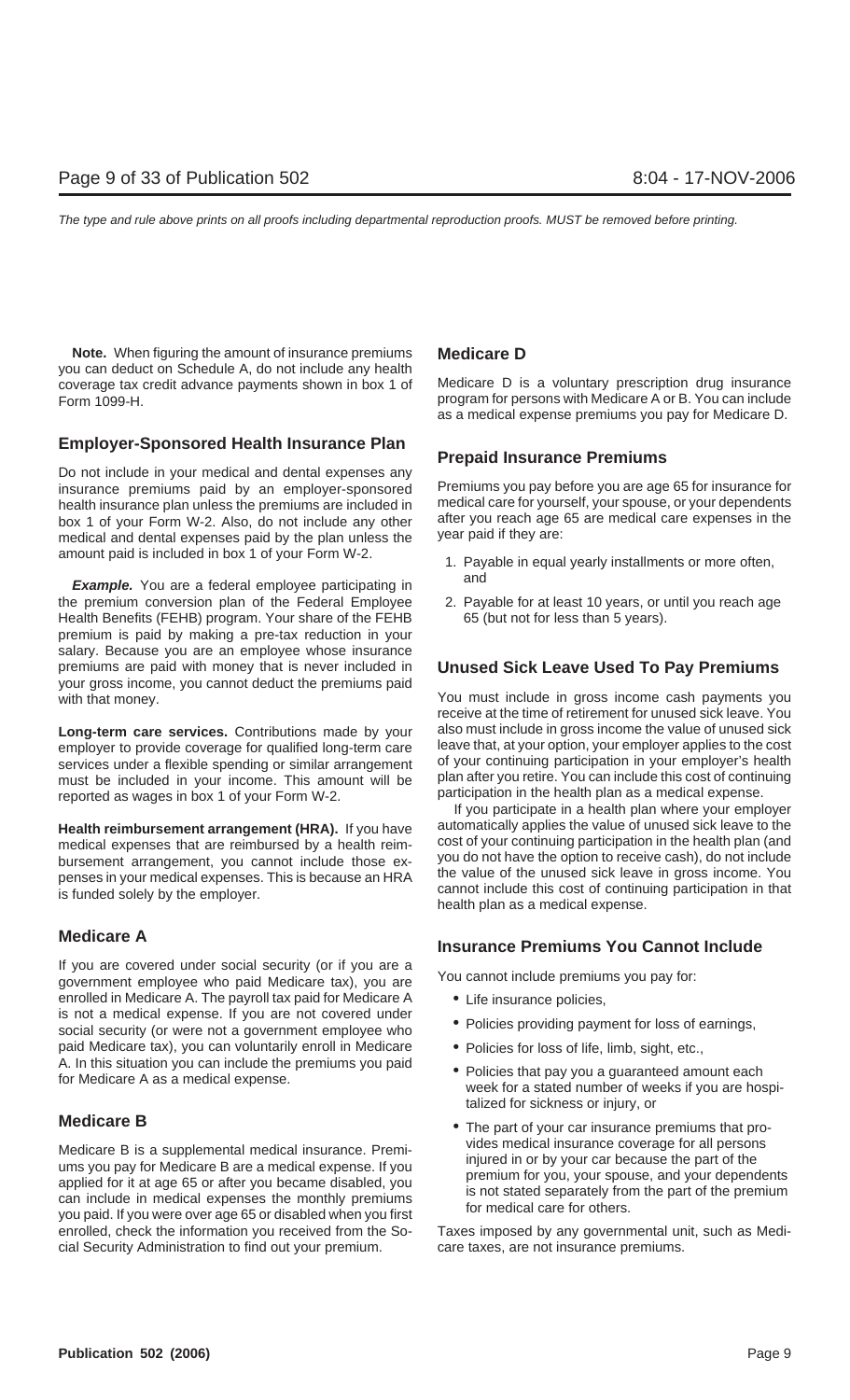## Laboratory Fees **Lodging**

You can include in medical expenses the amounts you pay You can include in medical expenses the cost of meals and for laboratory fees that are part of medical care. lodging at a hospital or similar institution if a principal

## Nursing Home, later. **Lead-Based Paint Removal** You may be able to include in medical expenses the

lead-based paints from surfaces in your home to prevent a tion. You can include the cost of such lodging while avantile available available. The school of the following requirements are met. child who has or has had lead poisoning from eating the paint. These surfaces must be in poor repair (peeling or<br>
cracking) or within the child's reach. The cost of repainting<br>
the scraped area is not a medical expense.<br>
It instead of removing the paint you cover the area with<br>

If, instead of removing the paint, you cover the area with  $\frac{2}{2}$ . The medical care is provided by a doctor in a li-<br>Illhoard or paneling, treat these items as capital ex. Consed hospital or in a medical care facility r wallboard or paneling, treat these items as capital ex-<br>nenses See Capital Expenses earlier Do not include the to, or the equivalent of, a licensed hospital. penses. See Capital Expenses, earlier. Do not include the cost of painting the wallboard as a medical expense. 3. The lodging is not lavish or extravagant under the

ness. However, you cannot include in medical expenses can be included as a medical expense for lodging. Meals fees for the management of a quardianship estate fees for are not included. fees for the management of a guardianship estate, fees for conducting the affairs of the person being treated, or other Do not include the cost of lodging while away from home fees that are not necessary for medical care. for medical treatment if that treatment is not received from

You can include in medical expenses a part of a life-care received. fee or "founder's fee" you pay either monthly or as a lump sum under an agreement with a retirement home. The part **Long-Term Care** of the payment you include is the amount properly alloca-<br>ble to medical care. The agreement must require that you<br>pay a specific fee as a condition for the home's promise to<br>provide lifetime care that includes medical car use a statement from the retirement home to prove the amount properly allocable to medical care. The statement **Qualified Long-Term Care Services** must be based either on the home's prior experience or on

**Dependents with disabilities.** You can include in medi- habilitative services, and maintenance and personal care cal expenses advance payments to a private institution for services (defined later) that are: lifetime care, treatment, and training of your physically or mentally impaired child upon your death or when you 1. Required by a chronically ill individual, and become unable to provide care. The payments must be a<br>condition for the institution's future acceptance of your<br>child and must not be refundable.

**Payments for future medical care.** Generally, you can-<br>not include in medical expenses current payments for<br>medical care (including medical insurance) to be provided<br>substantially beyond the end of the year. This rule doe apply in situations where the future care is purchased in 1. He or she is unable to perform at least two activities connection with obtaining lifetime care of the type de- of daily living without substantial assistance from anscribed earlier. **our contract of the individual for at least 90 days, due to a loss of**  $\alpha$ 

reason for being there is to receive medical care. See

You can include in medical expenses the cost of removing cost of lodging not provided in a hospital or similar institu-<br>lead-based paints from surfaces in your home to prevent a tion. You can include the cost of such lodgi

- 
- 
- circumstances.
- **Learning Disability Learning Disability 1. There is no significant element of personal pleasure,** See Special Education, later. The state of the travel away from home. See Special Education, later.

The amount you include in medical expenses for lodg-**Legal Fees ing cannot be more than \$50 for each night for each** person. You can include lodging for a person traveling with You can include in medical expenses legal fees you paid the person receiving the medical care. For example, if a that are necessary to authorize treatment for mental ill-<br>parent is traveling with a sick child, up to \$100 per night

a doctor in a licensed hospital or in a medical care facility **Lifetime Care—Advance Payments** Figure of the equivalent of, a licensed hospital or if that lodging is not primarily for or essential to the medical care

information from a comparable home. Qualified long-term care services are necessary diagnostic, preventive, therapeutic, curing, treating, mitigating, re-

- 
-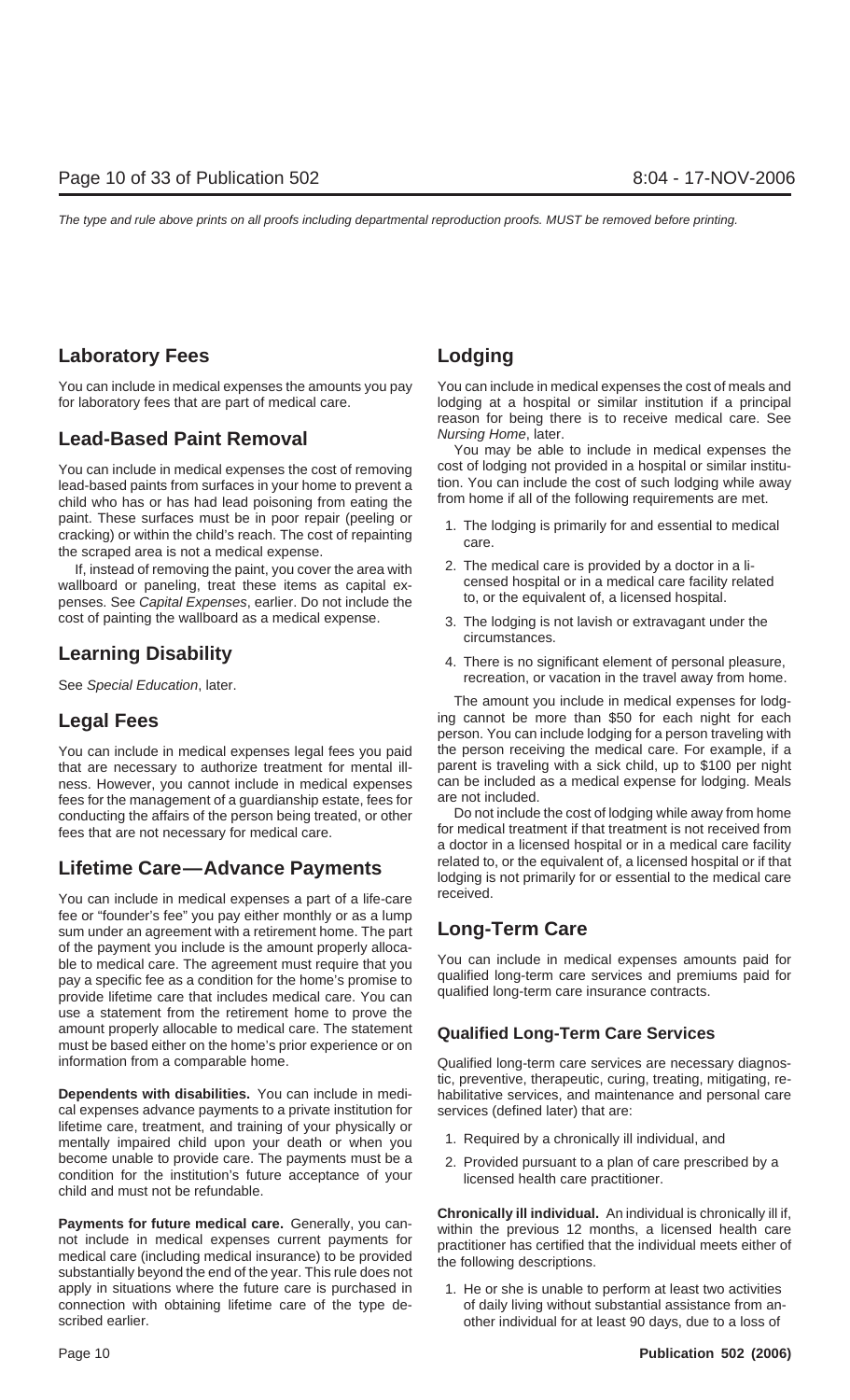functional capacity. Activities of daily living are eat- **Meals** ing, toileting, transferring, bathing, dressing, and continence. You can include in medical expenses the cost of meals at a

**Maintenance and personal care services.** Maintenance or personal care services is care which has as its **Medical Conferences** primary purpose the providing of a chronically ill individual with needed assistance with his or her disabilities (include in medical expenses amounts paid for<br>ing protection from threats to health and safety due to<br>severe cognitive impairment). the medical conference concerns the ch

A qualified long-term care insurance contract is an insurance contract that provides only coverage of qualified<br>long-term care services. The contract must:<br>long-term care services. The contract must:<br><br>long-term care services. The contract must:

- 1. Be guaranteed renewable,
- 2. Not provide for a cash surrender value or other money that can be paid, assigned, pledged, or bor-**Medical Information Plan**
- of the contract, and dividends under the contract request to an attending physician. must be used only to reduce future premiums or increase future benefits, and **Medical Services**
- 4. Generally not pay or reimburse expenses incurred<br>for services or items that would be reimbursed under You can include in medical expenses amounts you pay for<br>Medicare except where Medicare is a secondary legal medical s Medicare, except where Medicare is a secondary payer, or the contract makes *per diem* or other peri-<br>
odic payments without regard to expenses.<br>
The amount of qualified long-term care premiums you<br>
in include is limited. You can include the following as<br> **Specialists**

can include is limited. You can include the following as medical expenses on Schedule A (Form 1040). • Other medical practitioners.

- 1. Qualified long-term care premiums up to the amounts shown below.
	- a. Age 40 or under \$280.
	-
	-
	-
	-
- 2. Unreimbursed expenses for qualified long-term care

2. He or she requires substantial supervision to be pro-<br>tected from threats to health and safety due to se-<br>there is to get medical care.

vere cognitive impairment. You cannot include in medical expenses the cost of meals that are not part of inpatient care.

yourself, your spouse, or your dependent. The costs of the **Qualified Long-Term Care Insurance** medical conference must be primarily for and necessary to<br> **Contracts** the medical care of you, your spouse, or your dependent. the medical care of you, your spouse, or your dependent.<br>The majority of the time spent at the conference must be<br>A qualified long-term care insurance contract is an insur-<br>Spent attending sessions on medical information.



 $pense.$ 

rowed,<br>You can include in medical expenses amounts paid to a<br>3. Provide that refunds, other than refunds on the death and that keens medical information in a computer data Provide that refunds, other than refunds on the death plan that keeps medical information in a computer data p<br>The insured or complete surrender or cancellation bank and retrieves and furnishes the information upon bank and retrieves and furnishes the information upon

- 
- 
- 
- 

## **Medicines**

b. Age 41 to 50 – \$530. **b. Age 41 to 50 – \$530.** prescribed medicines and drugs. A prescribed drug is one c. Age 51 to  $60 - $1,060$ . that requires a prescription by a doctor for its use by an d. Age 61 to 70 – \$2,830. **individual.** You can also include amounts you pay for d. Age 61 to 70 – \$2,830. e. Age 71 or over – \$3,530. expenses amounts you pay for a drug that is not prescribed.

services. **Note.** This rule applies only to the deduction for medical **Note.** The limit on premiums is for each person. expenses. It does not limit reimbursements of medical expenses by employer-sponsored health plans that reimburse the cost of both prescription and nonprescription medicines.

> **Imported medicines and drugs.** If you imported medicines or drugs from other countries, see Medicines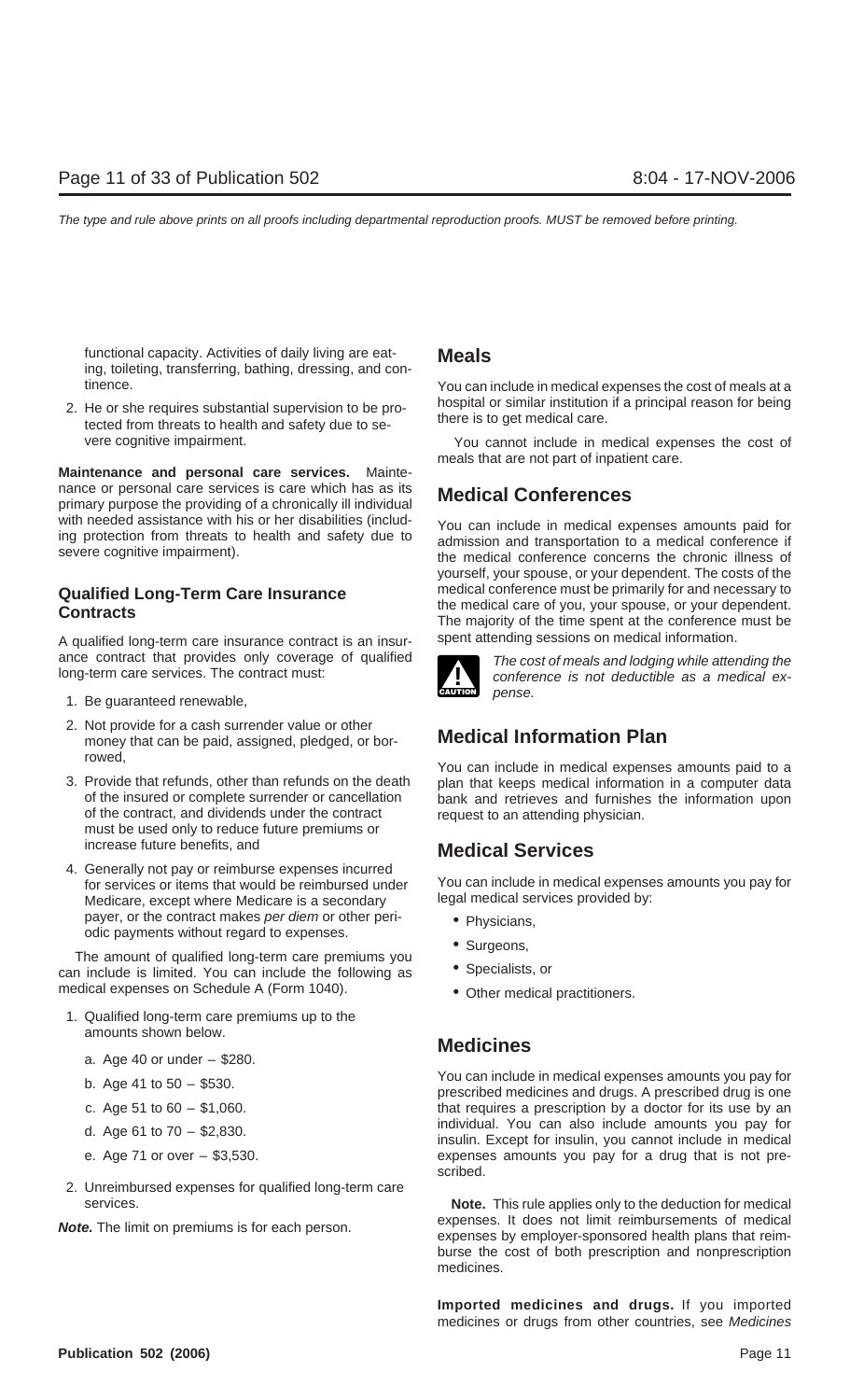and Drugs From Other Countries, under What Expenses employment taxes you pay for a nurse, attendant, or other Are Not Includible, later. etc. etc. person who provides medical care. If the attendant also

You can include in medical expenses the cost of keeping a tax responsibilities of household employers, see Publica-<br>mentally retarded person in a special home, not the home<br>mentally retarded person in a special home, not t of a relative, on the recommendation of a psychiatrist to help the person adjust from life in a mental hospital to **Operations** community living. You can include in medical expenses amounts you pay for

You can include in medical expenses the cost of medical Mot Includible, later. care in a nursing home, home for the aged, or similar institution, for yourself, your spouse, or your dependents. **Optometrist** This includes the cost of meals and lodging in the home if a<br>principal reason for being there is to get medical care. See Eyeglasses, earlier.

Do not include the cost of meals and lodging if the reason for being in the home is personal. You can, how- **Organ Donors** ever, include in medical expenses the part of the cost that is for medical or nursing care. is for medical or nursing care.

## **Nursing Services Osteopath**

You can include in medical expenses wages and other You can include in medical expenses amounts you pay to amounts you pay to amounts you pay to amounts you pay to amounts you pay for nursing services. The services need not be performed by a nurse as long as the services are of a kind generally performed by a nurse. This includes serv- **Oxygen** ices connected with caring for the patient's condition, such as giving medication or changing dressings, as well as You can include in medical expenses amounts you pay for bathing and grooming the patient. These services can be oxygen and oxygen equipment to relieve breathing provided in your home or another care facility. problems caused by a medical condition.

Generally, only the amount spent for nursing services is a medical expense. If the attendant also provides personal **Prosthesis** and household services, amounts paid to the attendant must be divided between the time spent performing house-<br>See Artificial Limb, earlier. hold and personal services and the time spent for nursing services. However, certain maintenance or personal care **Psychiatric Care** services provided for qualified long-term care can be included in medical expenses. See Maintenance and per-<br>sonal care services under Qualified Long-Term Care<br>Services, earlier. Additionally, certain expenses for house-<br>hold services or for the care of a qualifying individual<br> Dependent Care Expenses.

You can also include in medical expenses part of the **Psychoanalysis** amount you pay for that attendant's meals. Divide the food<br>expense among the household members to find the cost of<br>the attendant's food. Then divide that cost in the same<br>manner as in the preceding paragraph. If you had to attendant, you can include the extra amounts with your medical expenses. This includes extra rent or utilities you **Psychologist** pay because you moved to a larger apartment to provide<br>
You can include in medical expenses amounts you pay to<br>
a psychologist for medical care.

**Employment taxes.** You can include as a medical expense social security tax, FUTA, Medicare tax, and state

provides personal and household services, you can in-**Mentally Retarded,** and the clude as a medical expense only the amount of employ-<br> **Cure as a line of the clude of the clude** of the medical services as explained earlier ment taxes paid for medical services as explained earlier **Special Home for** under Nursing Services. For information on employment

**I** legal operations that are not for unnecessary cosmetic **Nursing Home** surgery. See Cosmetic Surgery under What Expenses Are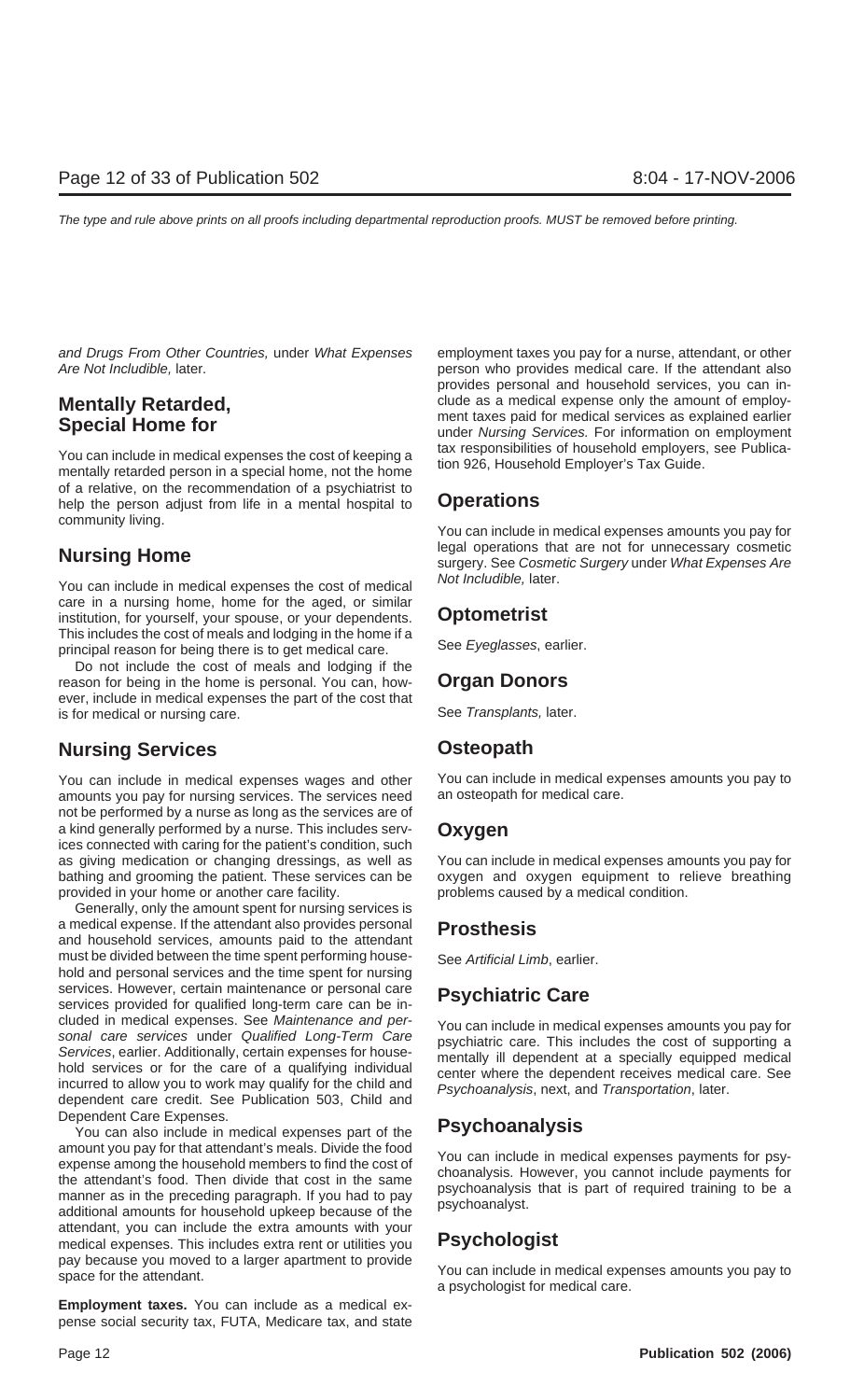doctor's recommendation for a child's tutoring by a teacher that exceeds the cost of the same model regular television who is specially trained and qualified to work with children set. who have learning disabilities caused by mental or physi-

cal impairments, including nervous system disorders.<br>
You can include in medical expenses the cost (tuition,<br>
meals, and lodging) of attending a school that furnishes<br>
You can include in medical expenses amounts you pay fo meals, and lodging) of attending a school that furnishes special education to help a child to overcome learning therapy received as medical treatment.

- 
- Teaching lip reading to a hearing-impaired person, or **Transplants**
- 

You cannot include in medical expenses the cost of<br>sending a problem child to a school where the course of<br>study and the disciplinary methods have a beneficial effect<br>on the child's attitude if the availability of medical the school is not a principal reason for sending the student there. **Transportation** 

You can include in medical expenses the cost of a legal **You can include:** sterilization (a legally performed operation to make a person unable to have children). • Bus, taxi, train, or plane fares or ambulance service,

You can include in medical expenses amounts you pay for • Transportation expenses of a nurse or other person a program to stop smoking. However, you cannot include who can give injections, medications, or other treat-<br>in medical expenses amounts you pay for drugs that do not ment required by a patient who is traveling to get in medical expenses amounts you pay for drugs that do not require a prescription, such as nicotine gum or patches, medical care and is unable to travel alone, and that are designed to help stop smoking.<br>• Transportation expenses for regular visits to see a

See Operations, earlier.

You can include in medical expenses the cost of special ance, general repair, or maintenance expenses. telephone equipment that lets a hearing-impaired person If you do not want to use your actual expenses, for 2006 communicate over a regular telephone. This includes tele- you can use a standard rate of 18 cents a mile for use of a typewriter (TTY) and telecommunications device for the car for medical reasons. deaf (TDD) equipment. You can also include the cost of You can also include parking fees and tolls. You can repairing the equipment.

## **Television**

You can include in medical expenses the cost of equip- sons during the year. He spent \$250 for gas, \$5 for oil, and ment that displays the audio part of television programs as \$50 for tolls and parking. He wants to figure the amount he

## **Publication 502 (2006)** Page 13

**Special Education** subtitles for hearing-impaired persons. This may be the cost of an adapter that attaches to a regular set. It also may You can include in medical expenses fees you pay on a be the part of the cost of a specially equipped television

disabilities. A doctor must recommend that the child attend<br>the school. Overcoming the learning disabilities must be a<br>principal reason for attending the school, and any ordinary<br>education received must be incidental to th From provided. Opecial education includes.<br>• Teaching Braille to a visually impaired person, other normal movements.

• Giving remedial language training to correct a condi-<br>tion caused by a birth defect. you receive because you are a donor or a possible donor of

**Sterilization**<br> **Sterilization Expanses** amounts paid for transportation primarily for, and essential to, medical care.

- 
- Transportation expenses of a parent who must go **Stop-Smoking Programs** with a child who needs medical care,
	-
- **Surgery Surgery mentally ill dependent, if these visits are recom- Surgery mended** as a part of treatment.

**Car expenses.** You can include out-of-pocket expenses, **Telephone Telephone 1998 1999 1999 1999 1999 1999 1999 1999 1999 1999 1999 1999 1999 1999 1999 1999 1999 1999 1999 1999 1999 1999 1999 1999 1999 1999 1999 1999 1** 

add these fees and tolls to your medical expenses whether you use actual expenses or use the standard mileage rate.

**Example.** Bill Jones drove 2,800 miles for medical rea-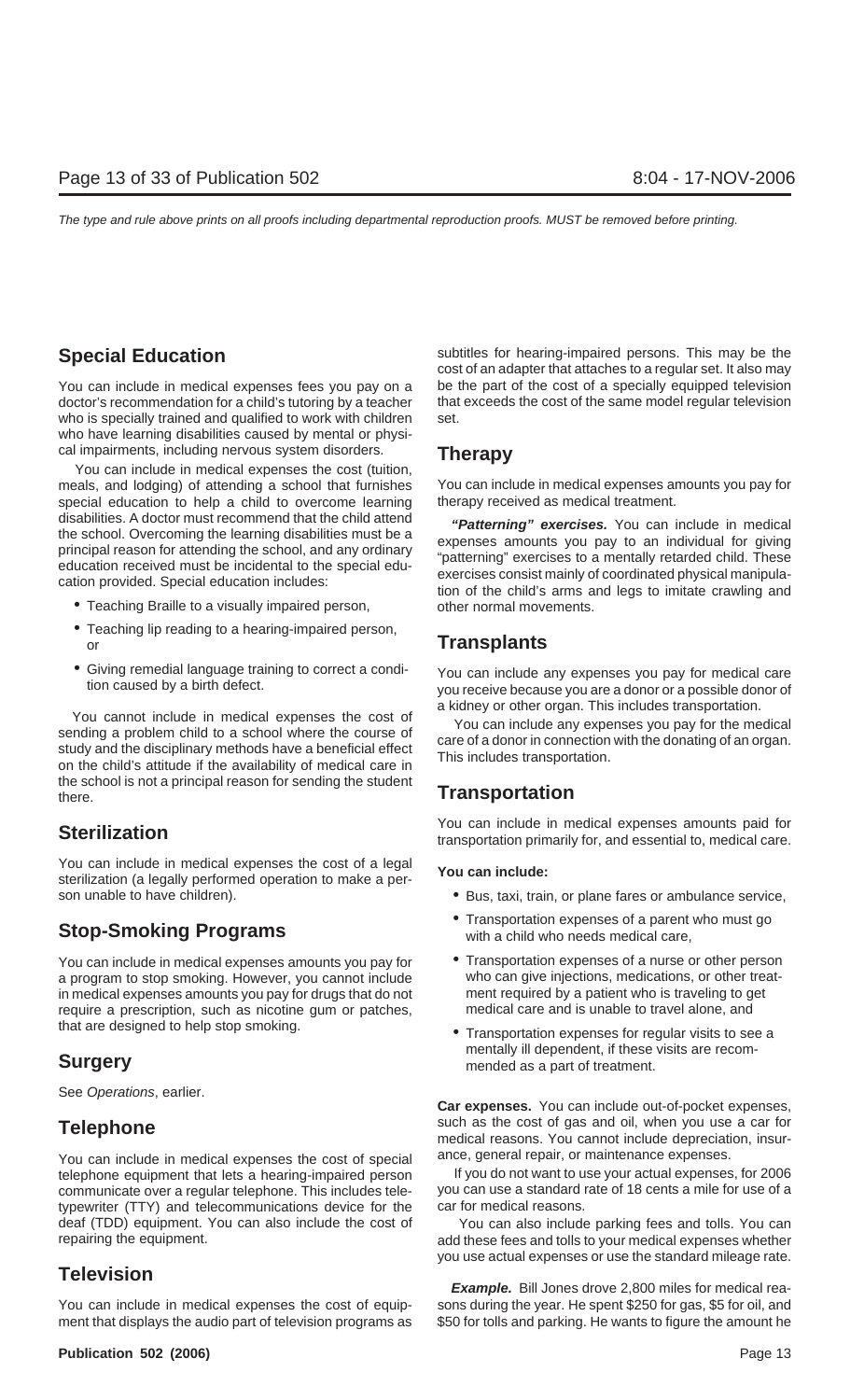for gas, the \$5 for oil, and the \$50 for tolls and parking for a health club, or spa as medical expenses, but you can total of \$305. include separate fees charged there for weight loss activi-

He then figures the standard mileage amount. He multi-<br>ties.

Bill includes the \$554 of car expenses with his other substitute for what is normally consumed to satisfy nutri-<br>medical expenses for the year because the \$554 is more tional needs. You can include the cost of special food

**Transportation expenses you cannot include.** You 1. The food does not satisfy normal nutritional needs, cannot include in medical expenses the cost of transporta- 2. The food alleviates or treats an illness, and tion in the following situations.

- 
- 
- one's health.

You can include in medical expenses amounts you pay for<br>transportation to another city if the trip is primarily for, and<br>essential to, receiving medical services. You may be able<br>to include up to \$50 per night for lodging.

earlier. **Wig** You cannot include in medical expenses a trip or vaca-

## **Tuition X-ray**

Under special circumstances, you can include charges for<br>tuition in medical expenses. See Special Education, ear-<br>lier. lier.

You can include charges for a health plan included in a lump-sum tuition fee if the charges are separately stated or can easily be obtained from the school. **What Expenses Are Not** 

You can include in medical expenses amounts you pay to your spouse, or your dependent to get medical or dental lose weight if it is a treatment for a specific disease diag- treatment. Also, any expense allowed as a childcare credit nosed by a physician (such as obesity, hypertension, or cannot be treated as an expense paid for medical care.

can include in medical expenses both ways to see which heart disease). This includes fees you pay for membership gives him the greater deduction.  $\qquad \qquad \qquad$  in a weight reduction group and attendance at periodic He figures the actual expenses first. He adds the \$250 meetings. You cannot include membership dues in a gym,

plies the 2,800 miles by 18 cents a mile for a total of \$504. You cannot include the cost of diet food or beverages in<br>He then adds the \$50 tolls and parking for a total of \$554. medical expenses because the diet food and medical expenses for the year because the \$554 is more tional needs. You can include the cost of special food in than the \$305 he figured using actual expenses. The medical expenses only if:

- 
- 
- Going to and from work, even if your condition re-<br>quires an unusual means of transportation.<br>cian. cian.

• Travel for purely personal reasons to another city for<br>an operation or other medical care.<br>Travel that is merely for the general improvement of<br>Travel that is merely for the general improvement of<br>Program under What Expe

## **Wheelchair**

**Trips** Trips **Trips** Trips **Trips** *You can include in medical expenses amounts you pay for* 

tion taken merely for a change in environment, improve-<br>ment of morale, or general improvement of health, even if<br>the trip is made on the advice of a doctor. However, see<br>Medical Conferences, earlier.<br>Medical Conferences,

# **Includible? Vasectomy**

You can include in medical expenses the amount you pay<br>for a vasectomy.<br>listed in alphabetical order.<br>listed in alphabetical order.

## **Vision Correction Surgery Baby Sitting, Childcare, and Nursing** See Eye Surgery, earlier. **Services for a Normal, Healthy Baby**

**Weight-Loss Program** You cannot include in medical expenses amounts you pay for the care of children, even if the expenses enable you,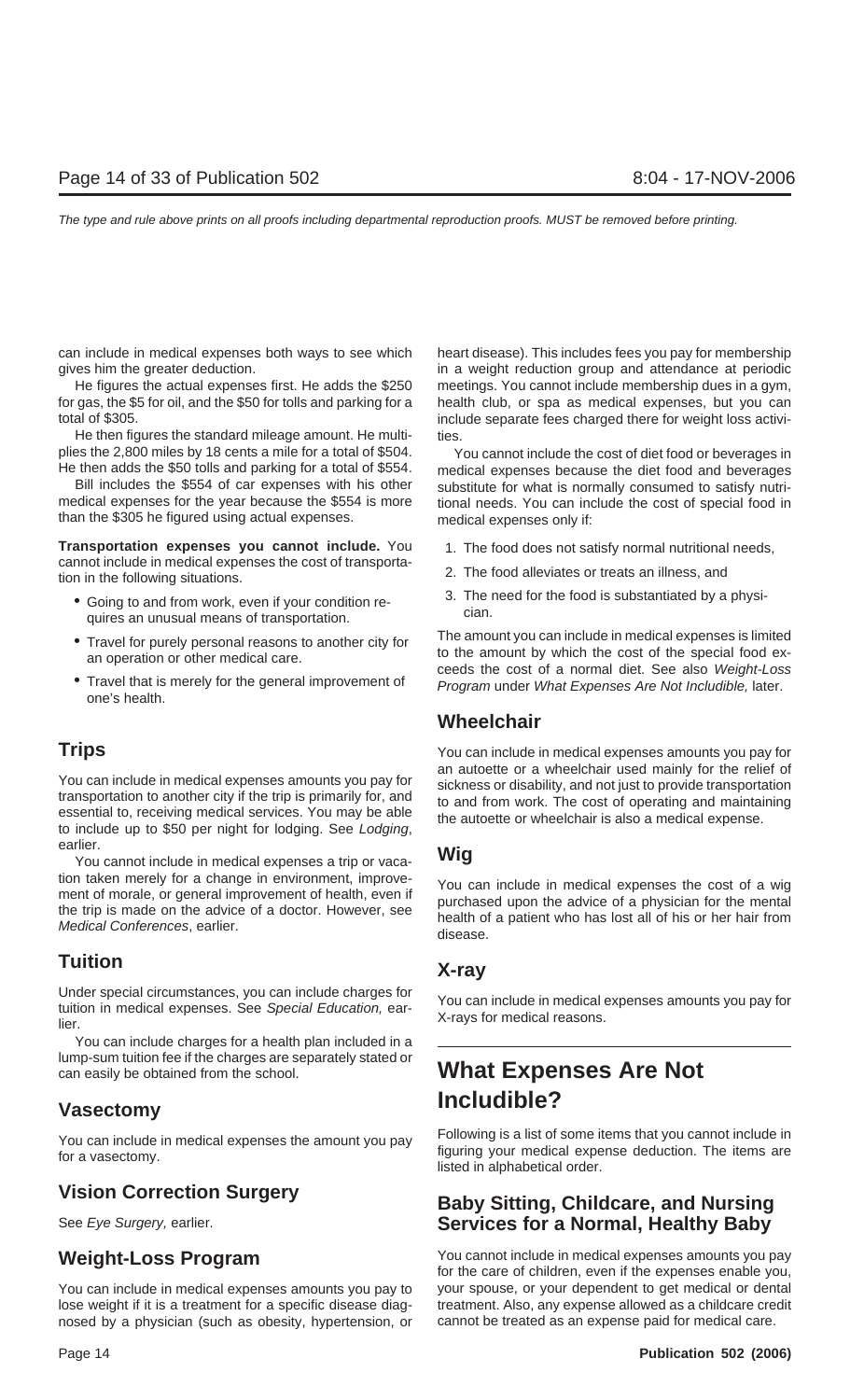## **Controlled Substances The Controlled Care**

You cannot include in medical expenses amounts you pay Generally, you cannot include in medical expenses current for controlled substances (such as marijuana, laetrile, payments for medical care (including medical insurance) etc.), in violation of federal law. to be provided substantially beyond the end of the year.

Generally, you cannot include in medical expenses the or Long-Term Care, earlier. amount you pay for unnecessary cosmetic surgery. This includes any procedure that is directed at improving the **Hair Transplant** patient's appearance and does not meaningfully promote the proper function of the body or prevent or treat illness or See Cosmetic Surgery, earlier. disease. You generally cannot include in medical expenses the amount you pay for procedures such as face **Health Club Dues** lifts, hair transplants, hair removal (electrolysis), and li-

pay for cosmetic surgery if it is necessary to improve a relieve physical or mental discomfort not related to a particdeformity arising from, or directly related to, a congenital ular medical condition.<br>abnormality, a personal injury resulting from an accident or You cannot include abnormality, a personal injury resulting from an accident or  $\begin{array}{c} \gamma_{\text{OU}} \text{ cannot include in medical expenses the cost of } \\ \text{trauma, or a distinguishing disease.} \end{array}$ 

**Example.** An individual undergoes surgery that removes a breast as part of treatment for cancer. She pays **Health Coverage Tax Credit** a surgeon to reconstruct the breast. The surgery to reconstruct the breast corrects a deformity directly related to the<br>disease. The cost of the surgery is includible in her medical<br>expenses.<br>expenses.<br>coverage tax credit. For more information, see Health

## **Dancing Lessons**

**Health Savings Accounts** You cannot include the cost of dancing lessons, swimming lessons, etc., even if they are recommended by a doctor, if You cannot include in medical expenses any payment or they are only for the improvement of general health. distribution for medical expenses out of a health savin

You cannot include in medical expenses the amount you **Household Help** pay for diapers or diaper services, unless they are needed to relieve the effects of a particular disease. You cannot include in medical expenses the cost of house-

You cannot include in medical expenses amounts for more information, see Qualified Long-Term Care Services, which you are fully reimbursed by your flexible spending earlier. account if you contribute a part of your income on a pre-tax

You cannot include in medical expenses amounts you pay whether rendered or prescribed by licensed or unlicensed for funerals. **provides** the contract of the contract of the contract of the contract of the contract of the contract of the contract of the contract of the contract of the contract of the contract of the contract of the c

This rule does not apply in situations where the future care **Cosmetic Surgery** is purchased in connection with obtaining lifetime care or long-term care of the type described under Lifetime Care

posuction.<br>You can include in medical expenses the amount you<br>or amounts paid to improve one's general health or to or amounts paid to improve one's general health or to

membership in any club organized for business, pleasure, recreation, or other social purpose.

coverage tax credit. For more information, see Health Coverage Tax Credit, later.

account. Contributions to health savings accounts are de-**Diaper Service ducted separately.** See Publication 969.

hold help, even if such help is recommended by a doctor. **Electrolysis or Hair Removal** This is a personal expense that is not deductible. However, you may be able to include certain expenses paid to a See Cosmetic Surgery, earlier. **person providing nursing-type services**. For more information, see Nursing Services, earlier. Also, certain mainte-**Flexible Spending Account** nance or personal care services provided for qualified long-term care can be included in medical expenses. For

## basis to pay for the qualified benefit. **Illegal Operations and Treatments**

**Funeral Expenses** The State of Tourism of Tourism of Tourism of Tourism and Tourism of Tourism of Tourism of Tourism and Tourism of Tourism of Tourism of Tourism of Tourism of Tourism of Tourism of Tourism of Tourism of T for illegal operations, treatments, or controlled substances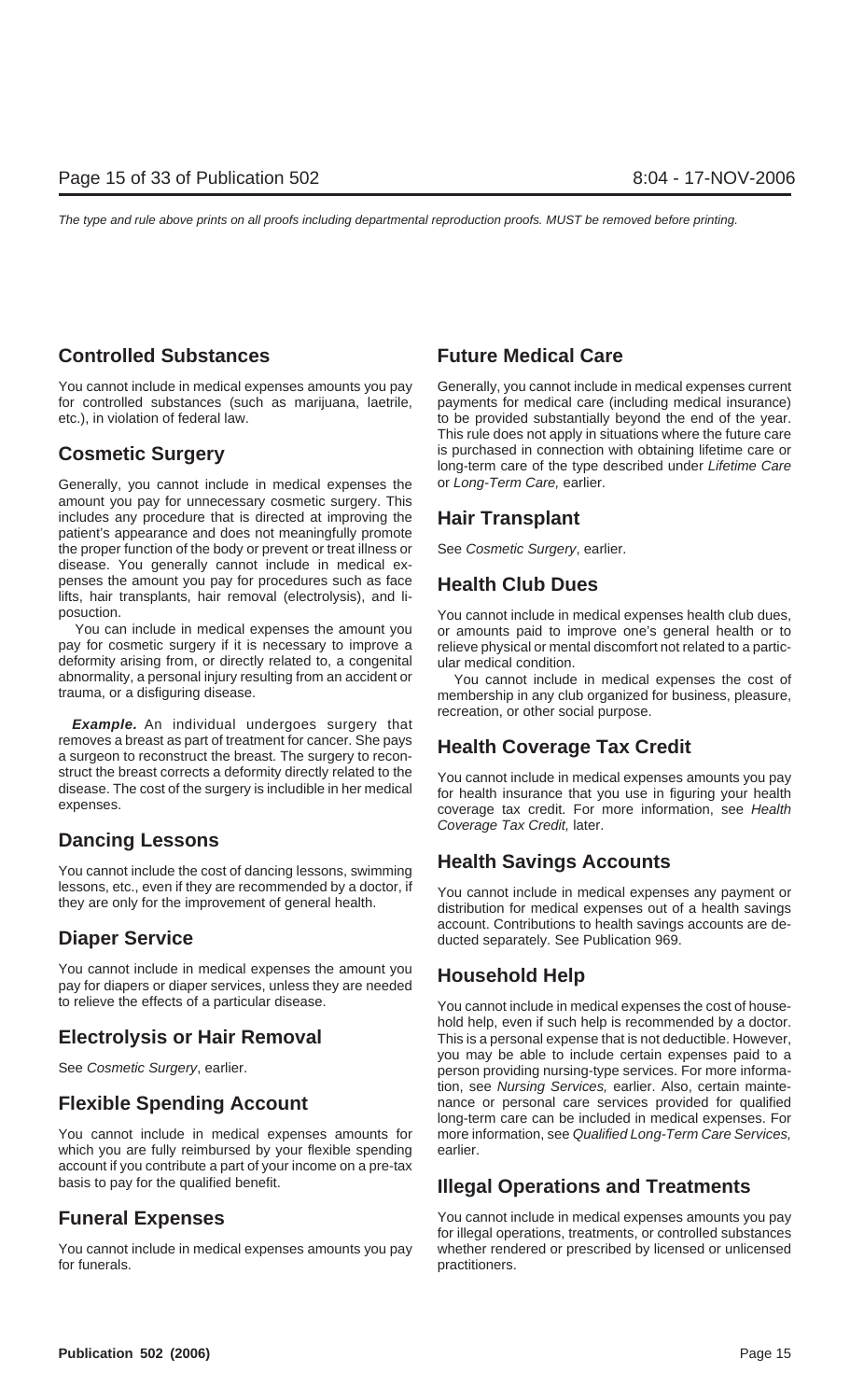See Insurance Premiums under What Medical Expenses Where an item purchased in a special form primarily to

for maternity clothes.

## **Medical Savings Account (MSA) Swimming Lessons**

You cannot include in medical expenses amounts you See Dancing Lessons, earlier. contribute to an Archer MSA. You cannot include medical expenses you pay for with a tax-free distribution from your **Teeth Whitening** Archer MSA. You also cannot use other funds equal to the amount of the distribution and include the expenses. For You cannot include in medical expenses amounts paid to<br>more information on Archer MSAs, see Publication 969 whiten teeth. See Cosmetic Surgery, earlier. more information on Archer MSAs, see Publication 969.

## **Medicines and Drugs From Other Veterinary Fees Countries** Countries **Countries** The Section of the Section of You, generally, cannot include veterinary fees in your med-

the cost of a prescribed drug brought in (or ordered shipped) from another country, because you can only **Weight-Loss Program** include the cost of a drug that was imported legally. (You<br>can include in medical expenses the cost of a<br>can include the cost of a prescribed drug the Food and<br>Drug Administration announces can be legally imported by<br>indiv

Except for insulin, you cannot include in medical expenses You cannot include the cost of diet food or beverages in amounts you pay for a drug that is not prescribed. medical expenses because the diet food and beverages

physician's prescription, you cannot include its cost in your ments are met. medical expenses. But, see Note under Medicines, earlier.

You cannot include in medical expenses the cost of nutri-<br>tional supplements, vitamins, herbal supplements, "natural cian. medicines," etc. unless they are recommended by a medi- The amount you can include in medical expenses is limited cal practitioner as treatment for a specific medical condi- to the amount by which the cost of the special food extion diagnosed by a physician. Otherwise, these items are ceeds the cost of a normal diet. taken to maintain your ordinary good health, and are not for medical care.

You cannot include in medical expenses the cost of an item ordinarily used for personal, living, or family purposes You can include in medical expenses only those amounts unless it is used primarily to prevent or alleviate a physical paid during the tax year for which you received no insuror mental defect or illness. For example, the cost of a ance or other reimbursement.

**Insurance Premiums Insurance Premiums Insurance Premiums Insurance Premiums Insurance Premiums Insurance Premiums Insurance Premiums Insurance Premiums Insurance Premiums Insurance Premiums Insurance P** expense.

Are Includible, earlier. Are includible, earlier. And the state a physical defect is one that in normal form is ordinarily used for personal, living, or family purposes, the **Maternity Clothes** excess of the cost of the special form over the cost of the normal form is a medical expense (see Braille Books and You cannot include in medical expenses amounts you pay Magazines under What Medical Expenses Are Includible,<br>
for maternity clothes

In general, you cannot include in your medical expenses ical expenses, but see Guide Dog or Other Animal earlier.

membership in a weight reduction group and attendance at **Nonprescription Drugs and Medicines** periodic meetings. Also, you cannot include membership dues in a gym, health club, or spa.

substitute for what is normally consumed to satisfy nutri-<br>tional needs. You cannot include the cost of special food in<br>rin. Because aspirin is a drug that does not require a medical expenses upless all three of the follow medical expenses unless all three of the following require-

- 1. The food does not satisfy normal nutritional needs.
- **Nutritional Supplements** 2. The food alleviates or treats an illness.
	-

# **Personal Use Items**<br> **Reimbursements?**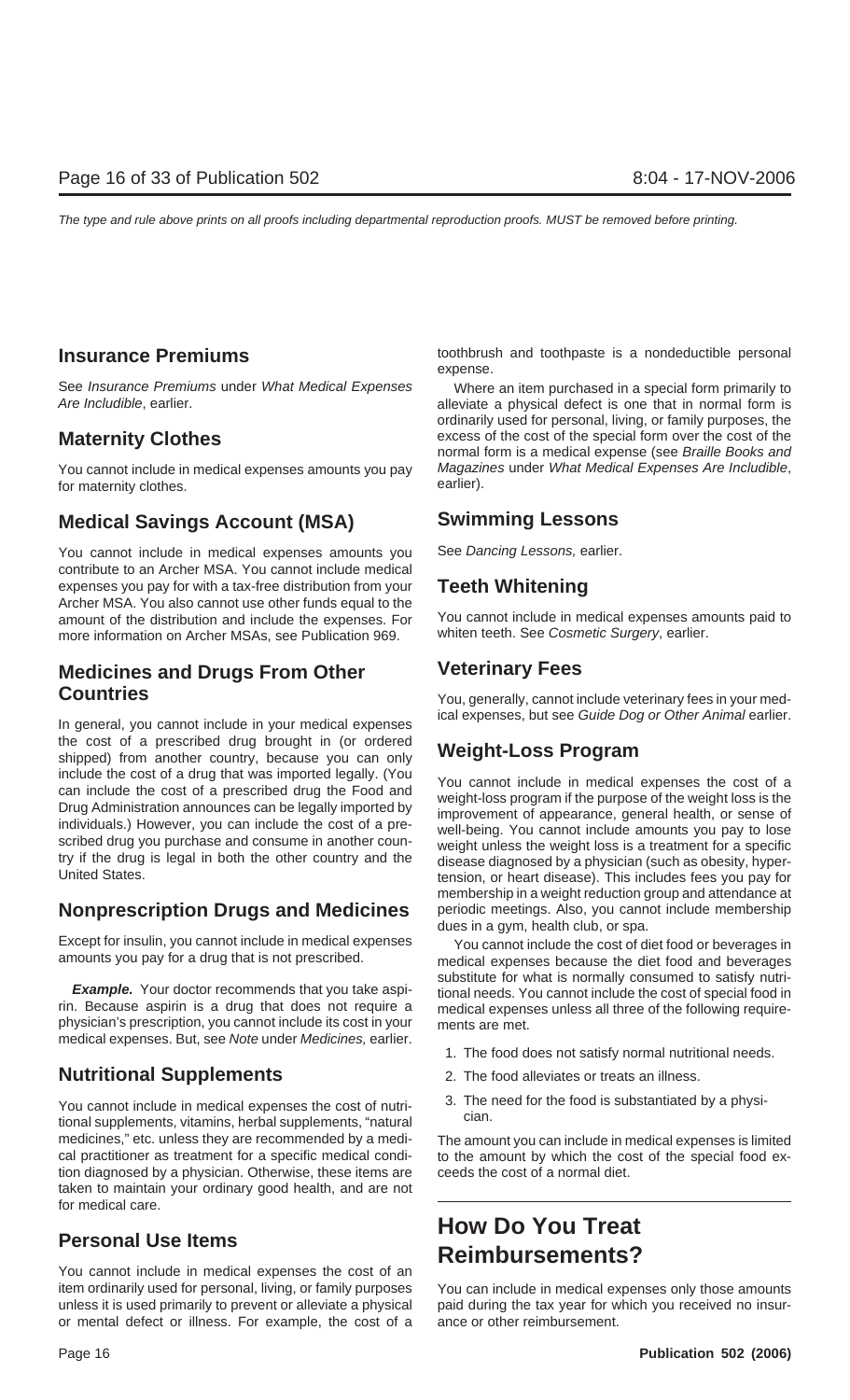## **Insurance Reimbursement**

You must reduce your total medical expenses for the year by all reimbursements for medical expenses that you receive from insurance or other sources during the year. This includes payments from Medicare.

Even if a policy provides reimbursement only for certain specific medical expenses, you must use amounts you receive from that policy to reduce your total medical expenses, including those it does not provide reimbursement for.

**Example.** You have insurance policies which cover your hospital and doctors' bills but not your nursing bills. The insurance you receive for the hospital and doctors' bills is more than their charges. In figuring your medical deduction, you must reduce the total amount you spent for medical care by the total amount of insurance you received even if the policies do not cover some of your medical expenses.

**Health reimbursement arrangement (HRA).** A health reimbursement arrangement is an employer-funded plan that reimburses employees for medical care expenses and allows unused amounts to be carried forward. An HRA is funded solely by the employer and the reimbursements for medical expenses, up to a maximum dollar amount for a coverage period, are not included in your income.

**Other reimbursements.** Generally, you do not reduce medical expenses by payments you receive for:

- Permanent loss or loss of use of a member or function of the body (loss of limb, sight, hearing, etc.) or disfigurement to the extent the payment is based on the nature of the injury without regard to the amount of time lost from work, or
- 

You must, however, reduce your medical expenses by medical insurance, and your insurance payments or other<br>any part of these payments that is designated for medical reimbursements are more than your total medical exany part of these payments that is designated for medical reimbursements are more than your total medical ex-<br>costs. See How Do You Figure and Report the Deduction penses for the year, you have excess reimbursement. costs. See How Do You Figure and Report the Deduction penses for the year, you have excess reimbursement.<br>On Your Tax Return, later. Seperally, you do not include the excess reimbursement in

## **More Than Your Medical Expenses?**

If you are reimbursed more than your medical expenses, your gross income, you must include in your gross income you may have to include the excess in income. You may the part of your excess reimbursement that is from your want to use Figure 1 to help you decide if any of your employer's contribution. reimbursement is taxable. You can figure the amount of the excess reimbursement





\*See *Premiums paid by you and your employer* in this publication.

• Loss of earnings. **Premiums paid by you.** If you pay the entire premium for your medical insurance or all the costs of a plan similar to Your Tax Return, later.<br>For how to treat damages received for personal injury or cour gross income. However, gross income does include For how to treat damages received for personal injury or your gross income. However, gross income does include<br>sickness, see Damages for Personal Injuries, later. total payments in excess of \$250 a day (\$91.250 for 2006) total payments in excess of \$250 a day (\$91,250 for 2006) for qualified long-term care services.

**What If Your Insurance Reimbursement Is Premiums paid by you and your employer.** If both you **More Than Your Medical Expenses?** and your employer contribute to your medical insurance plan and your employer's contributions are not included in

you must include in gross income using Worksheet B.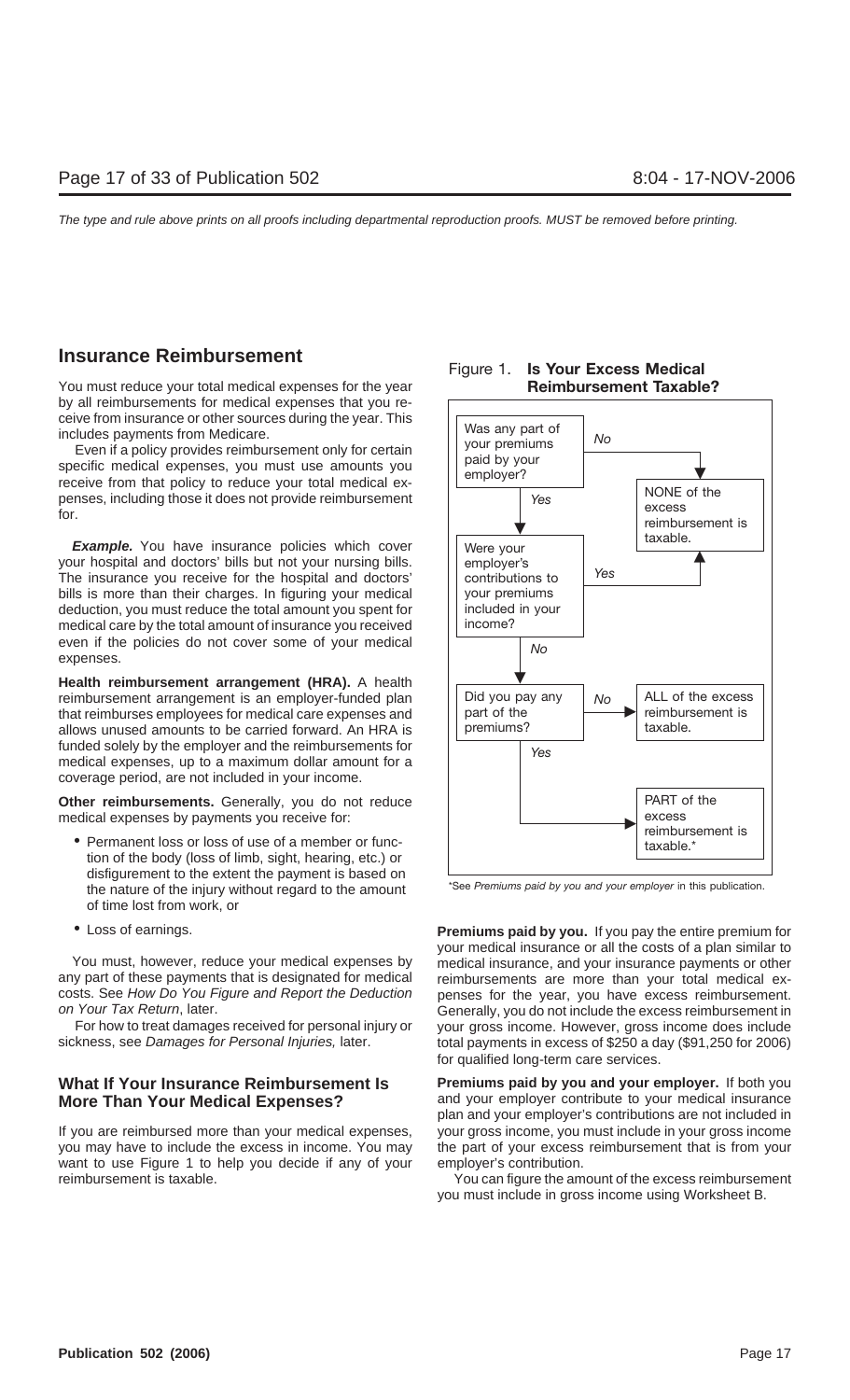# for medical expenses under the policy. **You Have Only One Policy**

gross income. The contract of the contract of the contract of the reimbursement as other income.

| 1. Enter the amount contributed to your<br>medical insurance for the year by<br>your employer 1.                      |  |
|-----------------------------------------------------------------------------------------------------------------------|--|
| 2. Enter the total annual cost of the                                                                                 |  |
| 3. Divide line 1 by line $2 \ldots \ldots \ldots$ 3.                                                                  |  |
| 4. Enter the amount of excess<br>reimbursement 4.                                                                     |  |
| <b>5.</b> Multiply line 3 by line 4. This is the<br>amount of the excess reimburse-<br>ment you must include as other |  |
| income on Form 1040, line $21 \ldots$ 5.                                                                              |  |

insurance policy. The annual premium is \$2,000. Your employer pays \$600 of that amount, which is not included **You Have More Than One** in your gross income, and the balance of \$1,400 is taken **Policy**<br>out of your wages. You receive \$500 excess reimbursement for your medical expenses. The part of the excess **Instructions:** Use this worksheet to figure the amount of reimbursement you receive under the policy that is from excess reimbursement you must include as income on your<br>vour employer's contributions is figured as follows. your employer's contributions is figured as follows.

## **You Have Only One Policy** — policy, do not use this worksheet. **Illustrated**

Excess remodisement you must include in income when both  $\begin{bmatrix} 2. \\ 2. \end{bmatrix}$  Enter the reimbursement from your you and your employer contributed to your medical insurance and your employer's contributions are not includ

| 1. Enter the amount contributed to your<br>medical insurance for the year by<br>your employer $\dots\dots\dots\dots\dots\dots$ 1.                          | 600   |
|------------------------------------------------------------------------------------------------------------------------------------------------------------|-------|
| 2. Enter the total annual cost of the                                                                                                                      | 2,000 |
| <b>3.</b> Divide line 1 by line 2 <b>3.</b>                                                                                                                | .30   |
| 4. Enter the amount of excess<br>reimbursement  4.                                                                                                         | ו ורי |
| 5. Multiply line 3 by line 4. This is the<br>amount of the excess reimburse-<br>ment you must include as other<br>income on Form 1040, line $21$ <b>5.</b> |       |
|                                                                                                                                                            |       |

Worksheet B. **Excess Reimbursement** You must include in your gross income 30% (.30) of **Includible in Income When** \$500, or \$150, of the excess reimbursement you received

**Instructions:** Use this worksheet to figure the amount of excess reimbursement you must include in income when both your former employer pays the total cost of your medical you and your employer contributed to your medica

More than one policy. If you are covered under more than one policy, the cost of at least one of which is paid by both you and your employer, you must first divide the medical expenses among the policies to figure the excess reimbursement from each policy. Then divide the policy. costs to figure the part of any excess reimbursement that is from your employer's contribution. Any excess reimbursement that is due to your employer's contributions is includible in your income.

You can figure the part of the excess reimbursement that is from your employer's contribution by using Work-<br>sheet C. Use Worksheet C only if both you and your employer paid part of the cost of at least one policy. If you had more than one policy, but you did not share in the cost of at least one policy, do not use Worksheet C.

# **Example.** You are covered by your employer's medical Worksheet C. **Excess Reimbursement**

health insurance policies, b) at least one of which is paid for Worksheet B. Excess Reimbursement<br>Includible in Income When and your employer did not share in the cost of at least one.<br>Includible in Income When and your employer did not share in the cost of at least one

**1.** Enter the reimbursement from your employer's policy ................ **1. Instructions:** Use this worksheet to figure the amount of gross income. **3.** Add lines 1 and 2 ................ **3. 4.** Divide line 1 by line 3. ................. **4. 5.** Enter the total medical expenses you paid during the year. If this amount is at least as much as the amount on line 3, stop here because there is no excess reimbursement. ........... **5. 6.** Multiply line 4 by line 5 ............ **6. 7.** Subtract line 6 from line 1 ............ **7. 8.** Enter employer's contribution to the annual cost of the employer's policy . . **8.**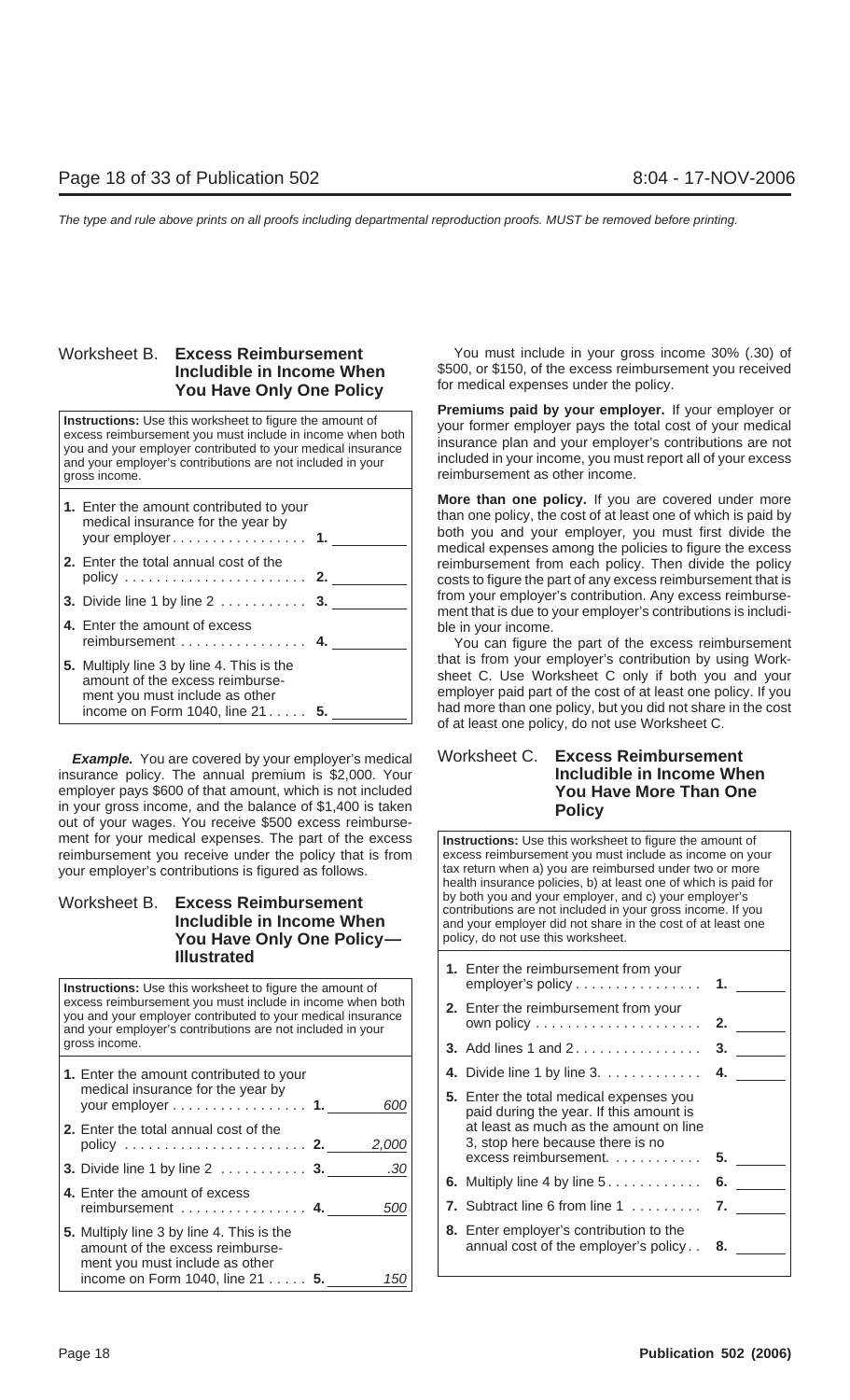| 9. Enter total annual cost of the<br>employer's policy 9.                                                                                                 |  | Worksheet C. Excess Reimbursement<br>Includible in Income Whe                                                                                                                                                                                 |  |
|-----------------------------------------------------------------------------------------------------------------------------------------------------------|--|-----------------------------------------------------------------------------------------------------------------------------------------------------------------------------------------------------------------------------------------------|--|
| <b>10.</b> Divide line 8 by line 9. This is the<br>percentage of your total excess                                                                        |  | <b>You Have More Than One</b><br><b>Policy-Illustrated</b>                                                                                                                                                                                    |  |
| reimbursement you must report as<br>other income $\dots\dots\dots\dots\dots\dots\dots$ 10.                                                                |  | <b>Instructions:</b> Use this worksheet to figure the amount of<br>excess reimbursement you must include as income on you                                                                                                                     |  |
| 11. Multiply line 7 by line 10. This is the<br>amount of your total excess<br>reimbursement you must report as<br>other income on Form 1040. line 21. 11. |  | tax return when a) you are reimbursed under two or more<br>health insurance policies, b) at least one of which is paid<br>by both you and your employer, and c) your employer's<br>contributions are not included in your gross income. If yo |  |

**Example.** You are covered by your employer's health insurance policy. The annual premium is \$1,200. Your employer pays \$300 and the balance of \$900 is deducted<br>from your wages. You also paid the entire premium (\$250)<br>for a personal health insurance policy.

During the year, you paid medical expenses of \$3,600.<br>In the same year, you were reimbursed \$2,400 under your employer's policy and \$1,600 under your own personal policy. The amount you must report as other income is figured as follows.

## Worksheet C. **Excess Reimbursement Includible in Income When**<br>You Have More Than One

**Instructions:** Use this worksheet to figure the amount of excess reimbursement you must include as income on your tax return when a) you are reimbursed under two or more<br>health insurance policies, b) at least one of which is paid for by both you and your employer, and c) your employer's<br>contributions are not included in your gross income. If you<br>and your employer did not share in the cost of at least one policy, do not use this worksheet.

| 1. Enter the reimbursement from your<br>employer's policy 1. 2,400                                                                                                                                  |    |
|-----------------------------------------------------------------------------------------------------------------------------------------------------------------------------------------------------|----|
| 2. Enter the reimbursement from your own                                                                                                                                                            |    |
|                                                                                                                                                                                                     |    |
| 3. Add lines 1 and 2. 3. 4,000                                                                                                                                                                      |    |
| 4. Divide line 1 by line 3. 4. 60                                                                                                                                                                   |    |
| 5. Enter the total medical expenses you<br>paid during the year. If this amount is at<br>least as much as the amount on line 3,<br>stop here because there is no excess<br>reimbursement 5. $3,600$ |    |
| <b>6.</b> Multiply line 4 by line 5 <b>6.</b> 2,160                                                                                                                                                 |    |
| 7. Subtract line 6 from line 1 7. 240                                                                                                                                                               |    |
| 8. Enter employer's contribution to the<br>annual cost of the employer's policy 8. 300                                                                                                              |    |
| 9. Enter total annual cost of the<br>employer's policy 9. 1,200                                                                                                                                     |    |
| 10. Divide line 8 by line 9. This is the<br>percentage of your total excess<br>reimbursement you must report as<br>other income 10. 25                                                              |    |
| 11. Multiply line 7 by line 10. This is the<br>amount of your total excess<br>reimbursement you must report as                                                                                      |    |
| other income on Form 1040, line 21 11.                                                                                                                                                              | 60 |

## **What If You Receive Insurance Reimbursement in a Later Year?**

If you are reimbursed in a later year for medical expenses you deducted in an earlier year, you generally must report the reimbursement as income up to the amount you previously deducted as medical expenses.

However, you do not report as income the amount of reimbursement you received up to the amount of your medical deductions that did not reduce your tax for the earlier year.

For more information about the recovery of an amount that you claimed as an itemized deduction in an earlier year, see Recoveries in Publication 525, Taxable and Nontaxable Income.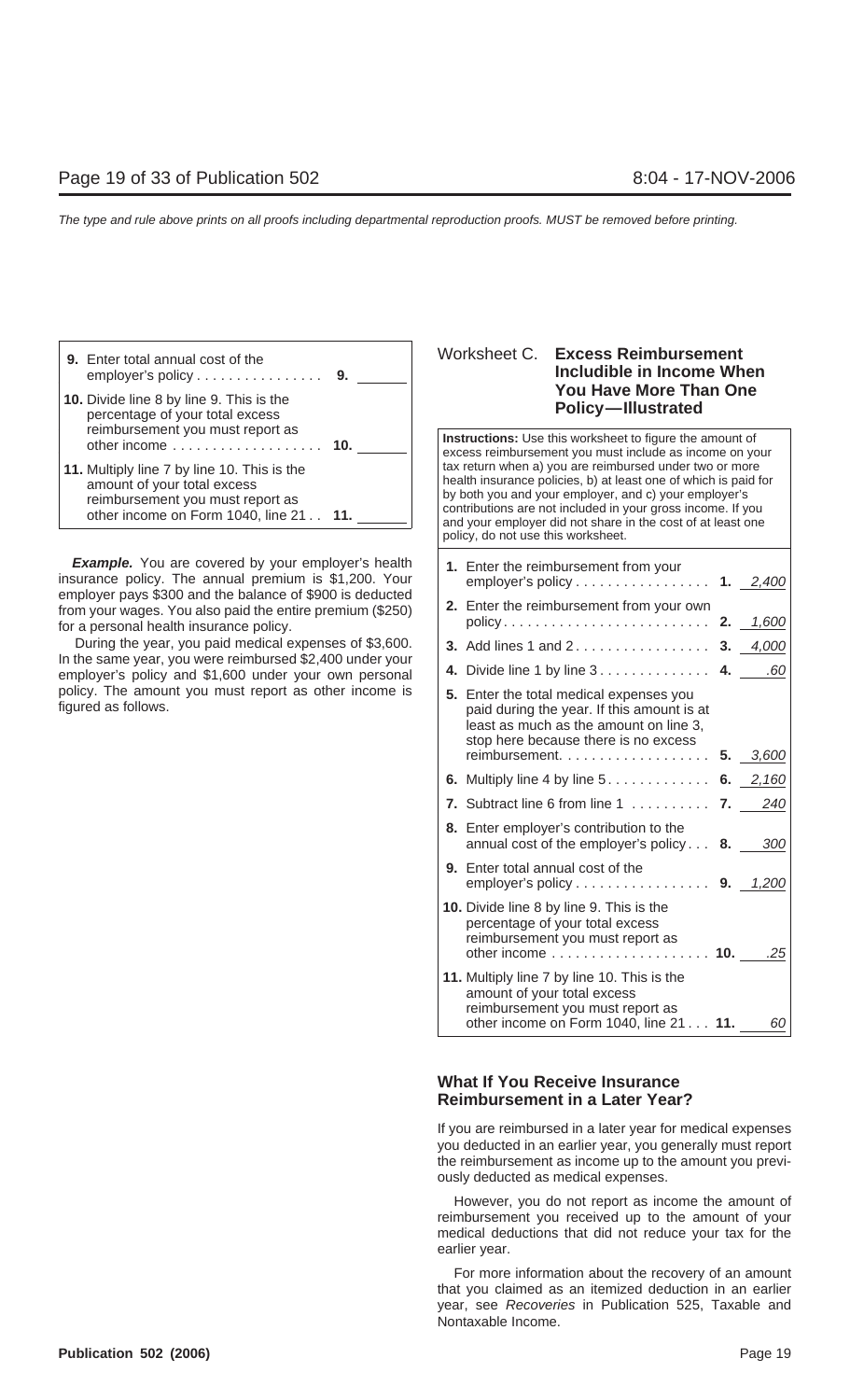## **Expenses You Did Not Deduct?**

paid it because your medical expenses were not more than 7.5% of your adjusted gross income, or because you did<br>not itemize deductions, do not include the reimbursement,<br>up to the amount of the expense, in income. However, if<br>the reimbursement is more than the expense, see What Your Insurance Reimbursement Is More Than Your Medi-

**Example.** Last year, you had \$500 of medical ex-<br>ployer. They file a joint return, and their adjusted gross<br>penses. You cannot deduct the \$500 because it is less<br>than 7.5% of your adjusted gross income. If, in a later yea penses, you do not include that amount in your gross 1. For themselves, Bill and Helen paid \$375 for pre-<br>scription medicines and drugs, \$337 for hospital bills,

## the Deduction on Your Tax totals \$1,859. 2. For Grace Taylor (Helen's dependent mother), they **Return?** paid \$300 for doctors, \$300 for insulin, and \$175 for

Once you have determined which medical care expenses<br>you can include, figure and report the deduction on your  $\begin{array}{r} 3. \\ 450$  for doctors and \$350 for prescription medicines<br>tax return.

You report your medical expense deduction on Schedule A, Form 1040. You cannot claim medical expenses on Schedule A, Form 1040, as shown. Form 1040A or Form 1040EZ. An example of a filled-in **Recordkeeping.** For each medical expense, you medical and dental expense part of Schedule A is shown. Should keep a record of:

## **How Do You Figure Your Deduction?**

complete lines 1 through 4 of Schedule A, Form 1040, as • The amount and date of each payment.<br>follows:

**Line 1.** Enter the amount you paid for medical expenses after reducing the amount by payments you received from insurance and other sources. You can keep a record like the following.

**What If You Are Reimbursed for Medical Line 2.** Enter your adjusted gross income from Form<br>**Expenses You Did Not Deduct?** 1040, line 38.

If you did not deduct a medical expense in the year you **Line 3.** Multiply the amount on line 2 (adjusted gross

**Example.** Bill and Helen Jones belong to a group medi-<br>cal Expenses, earlier. cal plan and part of their insurance is paid by Bill's em-

- \$439 for doctor bills, \$295 for hospitalization insur-**How Do You Figure and Report** ance, \$380 for medical and surgical insurance, and \$33 for transportation for medical treatment, which
	- eyeglasses, which totals \$775.
	-

**What Tax Form Do You Use?** Bill and Helen add all their medical and dental expenses together  $($1,859 + $775 + $800 = $3,434)$ . They figure their deduction on the medical and dental expenses part of



- The name and address of each person you paid, To figure your medical and dental expense deduction, and
	-

| <b>SCHEDULES A&amp;B</b>                               |              | <b>Schedule A—Itemized Deductions</b>                                                                     | OMB No. 1545-0074             |
|--------------------------------------------------------|--------------|-----------------------------------------------------------------------------------------------------------|-------------------------------|
| (Form 1040)                                            |              | (Schedule B is on back)                                                                                   | 2006                          |
| Department of the Treasury<br>Internal Revenue Service |              | See Instructions for Schedules A&B (Form 1040).<br>Attach to Form 1040.<br>(99)                           | Attachment<br>Sequence No. 07 |
| Name(s) shown on Form 1040                             |              |                                                                                                           | Your social security number   |
| Bill and Helen Jones                                   |              |                                                                                                           | 000 00 0000                   |
| <b>Medical</b>                                         |              | <b>Caution.</b> Do not include expenses reimbursed or paid by others.                                     |                               |
| and                                                    |              | 3.434<br>Medical and dental expenses (see page A-2)<br>33,004<br>Enter amount from Form 1040, line 38 $2$ |                               |
| <b>Dental</b>                                          | $\mathbf{2}$ |                                                                                                           |                               |
| <b>Expenses</b>                                        | 3            | 2,475<br>З<br>Multiply line 2 by 7.5% (.075).                                                             |                               |
|                                                        |              | Subtract line 3 from line 1. If line 3 is more than line 1, enter -0-<br>4                                | 959                           |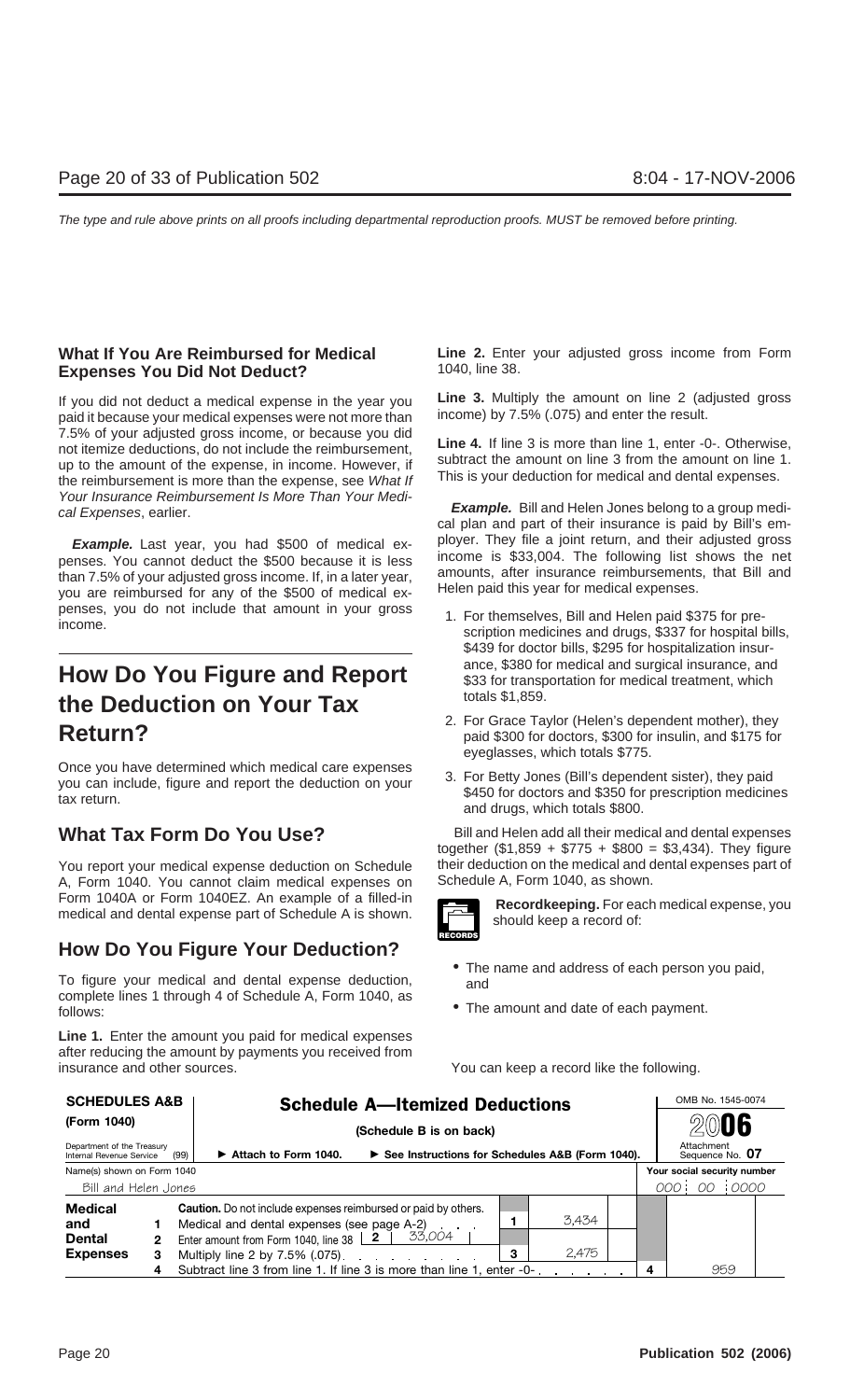## **Record of medical expenses**

|    | Name of each person Address of each<br>you paid | person you paid | Amount paid | Date paid | Transportation<br>(mileage, taxi, etc.) |
|----|-------------------------------------------------|-----------------|-------------|-----------|-----------------------------------------|
| 1. |                                                 |                 |             |           |                                         |
| 2. |                                                 |                 |             |           |                                         |
| 3. |                                                 |                 |             |           |                                         |
| 4. |                                                 |                 |             |           |                                         |
| 5. |                                                 |                 |             |           |                                         |
| 6. |                                                 |                 |             |           |                                         |
| 7. |                                                 |                 |             |           |                                         |
| 8. |                                                 |                 |             |           |                                         |
| 9. |                                                 |                 |             |           |                                         |

You should also keep a statement or itemized invoice

- 
- 
- 
- 
- 

## showing the following. **Sale of Medical Equipment or** • What medical care was received.<br>• Who received the care.<br>• The set we say that we say it also as it is the cost of medical equipment or property in

• The nature and purpose of any other medical ex-<br>penses.<br>gain. The taxable gain is the amount of the selling price • Who the other medical expenses were for. that is more than the adjusted basis of the equipment or

• The amount of the other medical expenses and the The adjusted basis is the portion of the cost of the date of payment. Do not send these records with your return. of the 7.5% limit used to compute the medical deduction. Use Worksheet D, later, to figure the adjusted basis of the equipment or property.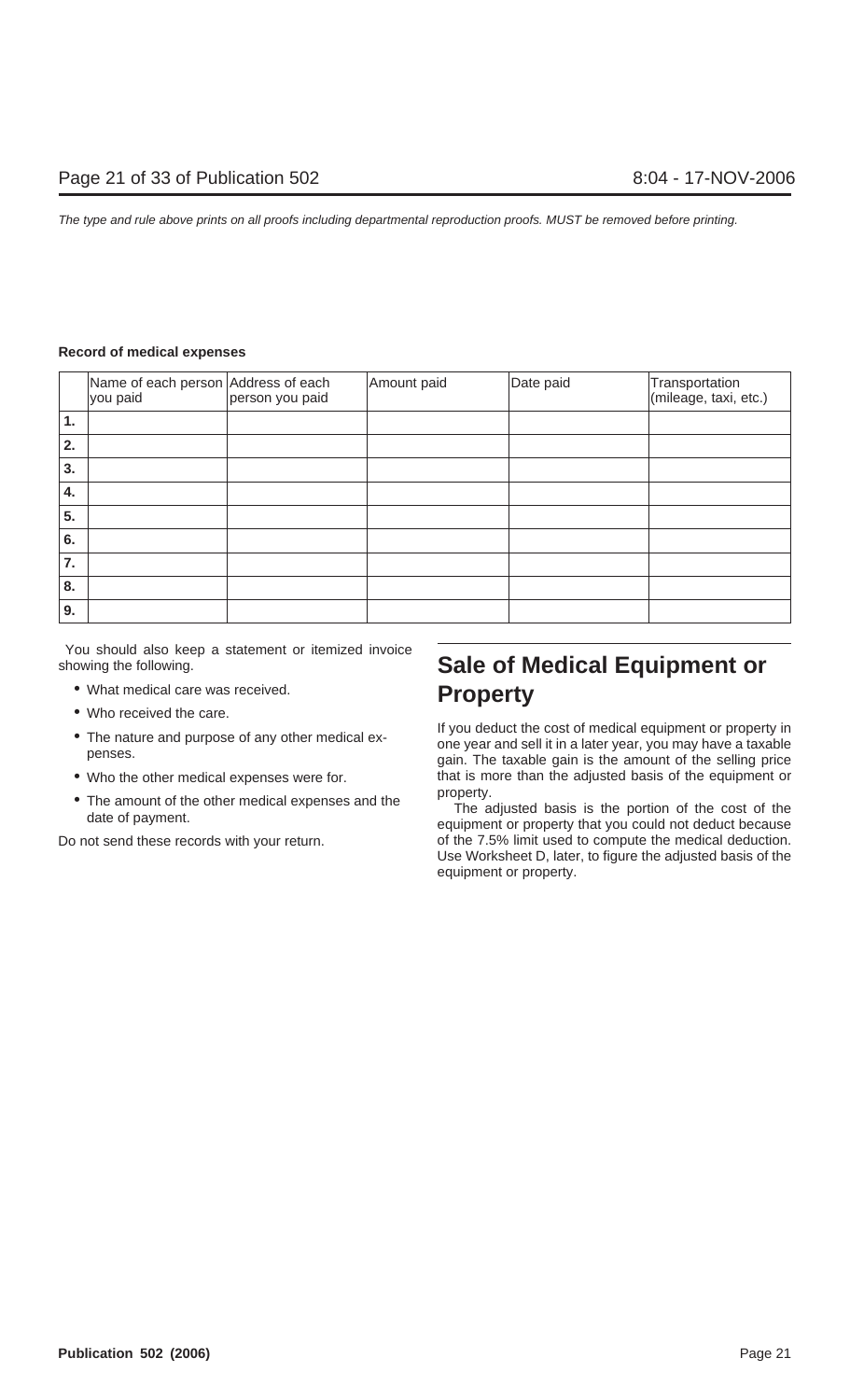## Worksheet D. **Adjusted Basis of Medical** Worksheet E. **Gain or Loss On the Sale of**

| Instructions: Use this worksheet if you deducted the cost of                                                                                                                                                                                                                                                                                                                                                                              |                     | <b>Property</b>                                                                                                                                                                                                                                                                                                                                                                                                                                                                                                                                                                                                             |
|-------------------------------------------------------------------------------------------------------------------------------------------------------------------------------------------------------------------------------------------------------------------------------------------------------------------------------------------------------------------------------------------------------------------------------------------|---------------------|-----------------------------------------------------------------------------------------------------------------------------------------------------------------------------------------------------------------------------------------------------------------------------------------------------------------------------------------------------------------------------------------------------------------------------------------------------------------------------------------------------------------------------------------------------------------------------------------------------------------------------|
| medical equipment or property in one year and sold the<br>equipment or property in a later year. This worksheet will give<br>you the adjusted basis of the equipment or property you sold.                                                                                                                                                                                                                                                |                     | Instructions: Use the following worksheet to figure total gain<br>or loss on the sale of medical equipment or property that you<br>deducted in an earlier year.                                                                                                                                                                                                                                                                                                                                                                                                                                                             |
| 1. Enter the cost of the equipment<br>or property.                                                                                                                                                                                                                                                                                                                                                                                        | 1.                  | 1. Enter the amount that the medical<br>equipment or property sold for 1.                                                                                                                                                                                                                                                                                                                                                                                                                                                                                                                                                   |
| 2. Enter your total includible medical<br>expenses for the year you<br>included the cost in your medical<br>expenses                                                                                                                                                                                                                                                                                                                      | 2.                  | 2. Enter your selling expenses 2.<br>3. Subtract line 2 from line $1, \ldots, 3$ .<br>4. Enter the adjusted basis of the                                                                                                                                                                                                                                                                                                                                                                                                                                                                                                    |
| 3. Divide line 1 by line $2 \ldots \ldots$<br>4. Enter 7.5% of your AGI for the<br>year the cost was included in your<br>medical expenses                                                                                                                                                                                                                                                                                                 | 3.<br>4.            | equipment or property from line 5 or<br>Worksheet D, line $12, \ldots, \ldots, 4$ .<br>5. Subtract line 4 from line 3. This is the<br>total gain or loss from the sale of the                                                                                                                                                                                                                                                                                                                                                                                                                                               |
| 5. Multiply line 3 by line 4. If your<br>allowable itemized deductions for<br>the year you purchased the<br>equipment or property were not<br>more than your AGI for that year,<br>stop here. This is the adjusted<br>basis of the equipment or<br>property. If your allowable<br>itemized deductions for the year<br>you purchased the equipment or<br>property were more than your<br>AGI for that year, complete lines<br>6 through 11 | 5.                  | medical equipment or property. 5.<br>If you have a loss, it is not deductible. If you have a gain,<br>it is includible in your income. The part of the gain that is a<br>recovery of an amount you previously deducted is taxable<br>as ordinary income. Enter it on Form 1040, line 21. Any<br>part of the gain that is more than the recovery of an amount<br>you previously deducted is taxable as a capital gain. Enter<br>it on Schedule D (Form 1040).<br>For more information about the recovery of an amount<br>that you claimed as an itemized deduction in an earlier<br>year, see Recoveries in Publication 525. |
| 6. Subtract line 5 from line $1, \ldots$ .                                                                                                                                                                                                                                                                                                                                                                                                | 6.                  | <b>Example.</b> You have a heart condition and difficulty<br>breathing. Your doctor prescribed oxygen equipment to                                                                                                                                                                                                                                                                                                                                                                                                                                                                                                          |
| 7. Enter your total allowable<br>itemized deductions for the year<br>the cost was included in your<br>medical expenses                                                                                                                                                                                                                                                                                                                    | 7.                  | help you breathe. Last year, you bought the oxygen equip-<br>ment for \$3,000. You itemized deductions and included it<br>in your medical expense deduction.<br>Last year you also paid \$10,750 for deductible medical                                                                                                                                                                                                                                                                                                                                                                                                     |
| 8. Divide line 6 by line $7 \ldots \ldots$                                                                                                                                                                                                                                                                                                                                                                                                |                     | services and \$6,400 for other itemized deductions. Your<br>adjusted gross income (AGI) was \$15,000.                                                                                                                                                                                                                                                                                                                                                                                                                                                                                                                       |
| 9. Enter your AGI for the year the<br>cost was included in your medical<br>$expenses \ldots \ldots \ldots \ldots \ldots$                                                                                                                                                                                                                                                                                                                  | 9.                  | Taking into account the 7.5% limit on medical expenses,<br>your allowable itemized deductions totaled \$19,025, fig-<br>ured as follows:                                                                                                                                                                                                                                                                                                                                                                                                                                                                                    |
| 10. Subtract line 9 from line 7.                                                                                                                                                                                                                                                                                                                                                                                                          | 10. $\qquad \qquad$ | 3,000                                                                                                                                                                                                                                                                                                                                                                                                                                                                                                                                                                                                                       |
| 11. Multiply line 8 by line 10. 11.                                                                                                                                                                                                                                                                                                                                                                                                       |                     | 10,750                                                                                                                                                                                                                                                                                                                                                                                                                                                                                                                                                                                                                      |
| 12. Add line 5 to line 11. If your<br>allowable itemized deductions for<br>the year you purchased the<br>equipment or property were more<br>than your AGI for that year, this is<br>the adjusted basis of the                                                                                                                                                                                                                             |                     | 13,750<br>Total medical expenses<br>7.5% of AGI (.075 $\times$ \$15,000)<br>$-1,125$<br>12,625<br>Allowable medical expense deduction<br>6,400<br>Other itemized deductions<br>Allowable itemized deductions<br>19,025                                                                                                                                                                                                                                                                                                                                                                                                      |
| equipment or property  12.                                                                                                                                                                                                                                                                                                                                                                                                                |                     |                                                                                                                                                                                                                                                                                                                                                                                                                                                                                                                                                                                                                             |
|                                                                                                                                                                                                                                                                                                                                                                                                                                           |                     |                                                                                                                                                                                                                                                                                                                                                                                                                                                                                                                                                                                                                             |

the sale of the medical equipment or property. Worksheet D.

# **Equipment or Property Sold Medical Equipment or**

| $\sim$ abuddent into $\sigma$ in the function $\sigma$ . The set of $\sigma$ |                                                                         | 3,000  |
|------------------------------------------------------------------------------|-------------------------------------------------------------------------|--------|
| Multiply line 8 by line 10. $\dots$ 11.                                      |                                                                         | 10,750 |
| Add line 5 to line 11. If your                                               | Total medical expenses<br>7.5% of AGI (.075 $\times$ \$15,000) - -1,125 | 13,750 |
| allowable itemized deductions for                                            | Allowable medical expense deduction                                     | 12,625 |
| the year you purchased the<br>equipment or property were more                |                                                                         |        |
| than your AGI for that year, this is<br>the adjusted basis of the            |                                                                         |        |

Next, use Worksheet E to figure the total gain or loss on You figure your adjusted basis as shown on the filled-in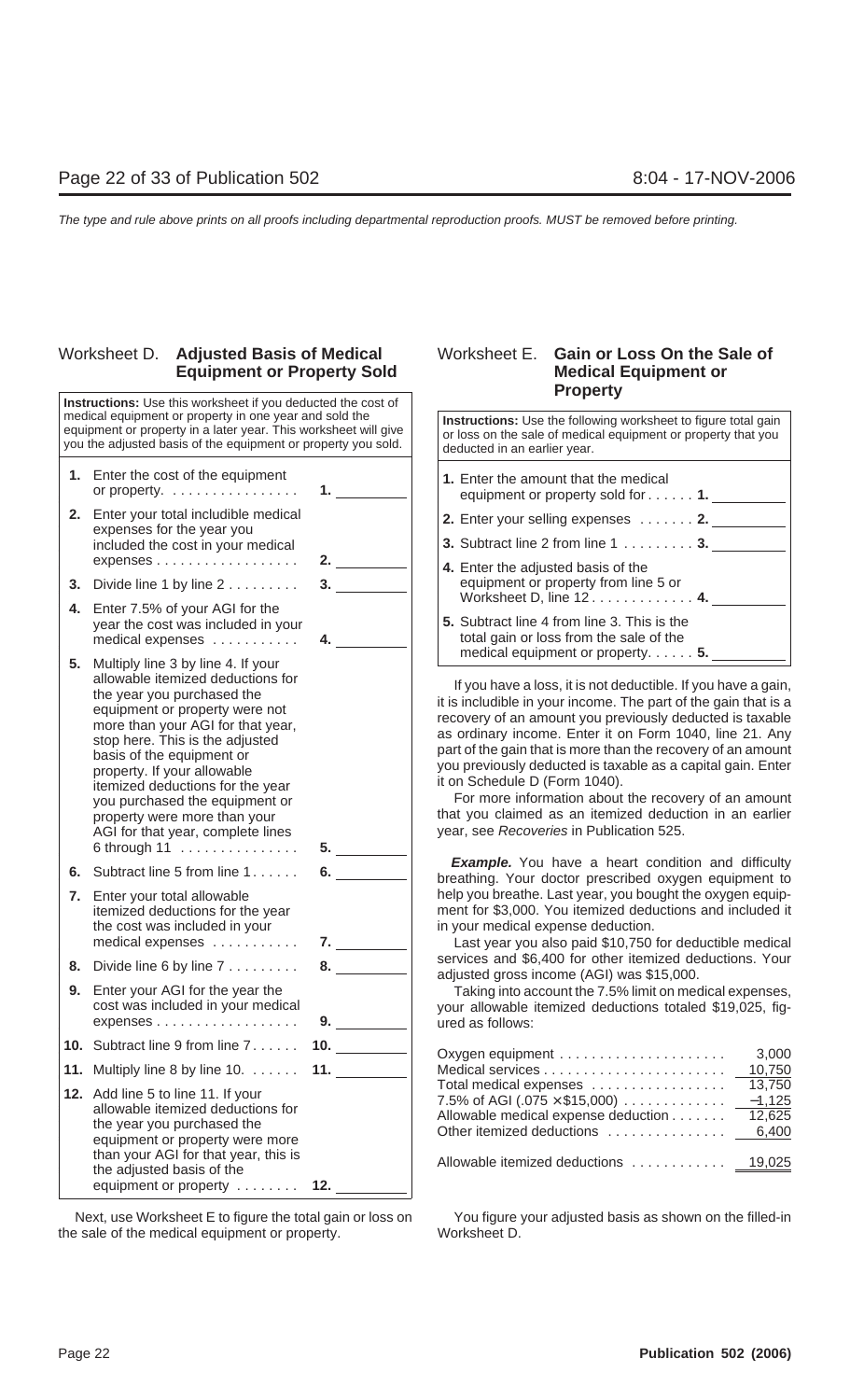**Instructions:** Use this worksheet if you deducted the cost of **Instructions:** Use the following worksheet to figure gain or medical equipment or property in one year and sold the loss on the sale of medical equipment or property that you equipment or property in a later year. This worksheet will give  $\vert$   $\vert$  deducted in an earlier year. you the adjusted basis of the equipment or property you sold. **1.** Enter the cost of the equipment or property. .................. **1.** 3,000 **2.** Enter your total includible medical expenses for the year you included the cost in your<br>medical expenses ............ **2.** 13,750 **3.** Divide line 1 by line 2 . . . . . . . . **3.** 218 4. Enter 7.5% of your AGI for the<br>year the cost was included in<br>your medical expenses ...... 4. 1,125 **5.** Multiply line 3 by line 4. If your **Determining gain.** The taxable gain is the amount of allowable itemized deductions for basis of the equipment or property. If your allowable itemized deductions for the year you purchased the equipment or AGI for that year, complete lines<br>6. Subtract line 5 from line 1....... **6.** 2,755 **and a** you deducted in an earlier year. If it is, you must include medical expenses ............... **7.** 19,025 **8.** Divide line 6 by line 7 . . . . . . . . 8. \_\_\_\_\_\_\_\_ 145 | Example. You sued this year for injuries you suffered in 12. Add line 5 to line 11. If your<br>allowable itemized deductions for<br>the year you purchased the<br>equipment or property were more<br>equipment or property were more

you had selling expenses of \$25. You must report on this until the amount you received has been completely used. year's tax return part of the \$2,000 as ordinary income. To compute the part of the sales price that is taxable, you **Example.** You were injured in an accident. You sued must determine the gain by subtracting the total adjusted and sought a judgment of \$50,000 for your injuries. You basis from the selling price. The settled the suit for \$45,000. The settlement provided that

## Worksheet D. **Adjusted Basis of Medical** Worksheet E. **Gain or Loss On the Sale of Equipment or Property Communisty Communisty Communisty Medical Equipment or Sold—Illustrated Property—Illustrated**

**1.** Enter the amount that the medical

| 1. Enter the amount that the medical<br>equipment or property sold for $\dots$ 1. 2,025                                             |
|-------------------------------------------------------------------------------------------------------------------------------------|
| 2. Enter your selling expenses  2.<br>25                                                                                            |
| <b>3.</b> Subtract line 2 from line 1 <b>3.</b> 2,000                                                                               |
| 4. Enter the adjusted basis of the<br>equipment or property from line 5 or<br>Worksheet D, line $12$ 4.                             |
| 5. Subtract line 4 from line 3. This is the<br>total gain or loss from the sale of the<br>medical equipment or property 5.<br>1,171 |

the year you purchased the selling price that is more than the equipment's adjusted the year you purchased the equipment or property were not **basis.** You realized a gain of \$1,171. In this case, the entire more than your AGI for that year, and more is amount represents the recovery of an amount previously stop here. This is the adjusted density and deducted for federal income tax purposes and is taxable as basis of the equipment or

## property were more than your **Damages for Personal Injuries**

you deducted in an earlier year. If it is, you must include 7. Enter your total allowable<br>
itemized deductions for the year<br>
the cost was included in your<br>
The cost was included in your<br>
The cost was included in your<br>
The cost was included in your<br>
The cost was included in your<br>
Th

**9.** Enter your AGI for the year the and accident last year. You sought \$10,000 for your injuries cost was included in your  $\begin{array}{r} \text{and } \text{d}t \text{ not } t \text{ termize} \text{ your } \text{damages.} \text{ Last year, you paid} \\ \text{model expresses} \end{array}$ medical expenses ........... **9.** 15,000 \$500 for medical expenses for your injuries. You deducted 10. Subtract line 9 from line 7...... 10. 4,025 settled your lawsuit for \$2,000. Your settlement did not<br>11. 584 settled your lawsuit for \$2,000. Your settlement did not<br>11. 584 settled your lawsuit for \$2,000. Your settle **11.** Multiply line 8 by line 10. . . . . . . 11. **11.** 584 **ignum** is the medical expenses that you deducted.

than your AGI for that year, this **Future medical expenses.** If you receive an amount in is the adjusted basis of the settlement of a damage suit for personal injuries, part of equipment or property. ........ **12.** <sup>829</sup> that award may be for future medical expenses. If it is, you This year you sold the oxygen equipment for \$2,025 and must reduce any future medical expenses for these injuries

\$10,000 of the \$45,000 was for future medical expenses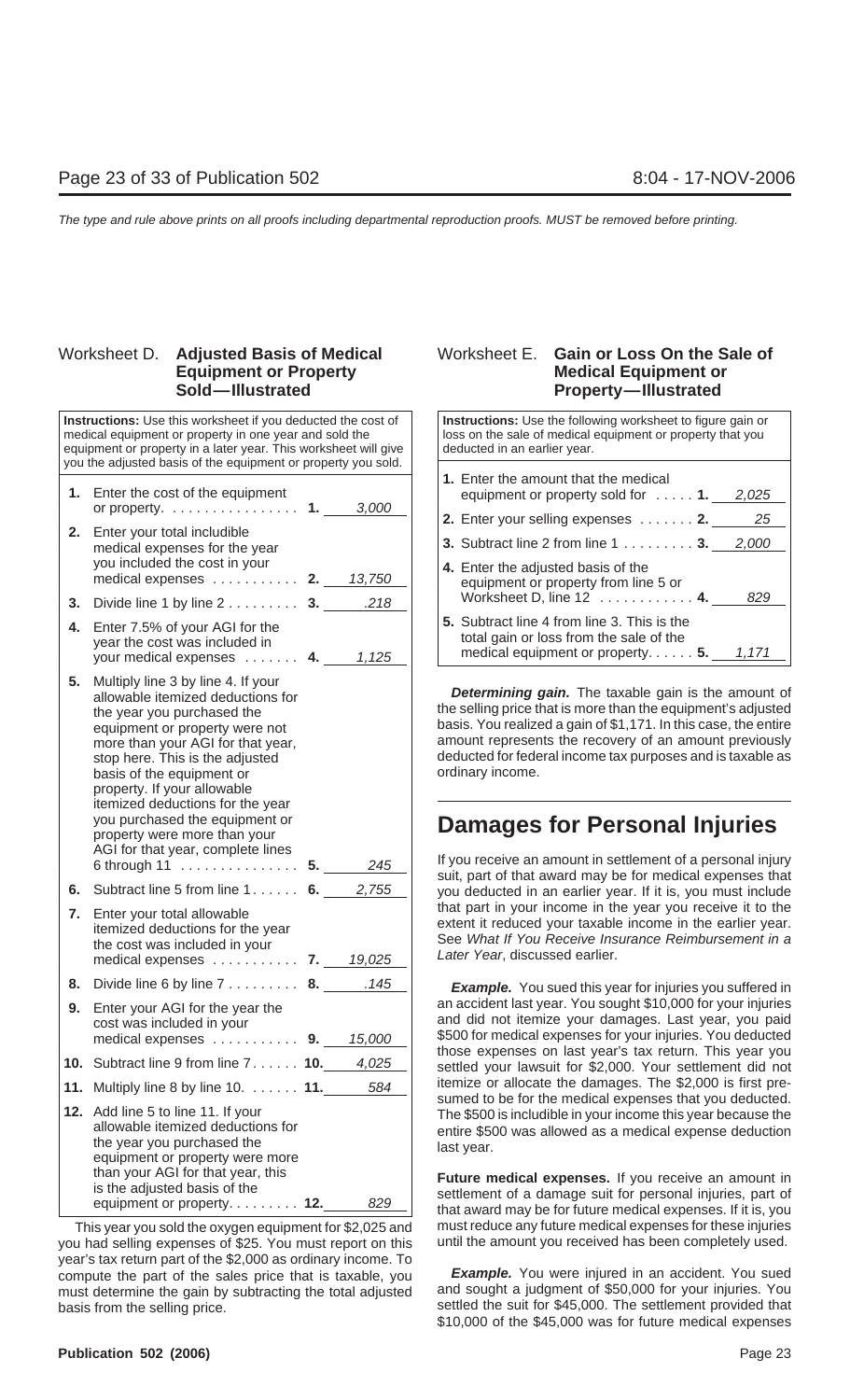for your injuries. You cannot include the first \$10,000 that working hours at your place of work and outside your you pay for medical expenses for those injuries. The regular working hours away from your place of work. The

**Workers' compensation.** If you received workers' com- your expenses for the reader as business expenses. pensation and you deducted medical expenses related to that injury, you must include the workers' compensation in income up to the amount you deducted. If you received **Health Insurance Costs for** workers' compensation, but did not deduct medical expenses related to that injury, no workers' compensation is **Self-Employed Persons** includible in your income.

If you are disabled, you can take a business deduction for and qualified long-term care insurance on behalf of yourexpenses that are necessary for you to be able to work. If self, your spouse, and dependents.<br>
you take a business deduction for these impair-<br>
ment-related work expenses, they are not subject to the trade or business, and

- 
- A physical or mental impairment (for example, a<br>sight or hearing impairment) that substantially limits<br>one or more of your major life activities, such as<br>performing manual tasks, walking, speaking, breath-<br>ing, learning,

- 
- 
- 

C-EZ, E, or F) used to report your business income and

10, or Form 2106-EZ, line 6, that is related to your impair-<br>ment. Enter the amount that is unrelated to your impair- ance premiums you paid. ment on Schedule A (Form 1040), line 20. Your<br>
impairment-related work expenses are not subject to the **Where to report.** You take this deduction on Form 1040,<br>
2%-of-adiusted-gross-income limit that applies to other line 2%-of-adjusted-gross-income limit that applies to other employee business expenses. 100% of your self-employed health insurance on line 29,

your work. You use the reader both during your regular 7.5% limit.

reader's services are only for your work. You can deduct

If you were self-employed and had a net profit for the year, were a general partner (or a limited partner receiving **Impairment-Related Work** guaranteed payments), or received wages from an S cor-<br> **Expenses** (who is treated as a partner), you may be able to deduct, as an adjustment to income, all of the amount paid for medical

You are disabled if you have: your earned income from that trade or business.

• A physical or mental disability (for example, blind-<br>You cannot take this deduction for any month in which ness or deafness) that functionally limits your being you were eligible to participate in any subsidized health employed, or plan maintained by your employer or your spouse's em-<br>ployer. This rule is applied separately to plans that provide

Impairment-related expenses defined. Impair-<br>ment-related expenses are those ordinary and necessary<br>in the state of the following applies, do not use the<br>ment-related expenses are those ordinary and necessary

- 
- Form 2555. Foreign Earned Income subject to<br>
 Necessary for you to do your work satisfactorily,<br>
 For goods and services not required or used, other<br>
 For goods and services not required or used, other<br>
 Not specifica
	-

If you cannot use the worksheet in the Form 1040 instruc-**Where to report.** If you are self-employed, deduct the the worksheet in Publication 535, Business business expenses on the appropriate form (Schedule C,

expenses.<br>If you are an employee, complete Form 2106, Employee, insurance premiums, do not include any advance pay-If you are an employee, complete Form 2106, Employee<br>Business Expenses, or Form 2106-EZ, Unreimbursed Em-<br>ployee Business Expenses. Enter on Schedule A (Form Tax Credit (HCTC) Advance Payments. Also, if you are<br>1040), line

include any remaining premiums with all other medical **Example.** You are blind. You must use a reader to do care expenses on Schedule A (Form 1040), subject to the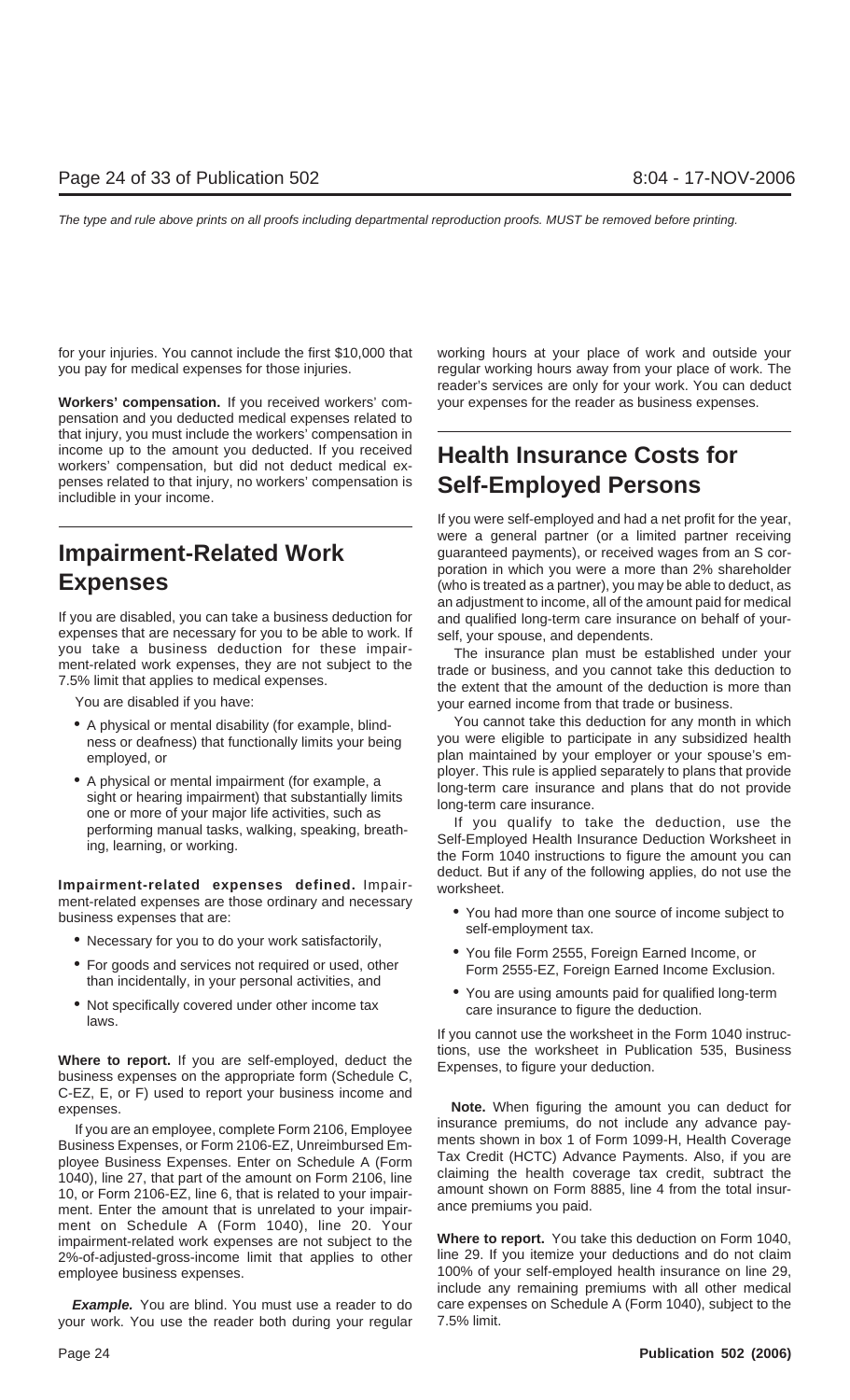viduals who receive a pension benefit from the Pension Benefit Guaranty Corporation (PBGC) or are eligible trade adjustment assistance (TAA) recipients or eligible alterna-<br>tive trade adjustment assistance (alternative TAA) recipi-<br>tive trade adjustment assistance (alternative TAA) recipi-<br>tive TAA recipient, you are eligible for thi tive trade adjustment assistance (alternative TAA) recipients. **period** up to 2 years if you:

## 1. Are covered by a qualifying certification, **Who Can Take This Credit?**

You can take this credit for any month in which all of the date of separation from the adversely affected emfollowing were true on the first day of the month. ployment,

- -
	-
	- c. Pension Benefit Guaranty Corporation (PBGC) 6. Do not return to the employment from which you pension recipient.
- 2. You paid the premium for qualified health insurance coverage for yourself. See Qualified Health Insur- **PBGC Pension Recipient** ance, later.
- local authority. day of the month, if both of the following apply.
- 4. You did not have other specified coverage. See 1. You were age 55 or older on the first day of the Other Specified Coverage, later. **month** month.

**No credit if exemption claimed by another taxpayer.** <br>You received a benefit for that month that was paid<br>You cannot take this credit if you can be claimed as an exemption on someone else's tax return.<br>exemption on someon

- Received a trade readjustment allowance, or
- **Qualifying Family Member** Would have been entitled to receive such an allowarice except that you had not exhausted all rights to<br>any unemployment insurance (except additional<br>compensation that is funded by a state and is not<br>reimbursed from any federal funds) to which you<br>credit. A qualifying fam

**Example.** You received a trade readjustment allow-<br> **Example.** You received a trade readjustment allow-<br>
your tax return. (For children whose parents are diance for January 2006. You were an eligible TAA recipient on the first day of January and February. vorced, see Children of divorced parents, later.)

You were an eligible alternative TAA recipient on the first day of the month if, for that month or the prior month, you **Married persons filing separate returns.** Your spouse is received benefits under an alternative trade adjustment not treated as a qualifying family member if your filing<br>assistance program for older workers established by the status is married filing separately and either (1) or Department of Labor. below applies.

**Example.** You received benefits under an alternative **Health Coverage Tax Credit** trade adjustment assistance program for older workers for October 2006. The program was established by the De-The health coverage tax credit is available to certain indi-<br>viduals who receive a pension benefit from the Pension recipient on the first day of October and November.

- 
- 2. Are reemployed not more than 26 weeks after the
- 1. You were an eligible:  $\overline{3}$ . Are at least 50 years of age,
	- a. Trade adjustment assistance (TAA) recipient, a. Trade adjustment assistance (TAA) recipient,
	- b. Alternative TAA recipient, or 5. Are employed on a full-time basis, and
		-

3. You were not imprisoned under federal, state, or You were an eligible PBGC pension recipient on the first

- 
- 

**Lump-sum payment.** Item (2) above will also apply if you **TAA Recipient** TAA **Recipient received a lump-sum payment from the PBGC after August** You were an eligible TAA recipient on the first day of the  $\frac{5}{2002}$ , for any month that you would have received a region of the prior month, you:<br>month if, for any day in that month or the prior month, you: ment

- were entitled (or would be entitled if you applied). Your spouse (but see Married persons filing separate returns below), or
	-

However, if any otherwise qualifying family member has Alternative TAA Recipient **Contained TAA Recipient** other specified coverage (defined later), then that person is not a qualifying family member.

status is married filing separately and either (1) or  $(2)$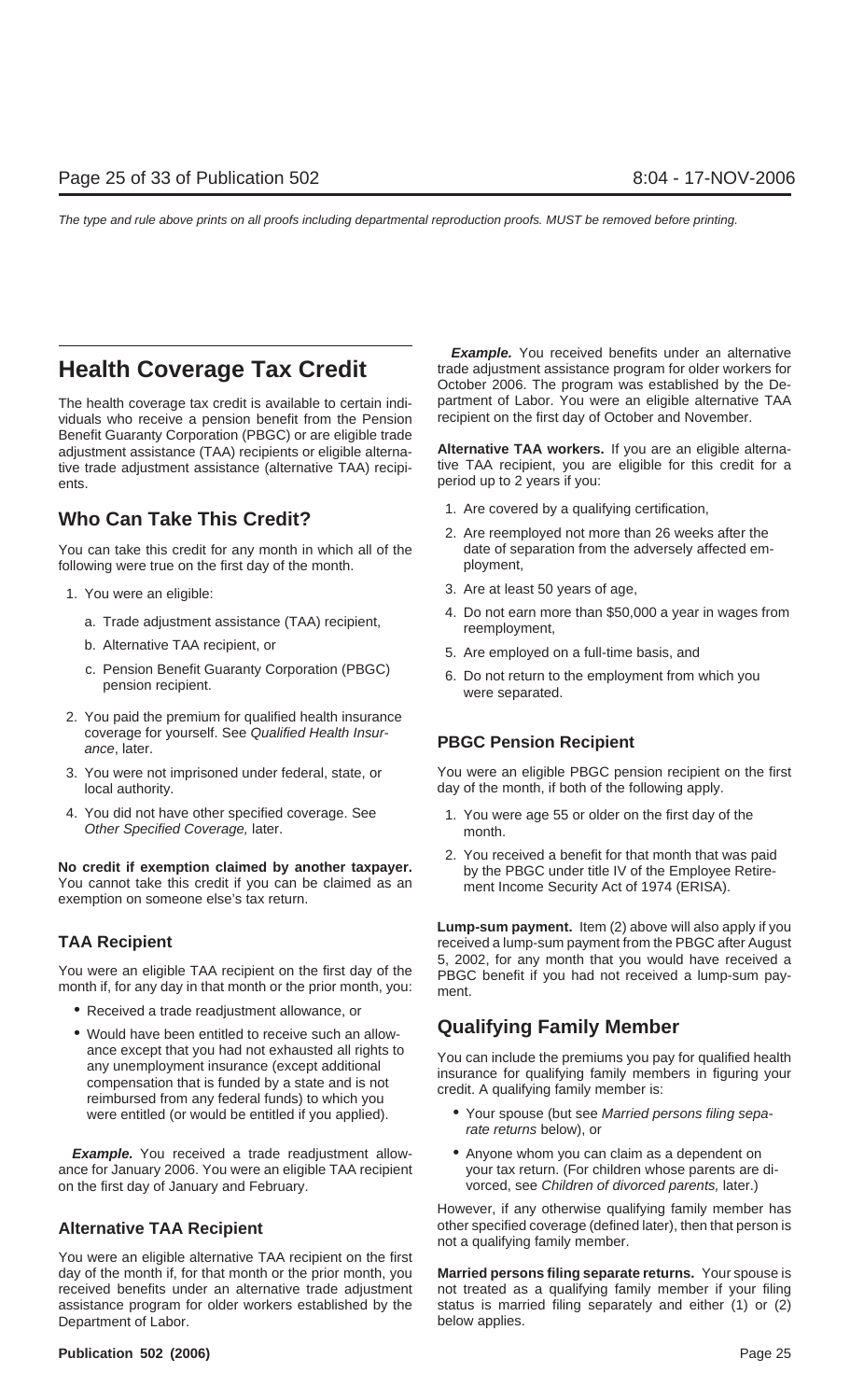- tive TAA recipient, or PBGC pension recipient during child lived for the lesser portion of the year.
- - a. You lived apart from your spouse during the last 6 dependent.
	- year.
	- c. You provided over half the cost of keeping up **Qualified Health Insurance** your home.

**Married and living apart.** For purposes of this credit, **•** COBRA continuation coverage. (This is coverage you are not considered married on the last day of the year if that employers with 20 or more employees must all of the following apply.  $\qquad \qquad$  offer to employees or former employees and their

- 
- Your home is the home for more than half the year<br>of a dependent under age 13 or a dependent who is<br>physically or mentally not able to care for himself or<br>herself.<br>Other Specified Coverage, later.)
- 
- Your spouse does not live in your home for the last 6 employment which qualified you for the allowance or<br>benefit as an eligible individual (defined earlier). For

**Legally separated.** You are not considered married if insurance policy includes medical insurance offered you are legally separated from your spouse under a decree to individuals and their families, but does not include of divorce or separate maintenance. You can claim the coverage under a federal, state, or other group credit on a separate return. The set of the separate return. The set of the separate return.

**Children of divorced parents.** You may be able to take the credit based on amounts paid for qualified health insur- **State-qualified health insurance.** The following health ance expenses of your child even if the child is not your insurance qualifies for the credit to the extent the sponsordependent. If your child is not your dependent, he or she is ing state elects to have it apply.

- 
- The child received over half of his or her support for<br>the year from the parents (without regard to the rules<br>on multiple support agreements). See *Support*<br>claimed under a multiple support agreement earlier.<br>claimed und
- 
- A decree of divorce or separate maintenance or writ-<br>ten separation agreement that applies to 2006 provides that (a) the noncustodial parent can claim the exemption for the child, or (b) the custodial parent<br>will sign a written declaration that he or she will not<br>will sign a written declaration that he or she will not claim the child as a dependent for 2006. If the di- • Coverage under a state-operated health plan that vorce or separation agreement went into effect does not receive any federal financial participation. before 1985, this requirement is met if the noncusthe child for the year. The canter of the state of the year.

1. Your spouse was an eligible TAA recipient, alterna- The noncustodial parent is the parent with whom the

the year. If this exception applies, the other parent cannot treat 2. All of the following apply:<br>
2. All of the following apply:<br>
HCTC, even though that parent claims the child as a

months of the year. If you can treat the child as a qualifying family member<br>for purposes of the HCTC, even though you do not claim b. A qualifying family member (other than your<br>the child as your dependent, the child must also meet all of<br>the other conditions of a qualifying family member.

The following health insurance qualifies for the credit.

- You file a separate return.<br>• You file a separate return.<br>certain events.)
	-
- You pay more than half the cost of keeping up your<br>home for the year.<br>home for the year.<br>period that ends on the date you separated from the benefit as an eligible individual (defined earlier). For this purpose, coverage under an individual health

- a qualifying family member only if all of the following apply.<br>• State-based continuation coverage provided by the<br>• state under a state law that requires such coverage. state under a state law that requires such coverage.
	- lived apart at all times during the last 6 months of the Coverage offered through a qualified state high-risk year.
		-
	- The child is in custody of one or both of the parents **•** Coverage through an arrangement entered into by the state and a group health plan, an issuer of health for more than half of the year.<br>
	for more than half of the
		-
		-

todial parent provides at least \$600 for the support of To find out which plans are qualified for your state, you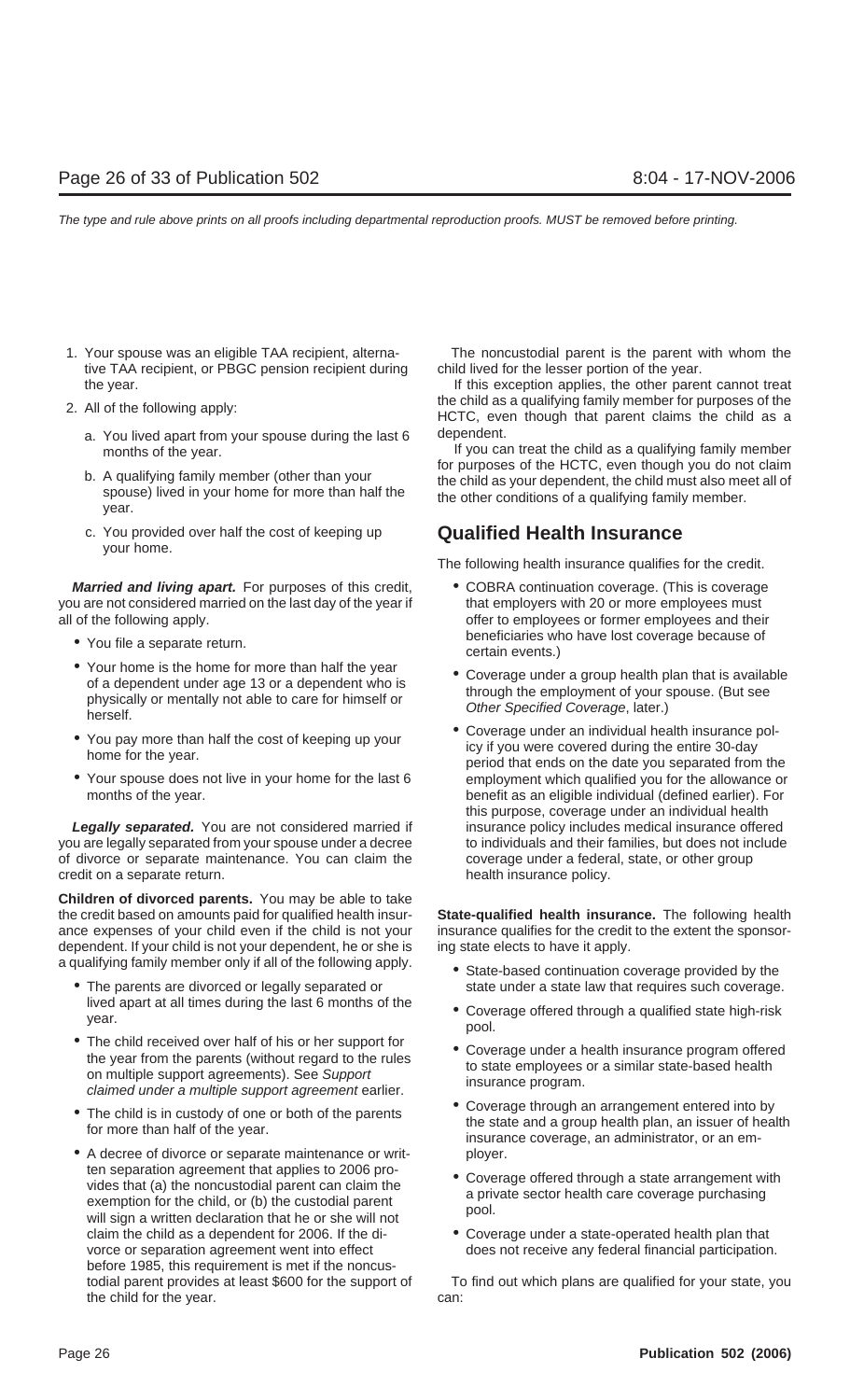- Visit the website, www.irs.gov, type "hctc: list of The amount stated in the contract or furnished by on "search," and then, click on HCTC: List of relation to the total charges under the contract. State-Qualified Health Plans, or
- You can call 1-866-628-4282 (tollfree) (or TDD/TTY 1-866-626-4282) between 8:00 a.m. and 5:00 p.m. **Eligible Coverage Month**

## first day of the month, you: **Nonqualified Health Insurance**

The following health insurance does not qualify for the recipient, or eligible PBGC recipient (see TAA Recipcredit. **ient, Alternative TAA Recipient, or PBGC Pension** 

- 1. Medicare supplemental (Medigap) insurance, Tricare<br>supplemental insurance, or similar supplemental in-<br>2. Are covered by qualified health insurance (defined supplemental insurance, or similar supplemental in-<br>surance to an employer-sponsored group health insurance (defined health insurance to an employer-sponsored group surance to an employer-sponsored group health plan. 3. Do not have other specified coverage (defined later),
- 2. Any insurance if substantially all of the coverage is: and
	-
	-
	- c. Accident or disability income insurance (or a combination of the two),<br> **Other Specified Coverage**<br>
	Even if you are otherwise eligible, you are not eligible for
	-
	-
	-
	- coverage under the following. g. Automobile medical payment insurance,
	-
	-
	-
	-
- a. Medicare Part A or Part B, 3. Coverage under a flexible spending or similar ar-

**Insurance that covers other individuals.** If you have c. The Federal Employees Health Benefit Plan qualified health insurance that covers anyone besides (FEHBP), or qualified health insurance that covers anyone besides yourself and your qualifying family member(s), (defined<br>earlier), you may not be able to take into account all of your<br>payments. You cannot treat an amount as paid for insur-<br>formed services and their dependents payments. You cannot treat an amount as paid for insur-<br>ance for yourself and qualifying family members unless all<br>ance for yourself and qualifying family members unless all of the following requirements are met.

- contract or furnished to you by the insurance company in a separate statement.
- qualifying family members is not more than the charge that is stated in the contract or furnished by the insurance company. The insurance company.

state-qualified health plans" in the search box, click the insurance company is not unreasonably large in

central time, Monday through Friday. Eligibility for the credit is determined on a monthly basis. An eligible coverage month is any month in which, as of the

- 1. Are an eligible TAA recipient, eligible alternative TAA
- 
- 
- a. Coverage for on-site medical clinics,  $\begin{array}{ccc} 4. & \text{Are not impossible} \\ \text{thority.} \end{array}$

b. Hospital indemnity or other fixed indemnity insur-<br>ance,<br>requirements.

Even if you are otherwise eigible, you are not eligible for e. A supplement to liability insurance, the credit for a month if, as of the first day of the month, you f. Workers' compensation or similar insurance, have other specified coverage. Other specified coverage is

- h. Credit-only insurance,<br>
1. Any insurance which constitutes medical care (un-<br>
less substantially all of that insurance is for benefits<br>
isted earlier under (1) or (2) under Nonqualified j. Benefits for long-term care, nursing home care,<br>home health care, community-based care (or any<br>constitution), or determined the coverage is paid by an employer (or former em-<br>combination), or
- 2. Any of the following government health programs: k. Coverage for only a specified disease or illness.
	-
- rangement. b. Medicaid, or the State Children's Health Insurance Program (SCHIP),
	-
	-

• The charge for insurance for yourself and qualifying **Benefits from the Veterans Administration.** Entitlefamily members is either separately stated in the ment to or receipt of benefits from the Veterans Adminis-<br>contract or furnished to you by the insurance com-<br>tration is not other specified coverage.



• The amount you paid for insurance for yourself and  $\sum_{n=1}^{\infty}$  entitled to the credit for a month, if on the first day qualifying family members is not more than the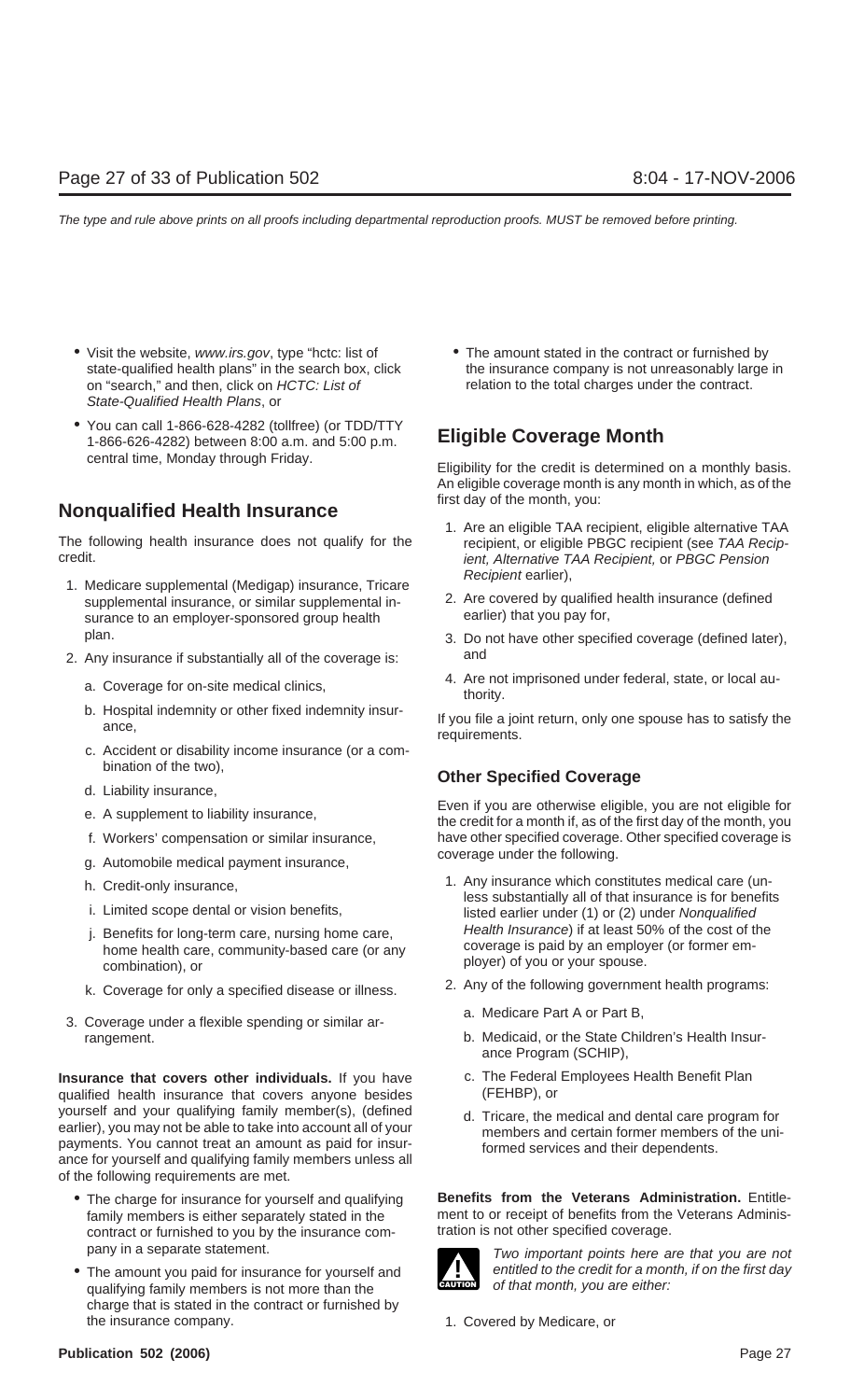2. Covered by a group health plan available through • A letter or other document from your former emcontributes 50% or more of the premium. The same of the state you left your job.

To claim the credit, complete Form 8885, Health Coverage least 30 days before you left your job. Tax Credit, and attach it to your Form 1040, Form 1040NR, Form 1040-SS, or Form 1040-PR. You cannot claim the **Coverage through your spouse's employer.** You must include the information listed above under All health credit on Form 1040A, Form 1040EZ, or Form must include the information listed above under All health 1040NR-EZ.

• Copies of paycheck stubs showing the health cover- **Required documents.** You must attach to your tax return age deductions for the qualified months.

**All health plans.** For all health plans you must include ployer that states the employer contributed less than both of the following.

- -
	- b. The name of your health plan,
	-
	-
	-
- 2. Proof of payment, such as: 1040), or
	-
	-
	- c. Credit card statements. tions to figure the credit:

**COBRA coverage.** You must include the information • Archer Medical Savings Accounts (MSAs). listed above under All health plans and one of the following documents.

- 1. A copy of your completed and signed COBRA Elec- **Refundable Credit** tion Letter. It may also be called a COBRA Enroll-
- for Continuing Coverage, or Election Agreement.<br>
2. A letter from your former employer or COBRA admin-<br>
istrator saving you have COBRA coverage. The letter 1. Qualify for the credit, and istrator saying you have COBRA coverage. The letter must have:  $\frac{2}{1}$  must have:
	- a. The COBRA coverage start and end dates,  $\frac{a}{a}$ . Do not owe any tax,
	-
	-
	- d. Covered family members, their dates of birth, their pay. relationship to you, and their social security num-
- 3. A copy of "Notice of Rights to Continue Coverage."

**Advance Payments Non-group (individual) health plans.** You must inand both of the following documents. paid on your behalf in advance to your insurance company.

- your or your spouse's employer and the employer ployer or your unemployment office that shows the
- A document from your health plan that shows your **How To Report first date of coverage. Your first day of coverage in a** non-group (individual) health plan must have been at

- 
- A letter or other statement from your spouse's em-50% of the cost of the coverage.

1. A copy of your health insurance bills or COBRA pay-<br>ment coupons. The bills must have:<br>the required documents to Form 8453, U.S. Individual a. Your name, Income Tax Declaration for an IRS e-file Return, or Form 8453-OL, U.S. Individual Income Tax Declaration for an IRS e-file Online Return.

c. Your monthly premium amount,<br> **No double benefit.** If you claim this credit, you cannot<br>
d. Dates of coverage, and<br>
d. Dates of coverage, and take the same expenses that you use to figure your health coverage tax credit into account in determining your: e. Your health plan identification number.

- Medical and dental expenses on Schedule A (Form
- a. Canceled checks,  $\bullet$  Self-employed health insurance deduction.

b. Bank statements, or **You cannot use payments out of the following distribu-**

- Health Savings Accounts (HSAs), or
- 

ment Form, Application Form, Enrollment Application The HCTC credit is refundable. You may claim the full<br>for Continuing Coverage or Election Agreement credit even if you do not owe any taxes or earn any income.

- 
- -
- b. Name of the health plan, b. Did not earn enough money to file a return, or
- c. Your home address, and c. Did not have income taxes withheld from your

bers. **See How To Report earlier for instructions on how to** See How To Report earlier for instructions on how to claim this credit.

clude the information listed above under All health plans You can either take this credit on your tax return or have it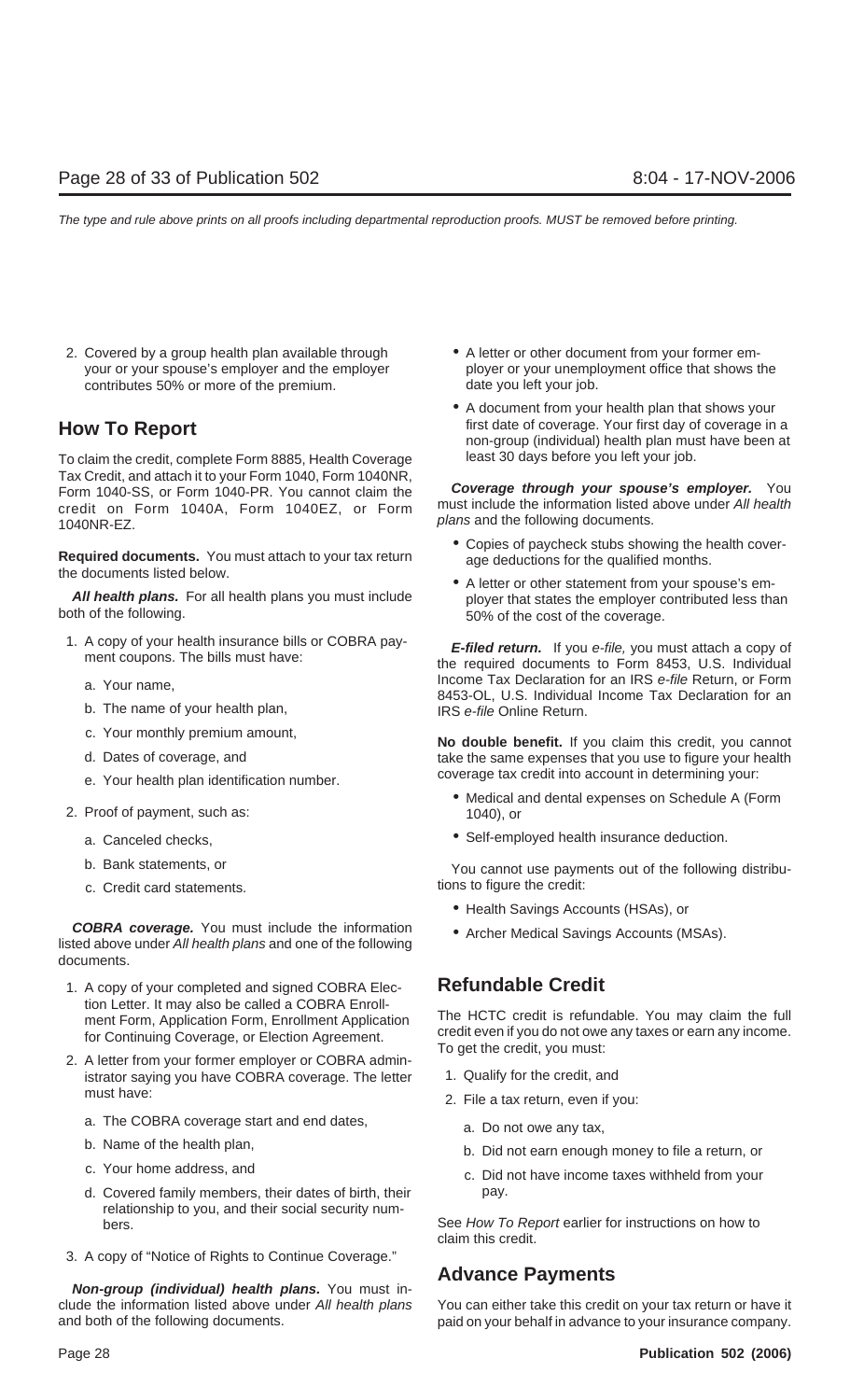Your payments and any payments paid on your behalf in • Check the status of your 2006 refund. Click on advance are treated as having been made on the first day Where's My Refund. Wait at least 6 weeks from the of the month for which they are made. date you filed your return (3 weeks if you filed elec-

customer contact center at 1-866-628-4282 (tollfree) (or cause you will need to know your social security<br>TDD/TTY 1-866-626-4282) between 8:00 a.m. and 5:00 cumber, your filing status, and the exact whole dollar TDD/TTY 1-866-626-4282) between 8:00 a.m. and 5:00 number, your filing status, and the exact whole domain amount of your refund. p.m. central time, Monday through Friday, to register. The Treasury Department will pay your insurer 65% of your • Download forms, instructions, and publications.<br>health insurance premiums as you pay the remaining 35%.<br>• Order IRS products online.

## **How To Get Tax Help** • Search publications online by topic or keyword.

publications and forms, ask tax questions, and get information from the IRS in several ways. By selecting the method <br>
that is best for you, you will have quick and easy access to<br>
tax help.<br>
Sign up to receive local and national tax news by

email. **Contacting your Taxpayer Advocate.** The Taxpayer Advocate Service is an independent organization within • Get inform<br>the IRS whose employees assist taxpayers who are experthe IRS whose employees assist taxpayers who are experiencing economic harm, who are seeking help in resolving tax problems that have not been resolved through normal channels, or who believe that an IRS system or procedure **Phone.** Many services are available by phone. is not working as it should.

You can contact the Taxpayer Advocate Service by calling toll-free 1-877-777-4778 or TTY/TDD 1-800-829-4059 to see if you are eligible for assistance.  $\bullet$  Ordering forms, instructions, and publications. Call<br>You can also call or write to your local taxpayer advocate. 1-800-829-3676 to order current-year forms, in You can also call or write to your local taxpayer advocate,  $1-800-829-3676$  to order current-year forms, instruc-<br>whose phone number and address are listed in your local tions, and publications, and prior-year forms and i whose phone number and address are listed in your local telephone directory and in Publication 1546, The Taxpayer structions. You should receive your order within 10 Advocate Service of the IRS - How To Get Help With days. Unresolved Tax Problems. You can file Form 911, Applica-<br>tion for Taxpayer Assistance Order, or ask an IRS em-<br>ployee to complete it on your behalf. For more information,<br>ployee to complete it on your behalf. For more info

**Low income tax clinics (LITCs).** LITCs are independent organizations that provide low income taxpayers with<br>
representation in federal tax controversies with the IRS for<br>
free or for a nominal charge. The clinics also pro vides information on clinics in your area. It is available at www.irs.gov or at your local IRS office.

questions or to order forms and publications. **Free tax services.** To find out what services are available, get Publication 910, IRS Guide to Free Tax Services. • TeleTax topics. Call 1-800-829-4477 to listen to<br>It contains a list of free tax publications and describes other pre-recorded messages covering various tax topic It contains a list of free tax publications and describes other free tax information services, including tax education and<br>assistance programs and a list of TeleTax topics.<br>2006 refund, call 1-800-829-4477 and press 1 for



**Internet.** You can access the IRS website at automated refund information or call

• E-file your return. Find out about commercial tax preparation and e-file services available free to eligible taxpayers.

- You can get your credit in advance by calling the HCTC tronically). Have your 2006 tax return available be-<br>stomer contact center at 1-866-628-4282 (tollfree) (or cause you will need to know your social security
	-
	-
	- Research your tax questions online.
	-
- You can get help with unresolved tax issues, order free View Internal Revenue Bulletins (IRBs) published in publications and forms ask tax questions and get informa.
	-
	-
	-



- 
- 
- go to www.irs.gov/advocate.<br>
 Solving problems. You can get face-to-face help<br>
solving tax problems every business day in IRS Tax-
	- TDD equipment, call 1-800-829-4059 to ask tax
	-
	- www.irs.gov 24 hours a day, 7 days a week to: 1-800-829-1954. Be sure to wait at least 6 weeks from the date you filed your return (3 weeks if you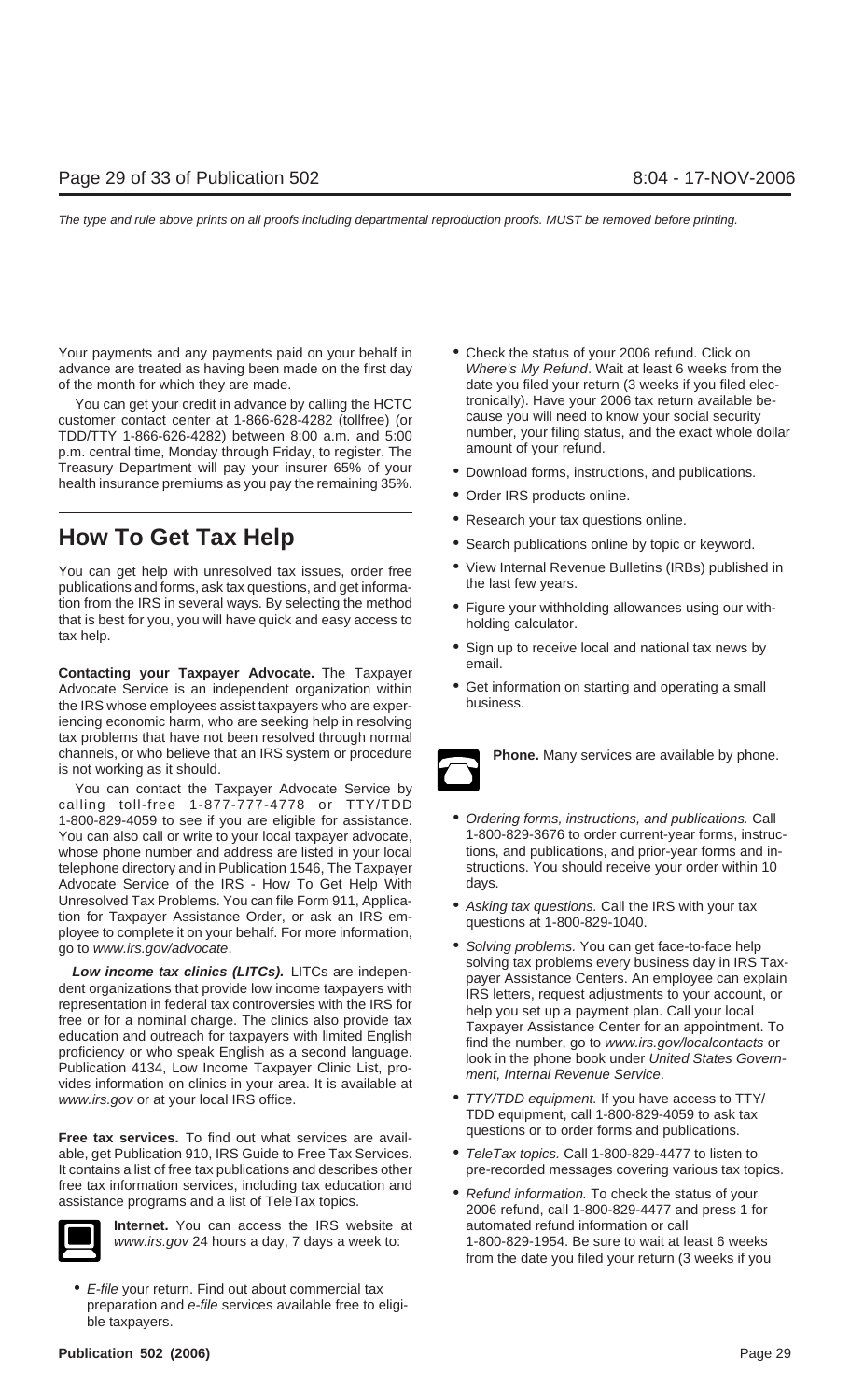filed electronically). Have your 2006 tax return avail- **CD for tax products.** You can order Publication able because you will need to know your social se-<br> **1796**, IRS Tax Products CD, and obtain: curity number, your filing status, and the exact whole dollar amount of your refund.

**Evaluating the quality of our telephone services.** To **refinition** products. The first release ships in March. ensure IRS representatives give accurate, courteous, and professional answers, we use several methods to evaluate • Current-year forms, instructions, and publications. the quality of our telephone services. One method is for a<br>
second IRS representative to listen in on or record random<br>
telephone calls. Another is to ask some callers to complete <br>
• Bonus: Historical Tax Products DVD - S telephone calls. Another is to ask some callers to complete • Bonus: Historical Short survey at the end of the call a short survey at the end of the call.



**Walk-in.** Many products and services are avail-<br>able on a walk-in basis. **able on a walk-in** basis.

- Products. You can walk in to many post offices, libraries, and IRS offices to pick up certain forms,  $\bullet$  Fill-in, print, and save features for most tax forms.<br>instructions, and publications. Some IRS offices, liinstructions, and publications. Some IRS offices, if  $\bullet$  Internal Revenue Bulletins.<br>braries, grocery stores, copy centers, city and county government offices, credit unions, and office supply  $\bullet$  Toll-free and email technical support. stores have a collection of products available to print search purposes. The change of the change of the change.
- Services. You can walk in to your local Taxpayer<br>
Assistance Center every business day for personal,<br>
face-to-face tax help. An employee can explain IRS<br>
letters, request adjustments to your tax account, or<br>
help you set tax law applies to your individual tax return, or you're hess plan, fi<br>more comfortable talking with someone in person, he much more. you can spread out your records and talk with an films the state of the successfully manage a business.<br>IRS representative face-to-face. No appointment is **Conservent Conservent Conservent Conservent Conservent Conse**<br>Tax Center and leave a message requesting an appoint-<br>ment to resolve a tax account issue. A representa-<br>ment to resolve a tax account issue. A representative will call you back within 2 business days to<br>schedule an in-person appointment at your conve-<br>schedule an in-person appointment at your conve-<br>associations, and IRS organizations. contacts or look in the phone book under United gest changes for future editions.<br>States Government, Internal Revenue Service.



**Mail.** You can send your order for forms, instruc-<br> **Mail.** You can send your order for forms, instruc-<br> **•** An interactive "Teens in Biz" module that gives practions, and publications to the address below. You days after your request is received. creating a business plan, and filing taxes.



- A CD that is released twice so you have the latest
- 
- 
- 
- Tax Map: an electronic research tool and finding aid.
- 
- Tax Topics from the IRS telephone response sys-
- 
- 
- 

from a CD or photocopy from reproducible proofs. Buy the CD from National Technical Information Service Also, some IRS offices and libraries have the Inter- (NTIS) at www.irs.gov/cdorders for \$25 (no handling fee) nal Revenue Code, regulations, Internal Revenue or call 1-877-CDFORMS (1-877-233-6767) toll free to buy Bulletins, and Cumulative Bulletins available for re- the CD for \$25 (plus a \$5 handling fee). Price is subject to



- 
- visit your local Taxpayer Assistance Center where All the business tax forms, instructions, and publica-
	-
	-
	-
- nience. To find the number, go to www.irs.gov/local- "Rate the Product" survey—your opportunity to sug-
	- A site map of the CD to help you navigate the pages
	- should receive a response within 10 business tical tips for teens about starting their own business,

National Distribution Center An updated version of this CD is available each year in P.O. Box 8903 early April. You can get a free copy by calling Bloomington, IL 61702-8903 1-800-829-3676 or by visiting www.irs.gov/smallbiz.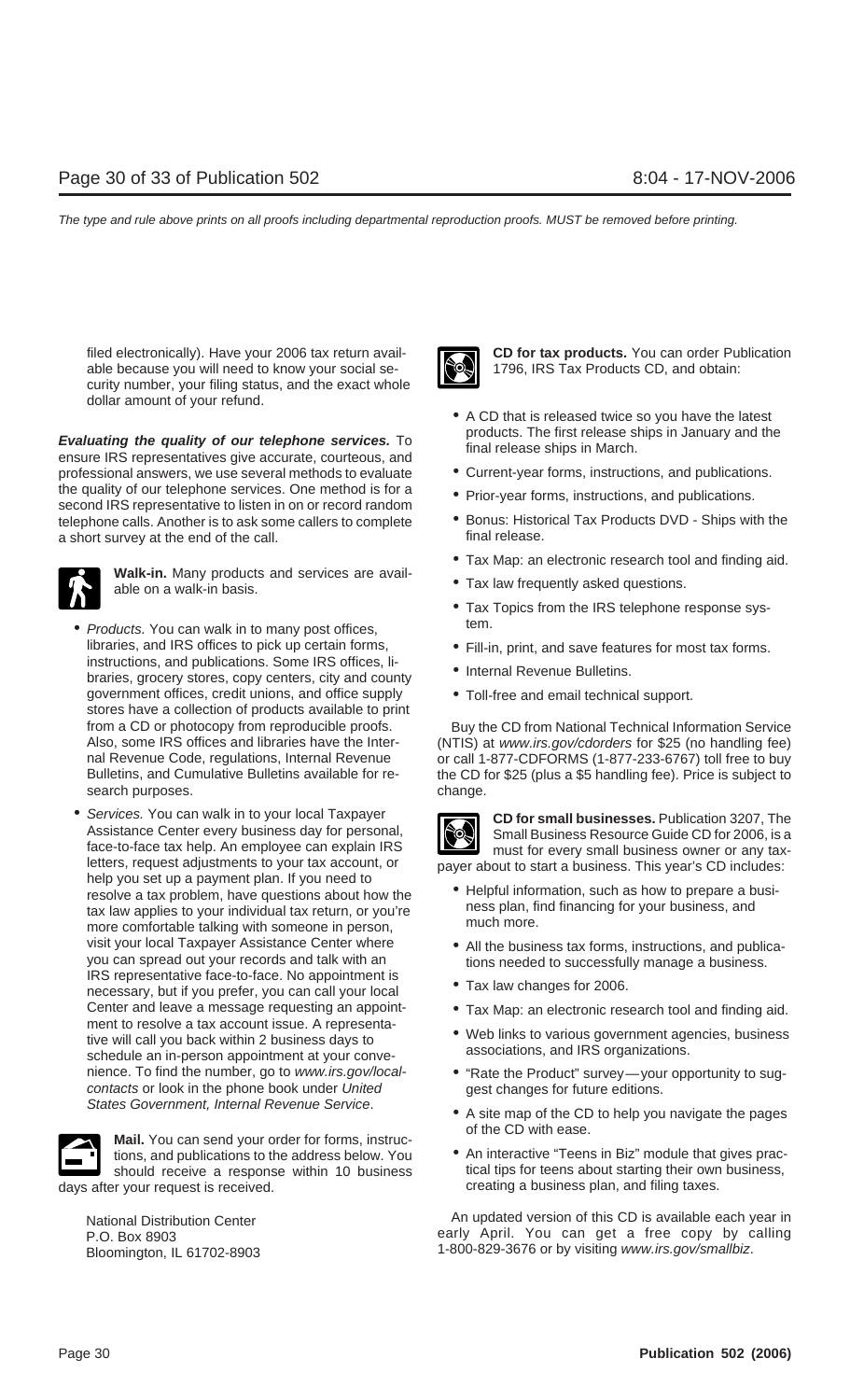To help us develop a more useful index, please let us know if you have ideas for index entries. **Index** See "Comments and Suggestions" in the "Introduction" for the ways you can reach us.

| Acupuncture  5                   |
|----------------------------------|
| <b>Adopted child's medical</b>   |
| expenses  4                      |
|                                  |
| Alcoholism  5                    |
| Alternative trade adjustment     |
| assistance recipient:            |
| Health coverage tax credit  25   |
| Ambulances  5                    |
| <b>Archer MSAs:</b>              |
| Health coverage tax credit  28   |
| Medical expenses paid for        |
| decedent from  5                 |
| Artificial limbs  5              |
| Artificial teeth  5              |
| Aspirin  16                      |
| <b>Assistance (See Tax help)</b> |
| Assisted living homes  12        |
| Athletic club dues  15           |
|                                  |
| Automobiles (Coo Coro)           |

| <b>Basis:</b>                  | Teeth whitening 16                                 | <b>Jell-elliployed persons, ricalli</b><br>insurance costs  24<br>Form 1040, Schedule A: |
|--------------------------------|----------------------------------------------------|------------------------------------------------------------------------------------------|
|                                |                                                    | Impairment-related work                                                                  |
| Medical equipment or property  |                                                    |                                                                                          |
|                                | Dependents:                                        | Medical and dental                                                                       |
|                                |                                                    |                                                                                          |
| Braille books and magazines  6 | Claimed as a dependent on                          | Self-employed persons, health                                                            |
| <b>Breast reconstruction</b>   | someone else's return  3                           | insurance costs  24                                                                      |
|                                | Disabled dependent care  7, 10<br>Modical overages | Form 1040, Schedule C:                                                                   |

| Calculation of deduction  20                                                                          | Qualifying relative  3                                                                                         | FORM TU40, SCREQUIE C-EZ:                                                                                   |
|-------------------------------------------------------------------------------------------------------|----------------------------------------------------------------------------------------------------------------|-------------------------------------------------------------------------------------------------------------|
|                                                                                                       | Diagnostic devices  7                                                                                          | Impairment-related work                                                                                     |
| Improvements to property rented<br>by disabled persons  7<br>Operation and upkeep  7<br>Worksheet A 6 | Diaper services  15<br>Disabilities, persons with:<br>Dependent care expenses 7,<br>10                         | expenses 24<br>Form 1040, Schedule E:<br>Impairment-related work<br>expenses 24                             |
| Out-of-pocket expenses  13                                                                            | Improvements to property rented                                                                                | Form 1040, Schedule F:<br>Impairment-related work                                                           |
|                                                                                                       | Special education  13                                                                                          | expenses 24                                                                                                 |
| <b>Children's medical expenses:</b><br>Health coverage tax credit  26                                 | <b>Divorced taxpayers:</b><br>Health coverage tax credit for<br>children<br>26<br>Medical expenses of child  4 | <b>Form 1040NR:</b><br>Health coverage tax credit  28<br><b>Form 1040X:</b><br>Amended individual return  3 |
| Children, missing:                                                                                    |                                                                                                                | Deceased taxpayer  5                                                                                        |
| Photographs of, included in IRS                                                                       | <b>Drugs</b> (See Medicines)<br>Dues:                                                                          | Form 1099-H:<br>Self-employed persons, health                                                               |
|                                                                                                       |                                                                                                                | insurance costs  24                                                                                         |

| Α                              | <b>Christian Science</b>            |                                         |
|--------------------------------|-------------------------------------|-----------------------------------------|
|                                |                                     | Education, special  13                  |
| Acupuncture  5                 | Chronically ill persons  10         | Electrolysis  15                        |
| <b>Adopted child's medical</b> | <b>COBRA Continuation Health</b>    | <b>Employer-sponsored health</b>        |
|                                |                                     |                                         |
| AGI limitation 2, 3            | Comments on publication  2          | Employment taxes  12                    |
| Alcoholism  5                  | Community property states  3        | <b>Equipment</b> (See Medical equipment |
| Alternative trade adjustment   | <b>Computer data banks to track</b> | or property)                            |
| assistance recipient:          | medical information  11             | <b>Excess reimbursements (See</b>       |
| Health coverage tax credit  25 |                                     | Reimbursements)                         |
| Ambulances<br>5                | Controlled substances  15           | <b>Excluded expenses:</b>               |
| <b>Archer MSAs:</b>            | Cosmetic surgery 15                 | Insurance premiums  9                   |
| Health coverage tax credit  28 | Credit (See Health coverage tax     | Eye surgery  8                          |
| Medical expenses paid for      | credit)                             |                                         |
|                                |                                     |                                         |
|                                |                                     |                                         |

| Aspirin  16<br><b>Assistance</b> (See Tax help)<br>Assisted living homes  12<br>Athletic club dues  15<br><b>Automobiles (See Cars)</b> | Damages, personal injury  23<br>Dancing lessons  15<br><b>Decedents:</b><br>Medical and dental expenses  5<br>Deductible amount  3<br>Deductible expenses  3-14<br><b>Definition of medical</b> | $\mathsf{r}$ erunty emiancement $\ldots \ldots$<br>Figuring the deduction<br>Final return for decedent:<br>Medical expenses paid<br>Flexible spending account<br>Food (See Weight-loss programs<br>Form 1040: |
|-----------------------------------------------------------------------------------------------------------------------------------------|-------------------------------------------------------------------------------------------------------------------------------------------------------------------------------------------------|---------------------------------------------------------------------------------------------------------------------------------------------------------------------------------------------------------------|
| в                                                                                                                                       |                                                                                                                                                                                                 | Health coverage tax credit<br>Self-employed persons, health                                                                                                                                                   |
| Baby sitting  14                                                                                                                        | Dental treatment  7                                                                                                                                                                             | insurance costs                                                                                                                                                                                               |
| <b>Bandages</b> 5                                                                                                                       | Artificial teeth  5                                                                                                                                                                             | Form 1040, Schedule A:                                                                                                                                                                                        |
| Basis:                                                                                                                                  | Teeth whitening 16                                                                                                                                                                              | Impairment-related work                                                                                                                                                                                       |
| Medical equipment or property                                                                                                           |                                                                                                                                                                                                 | expenses                                                                                                                                                                                                      |
|                                                                                                                                         | Dependents:                                                                                                                                                                                     | Medical and dental                                                                                                                                                                                            |
| Birth control pills  5                                                                                                                  | Claimed as a dependent on                                                                                                                                                                       | expenses                                                                                                                                                                                                      |
| Braille books and magazines  6<br><b>Breast reconstruction</b>                                                                          | someone else's return 3                                                                                                                                                                         | Self-employed persons, health                                                                                                                                                                                 |
|                                                                                                                                         | Disabled dependent care  7, 10                                                                                                                                                                  | insurance costs                                                                                                                                                                                               |
|                                                                                                                                         | Medical expenses  3                                                                                                                                                                             | Form 1040, Schedule C:<br>Impairment-related work                                                                                                                                                             |
|                                                                                                                                         | Multiple support agreement  4                                                                                                                                                                   | expenses                                                                                                                                                                                                      |
| C                                                                                                                                       | Qualifying child  3                                                                                                                                                                             | Form 1040, Schedule C-EZ:                                                                                                                                                                                     |
| Calculation of deduction  20                                                                                                            | Qualifying relative  3                                                                                                                                                                          | Impairment-related work                                                                                                                                                                                       |
| Capital expenses  6<br>Improvements to property rented                                                                                  | Diagnostic devices  7                                                                                                                                                                           | expenses                                                                                                                                                                                                      |
|                                                                                                                                         | Diaper services  15<br>Disabilities, persons with:                                                                                                                                              | Form 1040, Schedule E:                                                                                                                                                                                        |
| Operation and upkeep  7                                                                                                                 | Dependent care expenses  7,                                                                                                                                                                     | Impairment-related work                                                                                                                                                                                       |
| Worksheet A 6                                                                                                                           | 10                                                                                                                                                                                              | expenses                                                                                                                                                                                                      |
|                                                                                                                                         | Improvements to property rented                                                                                                                                                                 | Form 1040, Schedule F:                                                                                                                                                                                        |
| Out-of-pocket expenses  13                                                                                                              |                                                                                                                                                                                                 | Impairment-related work                                                                                                                                                                                       |
| Child care  14                                                                                                                          | Special education  13                                                                                                                                                                           | expenses                                                                                                                                                                                                      |
| <b>Children's medical expenses:</b>                                                                                                     | <b>Divorced taxpayers:</b>                                                                                                                                                                      | <b>Form 1040NR:</b>                                                                                                                                                                                           |
|                                                                                                                                         | Health coverage tax credit for                                                                                                                                                                  | Health coverage tax credit                                                                                                                                                                                    |
| Dependents  3                                                                                                                           | children 26                                                                                                                                                                                     | <b>Form 1040X:</b>                                                                                                                                                                                            |
| Health coverage tax credit  26                                                                                                          | Medical expenses of child  4                                                                                                                                                                    | Amended individual return                                                                                                                                                                                     |
| Children, missing:                                                                                                                      | Drug addiction  8<br><b>Drugs (See Medicines)</b>                                                                                                                                               | Deceased taxpayer<br>Form 1099-H:                                                                                                                                                                             |
| Photographs of, included in IRS                                                                                                         | Dues:                                                                                                                                                                                           | Self-employed persons, health                                                                                                                                                                                 |
|                                                                                                                                         | Health club  15                                                                                                                                                                                 | insurance costs                                                                                                                                                                                               |
|                                                                                                                                         |                                                                                                                                                                                                 |                                                                                                                                                                                                               |

| Education, special  13                  |
|-----------------------------------------|
| Electrolysis  15                        |
| <b>Employer-sponsored health</b>        |
|                                         |
| Employment taxes  12                    |
| <b>Equipment</b> (See Medical equipment |
| or property)                            |
| <b>Excess reimbursements (See</b>       |
| Reimbursements)                         |
| <b>Excluded expenses:</b>               |
| Insurance premiums  9                   |
| Eye surgery<br>8                        |
| Eyeglasses                              |
|                                         |

| Artificial limbs  5                                            |                                                   | F                                                          |
|----------------------------------------------------------------|---------------------------------------------------|------------------------------------------------------------|
| Artificial teeth  5                                            | D                                                 |                                                            |
| Aspirin  16                                                    | Damages, personal injury  23                      | Fertility enhancement  8                                   |
| <b>Assistance</b> (See Tax help)                               | Dancing lessons  15                               | Figuring the deduction 20-21<br>Final return for decedent: |
| Assisted living homes  12                                      | Decedents:                                        |                                                            |
| Athletic club dues  15                                         | Medical and dental expenses  5                    | Medical expenses paid  5                                   |
|                                                                | Deductible amount  3                              | Flexible spending account  15                              |
| <b>Automobiles (See Cars)</b>                                  | Deductible expenses  3-14                         | Food (See Weight-loss programs)                            |
|                                                                | <b>Definition of medical</b>                      | Form 1040:                                                 |
| В                                                              |                                                   | Health coverage tax credit  28                             |
|                                                                |                                                   | Self-employed persons, health                              |
| Baby sitting  14                                               |                                                   | insurance costs  24                                        |
| Bandages  5                                                    | Teeth whitening 16                                | Form 1040, Schedule A:                                     |
| <b>Basis:</b>                                                  |                                                   | Impairment-related work                                    |
| Medical equipment or property                                  | Dependents:                                       | expenses 24                                                |
| (Worksheet D)  22<br>Birth control pills  5                    |                                                   | Medical and dental                                         |
|                                                                | Claimed as a dependent on                         |                                                            |
| Braille books and magazines  6<br><b>Breast reconstruction</b> | someone else's return  3                          | Self-employed persons, health                              |
|                                                                | Disabled dependent care  7, 10                    | insurance costs  24                                        |
|                                                                | Medical expenses  3                               | Form 1040, Schedule C:                                     |
|                                                                | Multiple support agreement  4                     | Impairment-related work                                    |
| C                                                              | Qualifying child  3                               | expenses 24                                                |
| Calculation of deduction  20                                   | Qualifying relative  3                            | Form 1040, Schedule C-EZ:                                  |
| Capital expenses  6                                            | Diagnostic devices  7                             | Impairment-related work                                    |
| Improvements to property rented                                | Diaper services  15                               | expenses 24                                                |
| by disabled persons  7                                         | Disabilities, persons with:                       | Form 1040, Schedule E:                                     |
| Operation and upkeep  7                                        | Dependent care expenses  7,                       | Impairment-related work                                    |
| Worksheet A 6                                                  | 10                                                | expenses 24<br>Form 1040, Schedule F:                      |
|                                                                | Improvements to property rented                   |                                                            |
| Out-of-pocket expenses  13                                     |                                                   | Impairment-related work<br>expenses 24                     |
| Child care  14                                                 | Special education 13                              | <b>Form 1040NR:</b>                                        |
| <b>Children's medical expenses:</b>                            | <b>Divorced taxpayers:</b>                        |                                                            |
|                                                                | Health coverage tax credit for                    | Health coverage tax credit  28<br><b>Form 1040X:</b>       |
| Dependents  3                                                  | children 26                                       | Amended individual return  3                               |
| Health coverage tax credit  26                                 | Medical expenses of child  4                      |                                                            |
| Children, missing:                                             | Drug addiction  8<br><b>Drugs (See Medicines)</b> | Deceased taxpayer  5<br>Form 1099-H:                       |
| Photographs of, included in IRS                                |                                                   |                                                            |
|                                                                | Dues:                                             | Self-employed persons, health                              |
|                                                                |                                                   | insurance costs  24                                        |

**Publication 502 (2006)** Page 31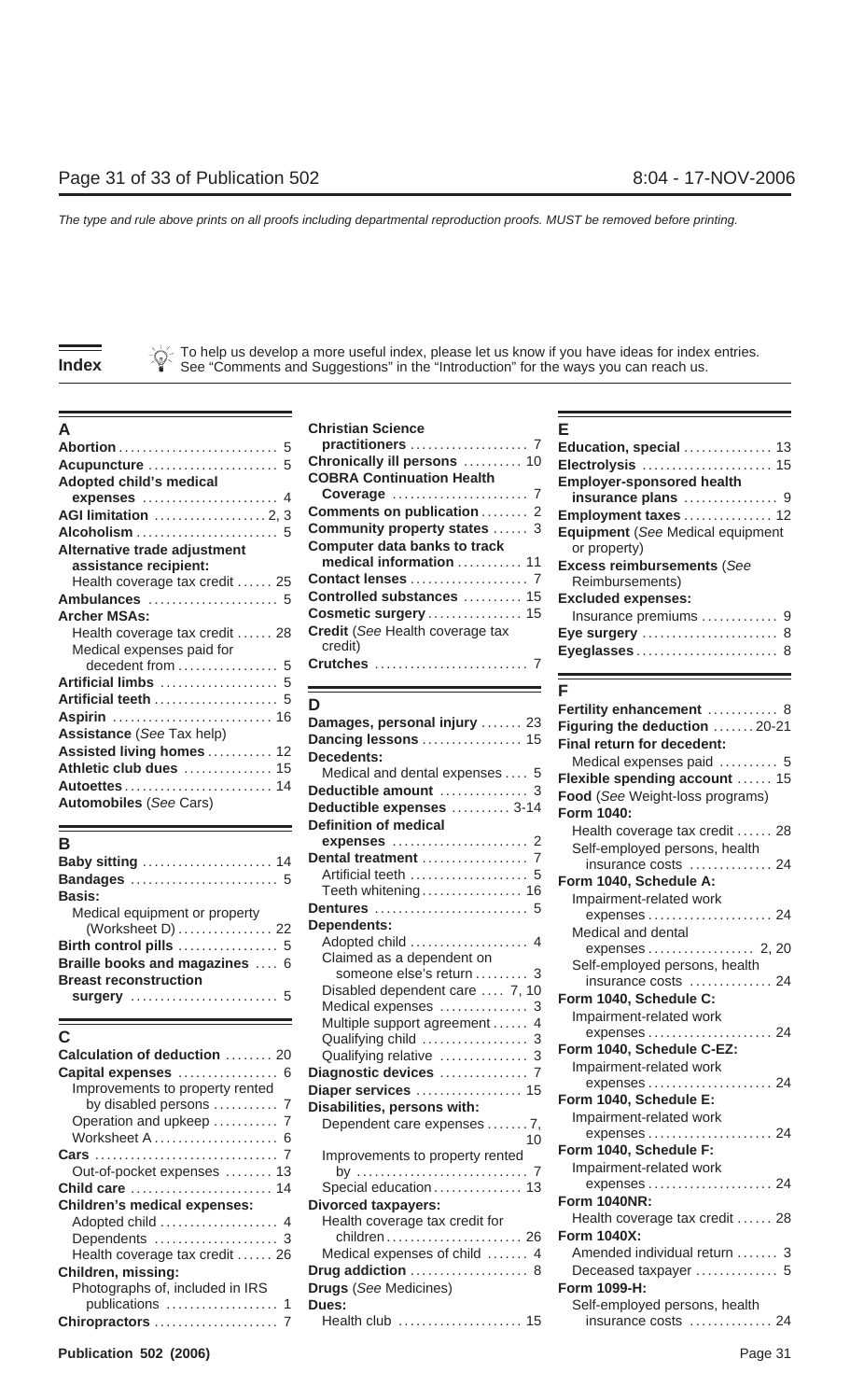| Form 2106:<br>Impairment-related work<br>$expenses \ldots \ldots \ldots \ldots \ldots 24$ | TAA recipient  25 Lifetime care:<br>Health institutes  8<br><b>Health insurance:</b> | Advance payments for  10<br>Lodging: (See also Travel and                                                                         |
|-------------------------------------------------------------------------------------------|--------------------------------------------------------------------------------------|-----------------------------------------------------------------------------------------------------------------------------------|
| Form 2106-EZ:                                                                             | Credit (See Health coverage tax                                                      | transportation expenses)  10,                                                                                                     |
| Impairment-related work                                                                   | credit)                                                                              | 13                                                                                                                                |
| Form 2555:<br>Self-employed persons, health<br>insurance costs  24                        | Premiums:                                                                            | Employer-sponsored plan  9 Long-term care  10<br>Chronically ill individuals  10<br>Maintenance and personal care<br>services  11 |
| Form 2555-EZ:                                                                             | Paid by employer 18                                                                  | Qualified insurance                                                                                                               |
| Self-employed persons, health                                                             | Paid by employer and you  17                                                         |                                                                                                                                   |
| insurance costs  24                                                                       |                                                                                      | Qualified services 10                                                                                                             |
| Form 8453:<br>Health coverage tax credit  28                                              | Unused sick leave used to                                                            | M                                                                                                                                 |
| <b>Form 8885:</b>                                                                         |                                                                                      | Maintenance and personal care                                                                                                     |
| Health coverage tax credit  28                                                            | Reimbursements (See                                                                  |                                                                                                                                   |
| Self-employed persons, health                                                             | Reimbursements)                                                                      | Maternity clothes  16                                                                                                             |
| insurance costs  24                                                                       | Self-employed persons  24                                                            | Meals: (See also Weight-loss                                                                                                      |
| Founder's fee (See Lifetime care,                                                         | <b>Health maintenance organizations</b>                                              | programs)  11, 14                                                                                                                 |
| advance payments)                                                                         |                                                                                      | Medical conferences  11                                                                                                           |
| Free tax services  29                                                                     | <b>Health reimbursement</b>                                                          | <b>Medical equipment or property:</b>                                                                                             |
| Funeral expenses 15                                                                       | arrangements (HRAs)  17                                                              | Adjusted basis (Worksheet                                                                                                         |
| Future medical care  10, 15                                                               | <b>Health Savings Accounts (HSAs):</b><br>Payments from  15                          | $\sim$                                                                                                                            |

| Guide dog or other animal |  |  |  |  |
|---------------------------|--|--|--|--|

| Hair:                             |    |
|-----------------------------------|----|
| Removal  15                       |    |
| Transplants  15                   |    |
| Wigs  14                          |    |
| Health club dues  15              |    |
| Health coverage tax credit  15,   |    |
|                                   | 25 |
| Advance payments  28              |    |
| Alternative TAA recipient  25     |    |
| Alternative TAA workers  25       |    |
| Archer MSAs  28                   |    |
| Children of divorced parents  26  |    |
| Eligible coverage month  27       |    |
| Insurance that covers other       |    |
| individuals  27                   |    |
| Legally separated 26              |    |
| Married persons filing separate   |    |
| returns  25                       |    |
| Nonqualified health               |    |
| insurance 27                      |    |
| Other specified coverage:         |    |
| <b>Benefits from the Veterans</b> |    |
| Administration 27                 |    |
| PBGC pension recipient  25        |    |
| Lump-sum payment  25              |    |
| Qualified health insurance  26    |    |
| Qualifying family member 25       |    |
| Refundable credit  28             |    |
| Reporting  28                     |    |
| State-qualified health            |    |
|                                   |    |

| Form 2106:                                                      | TAA recipient  25                                           | Lifetime care:                                                 |
|-----------------------------------------------------------------|-------------------------------------------------------------|----------------------------------------------------------------|
| Impairment-related work<br>expenses 24                          | Health institutes  8                                        | Advance payments for  10                                       |
| Form 2106-EZ:                                                   | <b>Health insurance:</b><br>Credit (See Health coverage tax | Lodging: (See also Travel and<br>transportation expenses)  10, |
| Impairment-related work                                         | credit)                                                     | 13                                                             |
| expenses 24                                                     | Employer-sponsored plan  9                                  | Long-term care  10                                             |
| Form 2555:                                                      | Premiums:                                                   | Chronically ill individuals  10                                |
| Self-employed persons, health                                   | Deductible  8                                               | Maintenance and personal care                                  |
| insurance costs  24                                             | Nondeductible  9                                            | services  11                                                   |
| Form 2555-EZ:                                                   | Paid by employer 18                                         | Qualified insurance                                            |
| Self-employed persons, health                                   | Paid by employer and you  17                                | contracts  11                                                  |
| insurance costs  24                                             | Paid by you  17                                             | Qualified services 10                                          |
| Form 8453:                                                      | Unused sick leave used to                                   |                                                                |
| Health coverage tax credit  28                                  |                                                             | М                                                              |
| Form 8885:                                                      | Reimbursements (See                                         | Maintenance and personal care                                  |
| Health coverage tax credit  28<br>Self-employed persons, health | Reimbursements)                                             | services 11                                                    |
| insurance costs  24                                             | Self-employed persons  24                                   | Maternity clothes  16                                          |
| Founder's fee (See Lifetime care,                               | <b>Health maintenance organizations</b>                     | <b>Meals:</b> (See also Weight-loss                            |
| advance payments)                                               |                                                             | programs)  11, 14                                              |
| Free tax services  29                                           | <b>Health reimbursement</b>                                 | Medical conferences  11                                        |
| Funeral expenses 15                                             | arrangements (HRAs)  17                                     | <b>Medical equipment or property:</b>                          |
| Future medical care  10, 15                                     | <b>Health Savings Accounts (HSAs):</b>                      | Adjusted basis (Worksheet                                      |
|                                                                 | Payments from  15                                           | Gain or loss (Worksheet E)  23                                 |
| G                                                               |                                                             |                                                                |
|                                                                 | <b>Hearing-impaired persons:</b>                            | Medical expense records  20                                    |
|                                                                 | Guide dog or other animal for  8                            | Medical information plans 11                                   |
| Guide dog or other animal  8                                    | Help (See Tax help)                                         | <b>Medical savings accounts</b>                                |
|                                                                 | <b>HMOs (Health maintenance</b>                             |                                                                |
| Н.                                                              | organizations)  8                                           | <b>Medicare:</b>                                               |
| Hair:                                                           | Home care (See Nursing services)                            | Medicare A, deductible                                         |
| Removal  15                                                     | Home improvements (See Capital                              |                                                                |
| Transplants  15                                                 | expenses)                                                   | Medicare B, deductible                                         |
|                                                                 | Hospital services  8                                        | expense  9                                                     |
| Health club dues  15                                            |                                                             | Medicines  11                                                  |
| Health coverage tax credit  15,                                 | Household help  15                                          | Imported  11, 16                                               |
| 25<br>Advance payments  28                                      | <b>HRAs (Health reimbursement</b>                           | Nonprescription drugs and                                      |
| Alternative TAA recipient  25                                   | arrangements)  17                                           | medicines  16<br>Mantally ratardad norcone:                    |
|                                                                 |                                                             |                                                                |

| Arcner MSAS   28<br>Children of divorced parents  26<br>Eligible coverage month  27<br>Insurance that covers other<br>Legally separated 26<br>Married persons filing separate                                                                                                      | <b>Illegal operations and</b><br>Illegal substances  15<br><b>Impairment-related work</b><br>expenses  24<br>Definition  24 | Mileage rates<br><b>Missing children:</b><br>Photographs of, included in IRS<br>publications<br>More information (See Tax help)<br>Multiple support agreements |
|------------------------------------------------------------------------------------------------------------------------------------------------------------------------------------------------------------------------------------------------------------------------------------|-----------------------------------------------------------------------------------------------------------------------------|----------------------------------------------------------------------------------------------------------------------------------------------------------------|
| Nonqualified health<br>Other specified coverage:<br>and the first of the Medicine of the Medicine of the Medicine of the U.S. of the U.S. of the U.S. of the U.S. of the U.S. of the U.S. of the U.S. of the U.S. of the U.S. of the U.S. of the U.S. of the U.S. of the U.S. of t | In vitro fertilization  8 N<br><b>Insurance</b> (See Health insurance)                                                      | Nondeductible expenses 1<br>Nonprescription drugs and                                                                                                          |

| PBGC pension recipient  25     |                                    |    |
|--------------------------------|------------------------------------|----|
| Lump-sum payment  25           |                                    |    |
| Qualified health insurance  26 | Laser eye surgery  8               |    |
| Qualifying family member 25    | Lead-based paint removal  10 Nu    |    |
| Refundable credit  28          | Learning disabilities  13 $\equiv$ |    |
|                                |                                    |    |
| State-qualified health         | Lessons, dancing and               | Oı |
|                                |                                    |    |
|                                |                                    |    |

| Advance payments for  10        |     |
|---------------------------------|-----|
| Lodging: (See also Travel and   |     |
| transportation expenses)        | 10. |
|                                 | 13  |
| Long-term care                  | 10  |
| Chronically ill individuals  10 |     |
| Maintenance and personal care   |     |
| services  11                    |     |
| <b>Qualified insurance</b>      |     |
| contracts  11                   |     |
| Qualified services  10          |     |
|                                 |     |

| rm 8885:<br>Health coverage tax credit  28<br>Self-employed persons, health<br>insurance costs  24<br><b>under's fee</b> (See Lifetime care,<br>advance payments)<br>ee tax services  29<br>neral expenses 15<br>ture medical care  10, 15 | Reimbursements (See<br>Reimbursements)<br>Self-employed persons  24<br><b>Health maintenance organizations</b><br><b>Health reimbursement</b><br>arrangements (HRAs)  17<br><b>Health Savings Accounts (HSAs):</b><br>Payments from  15 | <br>Maintenance and personal care<br>Maternity clothes  16<br>Meals: (See also Weight-loss<br>programs)  11, 14<br>Medical conferences  11<br><b>Medical equipment or property:</b><br>Adjusted basis (Worksheet<br>Gain or loss (Worksheet E)  23 |
|--------------------------------------------------------------------------------------------------------------------------------------------------------------------------------------------------------------------------------------------|-----------------------------------------------------------------------------------------------------------------------------------------------------------------------------------------------------------------------------------------|----------------------------------------------------------------------------------------------------------------------------------------------------------------------------------------------------------------------------------------------------|
| uide dog or other animal  8                                                                                                                                                                                                                | <b>Hearing-impaired persons:</b><br>Guide dog or other animal for  8<br>Help (See Tax help)<br><b>HMOs (Health maintenance</b>                                                                                                          | Medical expense records  20<br>Medical information plans 11<br><b>Medical savings accounts</b>                                                                                                                                                     |
| air:<br>Transplants  15                                                                                                                                                                                                                    | organizations)  8<br><b>Home care</b> (See Nursing services)<br><b>Home improvements (See Capital</b><br>expenses)<br>Hospital services  8                                                                                              | <b>Medicare:</b><br>Medicare A, deductible<br>Medicare B, deductible                                                                                                                                                                               |
| alth club dues  15<br>alth coverage tax credit  15,<br>25<br>Advance payments  28<br>Alternative TAA recipient  25                                                                                                                         | Household help  15<br><b>HRAs (Health reimbursement</b>                                                                                                                                                                                 | Medicines  11<br>Imported  11, 16<br>Nonprescription drugs and<br>medicines  16<br><b>Mentally retarded persons:</b>                                                                                                                               |
| Alternative TAA workers  25<br>Archer MSAs  28<br>Children of divorced parents  26<br>Eligible coverage month  27<br>Insurance that covers other<br>individuals  27<br>Legally separated 26<br>Married persons filing separate             | <b>Illegal operations and</b><br>treatments  15<br>Illegal substances  15<br>Impairment-related work<br>expenses  24<br>Definition  24                                                                                                  | Special homes for  12<br><b>Missing children:</b><br>Photographs of, included in IRS<br>More information (See Tax help)<br>Multiple support agreements  4                                                                                          |
|                                                                                                                                                                                                                                            | $D$ opening of                                                                                                                                                                                                                          |                                                                                                                                                                                                                                                    |

| Other specified coverage:                          | <b>Insurance</b> (See Health insurance) | Nondeductible expenses  14-16<br>Nonprescription drugs and      |
|----------------------------------------------------|-----------------------------------------|-----------------------------------------------------------------|
| Benefits from the Veterans                         |                                         | $medicines \ldots \ldots \ldots \ldots \ldots \ldots \ldots$ 16 |
|                                                    |                                         | Nursing homes  12                                               |
| PBGC pension recipient  25<br>Lump-sum payment  25 |                                         | Nursing services 12, 14                                         |
| Qualified health insurance  26                     | Laser eye surgery  8                    | Chronically ill individuals  10                                 |
| Qualifying family member 25                        | Lead-based paint removal 10             | Nutritional supplements 16                                      |

| State-qualified health | Lessons, dancing and |                      |  |
|------------------------|----------------------|----------------------|--|
|                        |                      | Cosmetic surgery  15 |  |